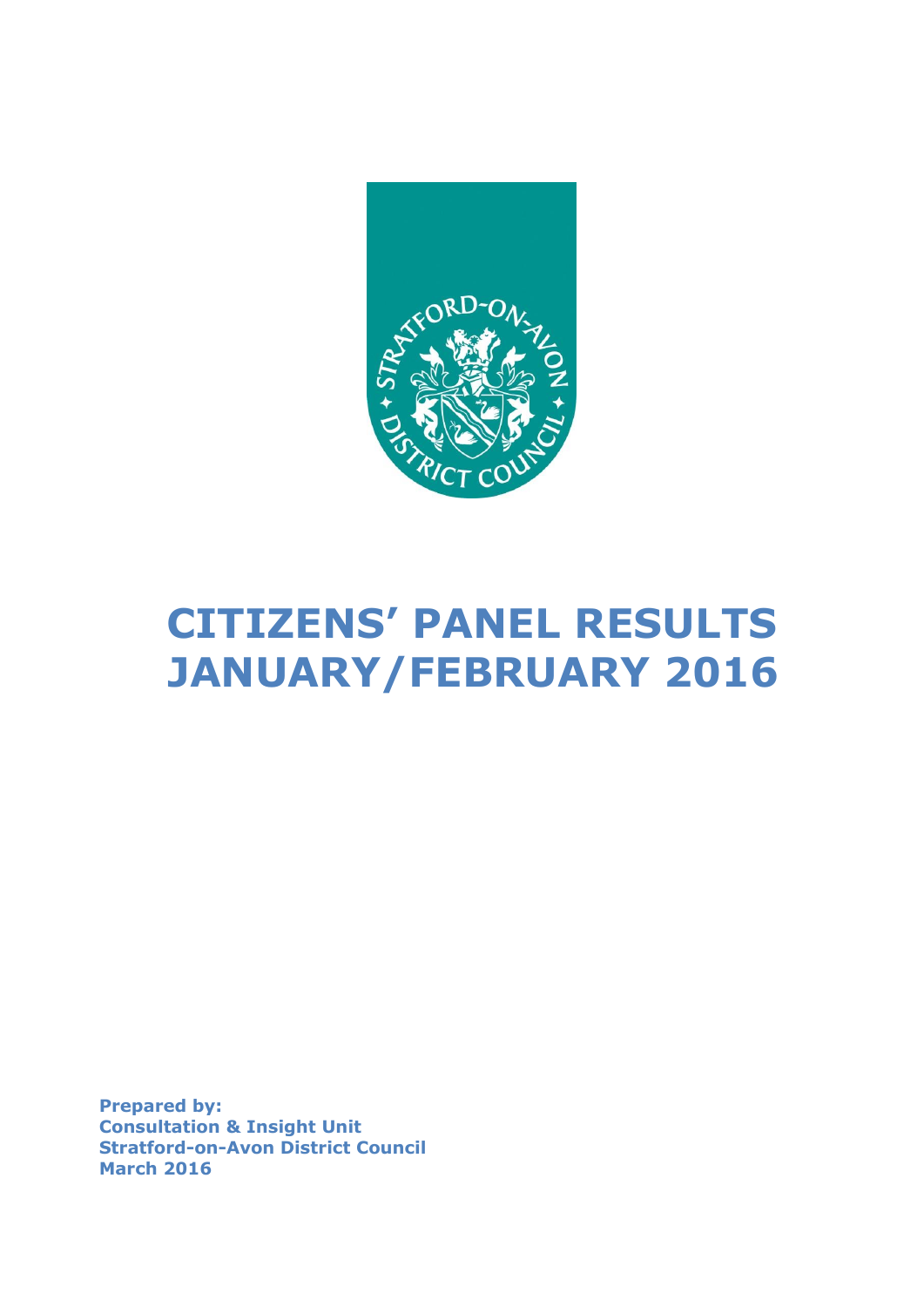## **CONTENTS**

| 1.0<br>2.0<br>3.0<br>4.0<br>4.1 | <b>INTRODUCTION</b><br><b>METHODOLOGY</b><br><b>SUMMARY OF RESULTS</b><br><b>RESULTS IN DETAIL</b><br><b>Budget Consultation</b> | $\mathbf{1}$<br>$\overline{2}$ |
|---------------------------------|----------------------------------------------------------------------------------------------------------------------------------|--------------------------------|
| 4.1.1                           | Usage of SDC services                                                                                                            | 4                              |
| 4.1.2                           | Level of agreement with statements about Council Tax                                                                             | $\overline{4}$                 |
| 4.1.3                           | Spending on services                                                                                                             | 6                              |
| 4.1.4                           | Level of support for various new proposals                                                                                       | $\,8\,$                        |
| 4.1.5                           | Value for money                                                                                                                  | 9                              |
| 4.1.6                           | Statement questions on SDC services                                                                                              | 10                             |
| 4.2                             | <b>Affordability</b>                                                                                                             |                                |
| 4.2.1                           | Debt                                                                                                                             | 14                             |
| 4.2.2                           | Advice                                                                                                                           | 16                             |
| 4.3                             | <b>Rough Sleepers / Beggars</b>                                                                                                  |                                |
| 4.3.1                           | Whether noticed                                                                                                                  | 18                             |
| 4.3.2                           | Situation now                                                                                                                    | 18                             |
| 4.3.3                           | Importance of maintaining services                                                                                               | 19                             |
| 4.4                             | <b>Social Inclusion</b>                                                                                                          |                                |
| 4.4.1                           | Isolation                                                                                                                        | 20                             |
| 4.4.2                           | Credit Union                                                                                                                     | 21                             |
| 4.4.3                           | Activities for Older People (55+)                                                                                                | 22                             |
| 4.5                             | <b>Respondents' Profile</b>                                                                                                      | 24                             |

#### **APPENDICES**

*Q7 Comments relating to how respondents answered statement questions in Q6 (207 comments)*

*Q9 Types of debt that give respondents cause for concern (118 comments)*

*Q17 Regarding Social Inclusion, problems caused by finding it difficult to access shops and other services because of where respondents live (101 comments)*

*Q18 Regarding Social Inclusion, what could be done to improve access to services (115 comments)*

*Q21 Other Reasons for this (18 comments)*

*Q23 What specific activities not available at present would you like to have in your area? (111 comments)*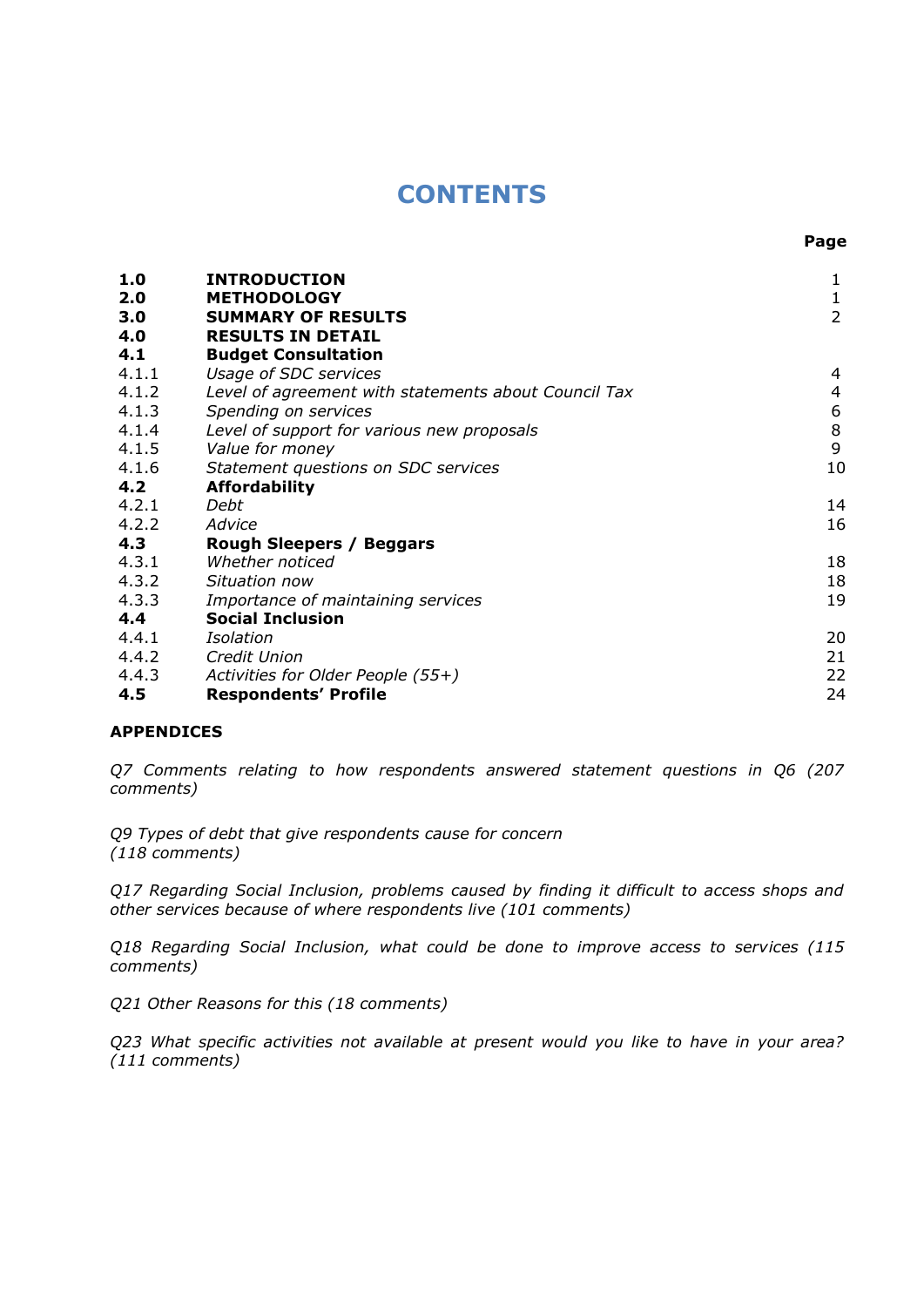## **CITIZENS' PANEL RESULTS JANUARY/FEBRUARY 2016**

#### **1.0 Introduction**

The Council has a Citizens' Panel, which contains a representative sample of people living in the District of Stratford-on-Avon. By surveying this Panel, it is possible to obtain views and opinions broadly representative of local residents. The following results are from the January/February 2016 Panel survey.

#### **2.0 Methodology**

506 questionnaires were returned (150 via online and 356 by post) from a mailing to 1202 residents in the third week of January 2016, with a deadline of  $10<sup>th</sup>$  February 2016. 30 questionnaires were returned not completed for a variety of reasons, i.e. moved away. This represents a response rate of 43.2%.

When the budget consultation results were presented to Cabinet on February  $15^{th}$ , the results were based on 475 questionnaires received. Since these were run, a further 31 questionnaires were received and are included as an updated section. Results have either stayed the same or changed by only  $+$  or  $-1\%$ .

#### **3.0 Summary of Results**

#### **Budget Consultation**

- 86% of respondents have used SDC car parks in the last twelve months. Seven in ten residents (69%) use the parks, playing fields and open spaces and over half (54%), public conveniences.
- Residents were asked to indicate how strongly they agreed or disagreed with the statement: "*It is important for the District Council to improve current levels of priority services, even if this means removal of some other services*". 44% were in agreement with the statement as opposed to 24% who disagreed.
- The statement question: *"It is important for the District Council not to increase council tax by more than £5 per year, even if this means a reduction in the levels of some lower priority services"* shows an agreement figure to this statement of exactly 50% and a disagreement total of 36%.
- The statement question "*It is important for the District Council to maintain current levels of service, even if this means increasing council tax by more than £5 per year (this would require a public Referendum to agree it)*" - 55% agreed with the statement and 29% disagreed.
- The statement question "*It is important for the District Council to improve current levels of service, even if this means increasing council tax by more than £5 per year (this would require a public Referendum to agree it*)" was asked for the first time this year. 36% agreed with the statement and 37% disagreed.
- CCTV and Crime Reduction had the largest difference between those wanting an increase over a decrease (+20%), with Local Economy & Tourism Promotion having the largest difference between decrease and increase (-18%).
- Regarding respondents' level of support for various new proposals, the senior management team restructure had the strongest support by seven out of ten respondents (71%), followed by the strategic budget review (68%).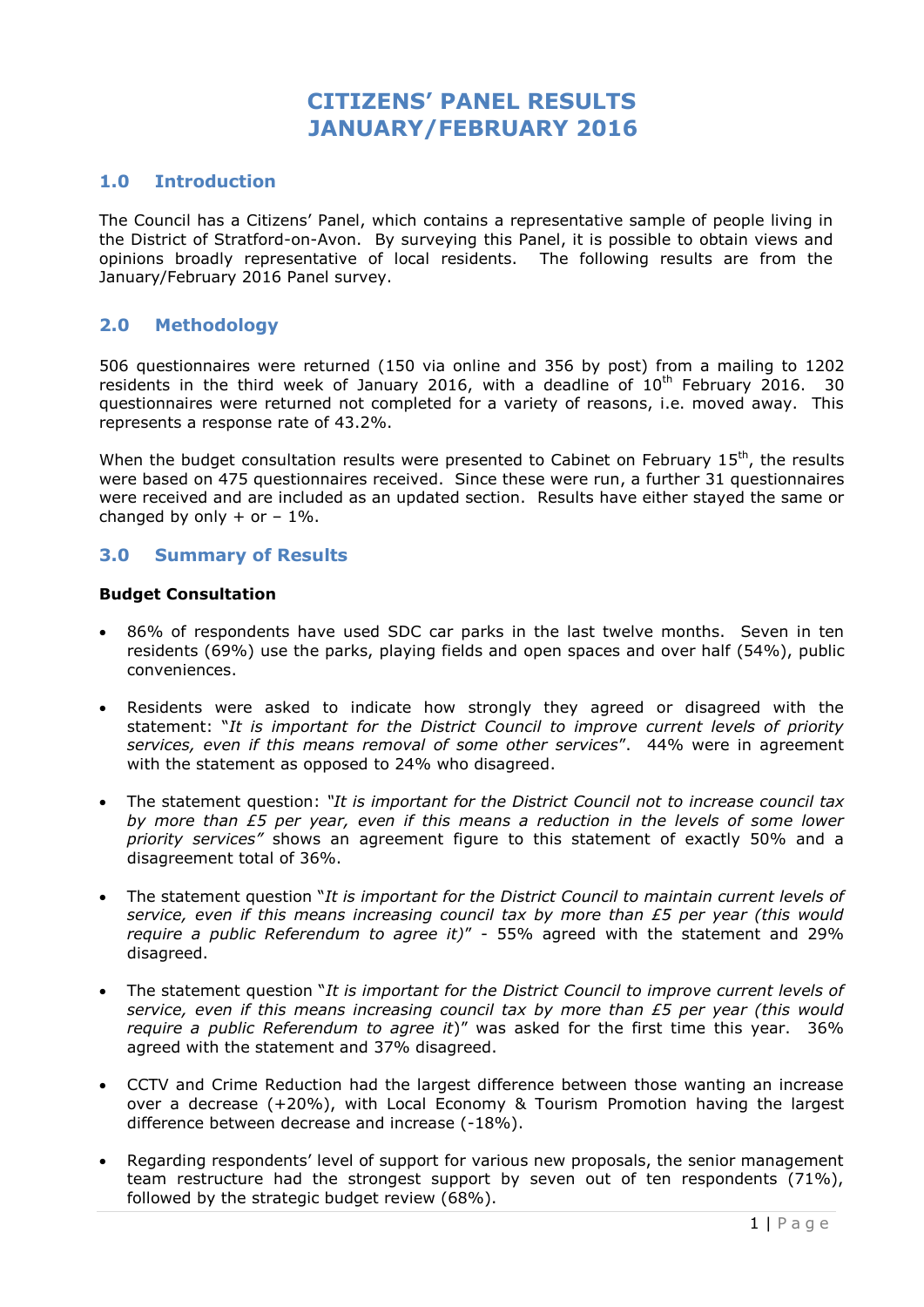- The value for money figure remains at a high level of 89%, just 2 percentage points less than 2015 and the second highest figure recorded in the last seven surveys.
- Asked whether they felt SDC services were delivered when people wanted them, 38% agreed and 10% disagreed. These figures almost mirror those of the previous year.
- Asked whether they felt SDC services were delivered the way people wanted them, 32% agreed and 12% disagreed. The results have been fairly static over the last two surveys.
- Asked whether they felt SDC services were delivered where people wanted them, 32% agreed and 13% disagreed. The figures almost mirror those of 2015, and have been broadly similar over the last four surveys.
- Seven out of ten respondents (71%) felt the quality of Council services was good overall. Disagreement with the statement has fallen 3 points from 7% in 2014 to 4% in 2016, and is at its lowest level now of the five surveys.
- Since 2011 residents are less likely to agree that SDC has enough money to meet all the demands on its services. 22% of those surveyed agreed with the statement, representing a fall of 11 percentage points from the level in 2011. The disagreement level has risen to 29% in 2016 from 16% in 2011, an increase of 13 percentage points over the time period.

#### **Affordability**

- The survey informed residents that research carried out by the Council indicated that many people are concerned about the impact that household debt may have on their housing situation in the future, and then it asked if this was something that was worrying them. 17% said that household debt was worrying them, 6 percentage points less than in the previous year (23% in 2016) and it was now the lowest level ever across the five surveys.
- Residents were asked to indicate any types of debt that gave them cause for concern. Of most concern this year, mentioned by 15% of those surveyed was credit card debt, closely followed by the cost of mortgages and heating / fuel bills (both at 14% of comments made).
- The survey questioned respondents as to whether they were worried that they cannot pay their mortgage or rent this month: just over half (51%) said they were not worried, versus 2% who were worried.
- All residents were asked if they knew who to approach for advice to ensure that their home is not at risk and for help in prioritisation and management of debts. 56% confirmed they did know.
- When asked to list the organisations they would approach for advice, four in five (78%) cited the Citizens' Advice Bureau as an organisation they would approach and just over one fifth (22%) mentioned their bank and/or building society. 12% said they would contact the Council.

#### **Rough Sleepers / Beggars**

- When questioned whether they had noticed beggars and people sleeping rough in Stratford District, 56% confirmed they had compared to 44% who had not.
- Seven in ten residents felt this situation is the same as a year ago, almost a quarter (24%) were of the opinion it was worse than a year ago.
- Respondents were asked to state how important they felt it is to continue to maintain services to help rough sleepers/beggars. Exactly half (50%) said it was very important, 42% quite important and 8% not important at all.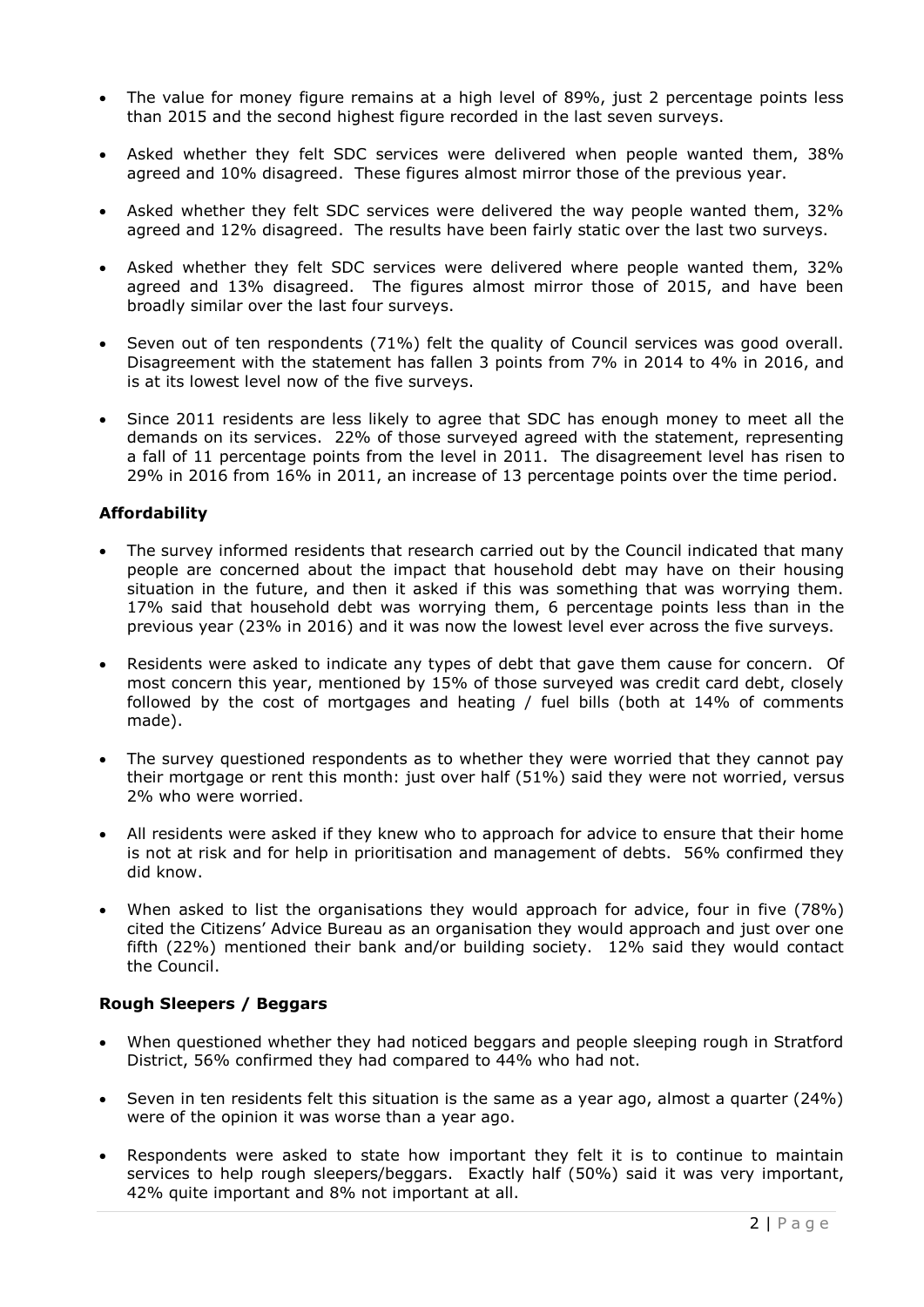#### **Social Inclusion**

- More than four fifths of those surveyed (84%) confirmed they did not find it difficult to access shops and other services because of where they live, versus 16% who did.
- 19% stated they would consider joining an online Credit Union which can offer affordable loans and savings, as opposed to 81% who would not.
- Regarding activities for older people (aged 55+) 84% confirmed they got the opportunity to meet socially with other people on a regular basis versus 16% who did not. Those who had indicated they did not get the opportunity to meet socially with other people on a regular basis were further questioned as to what the reasons for this were. The most popular reason given, by 45% was because they lived alone. 35% said they were not sure where to go and the same percentage felt uncomfortable going out alone.
- 78% believed there were sufficient activities for older people in their community, as opposed to 22% who did not.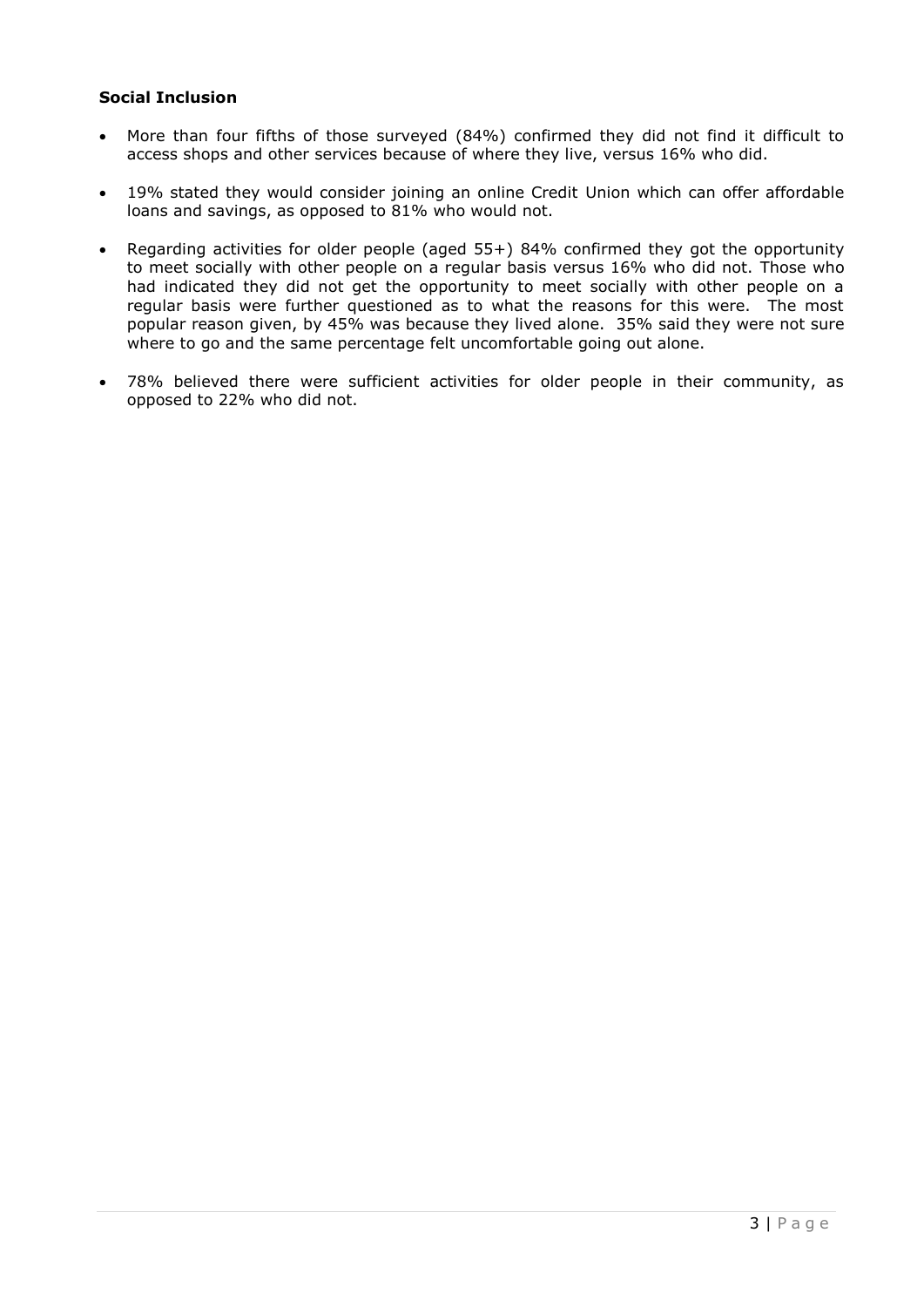#### **4.0 Results in Detail**

#### **4.1 Budget Consultation**

#### *4.1.1 Usage of SDC services*

Respondents were given a list of services with descriptions. 86% of respondents have used SDC car parks in the last twelve months. Seven in ten residents (69%) use the parks, playing fields and open spaces and over half (54%), public conveniences. The largest increase on 2015 was for both car parks and public conveniences, both up 3 percentage points.

| Table 1: Services Used in Last Twelve Months |  |  |  |  |  |
|----------------------------------------------|--|--|--|--|--|
|----------------------------------------------|--|--|--|--|--|

|                                                                          | 2011  | 2013  | 2014  | 2015           | 2016  |
|--------------------------------------------------------------------------|-------|-------|-------|----------------|-------|
| <b>Car Parks</b>                                                         | 86    | 86    | 86    | 83             | 86    |
| Parks, Playing Fields & Open Spaces                                      | 70    | 69    | 67    | 72             | 69    |
| <b>Public Conveniences</b>                                               | 61    | 63    | 54    | 51             | 54    |
| <b>Community Leisure / Leisure Centres /</b><br><b>Sports Facilities</b> | 40    | 37    | 34    | 36             | 35    |
| <b>Development Control &amp; Planning</b>                                | 17    | 22    | 22    | 21             | 19    |
| <b>Environmental Health</b>                                              | 10    | 10    | 8     | 12             | 10    |
| <b>Council Tax Enquiries</b>                                             | 11    | 10    | 8     | 11             | 8     |
| <b>Benefits Enquiries</b>                                                | 6     | 6     | 3     | $\overline{4}$ | 6     |
| <b>Housing</b>                                                           | 5     | 5     | 6     | 5              | 3     |
| <b>BASE:</b>                                                             | (493) | (524) | (416) | (507)          | (483) |

#### *4.1.2 Level of agreement with statements about Council Tax*

Residents were asked to indicate how strongly they agreed or disagreed with the statement: "*It is important for the District Council to improve current levels of priority services, even if this means removal of some other services*". 44% were in agreement with the statement as opposed to 24% who disagreed, an increase in agreement of 3 percentage points on last year.

*Table 2: "It is important for the District Council to improve current levels of priority services, even if this means removal of some other services"*

|                                         | 2011  | 2013  | 2014  | 2015  | 2016  |
|-----------------------------------------|-------|-------|-------|-------|-------|
| <b>Strongly Agree /</b><br><b>Agree</b> | 48    | 46    | 51    | 41    | 44    |
| <b>Neither Agree nor Disagree</b>       | 24    | 27    | 30    | 30    | 31    |
| Disagree / Strongly Disagree            | 28    | 27    | 19    | 29    | 24    |
| <b>BASE</b>                             | (480) | (527) | (396) | (489) | (494) |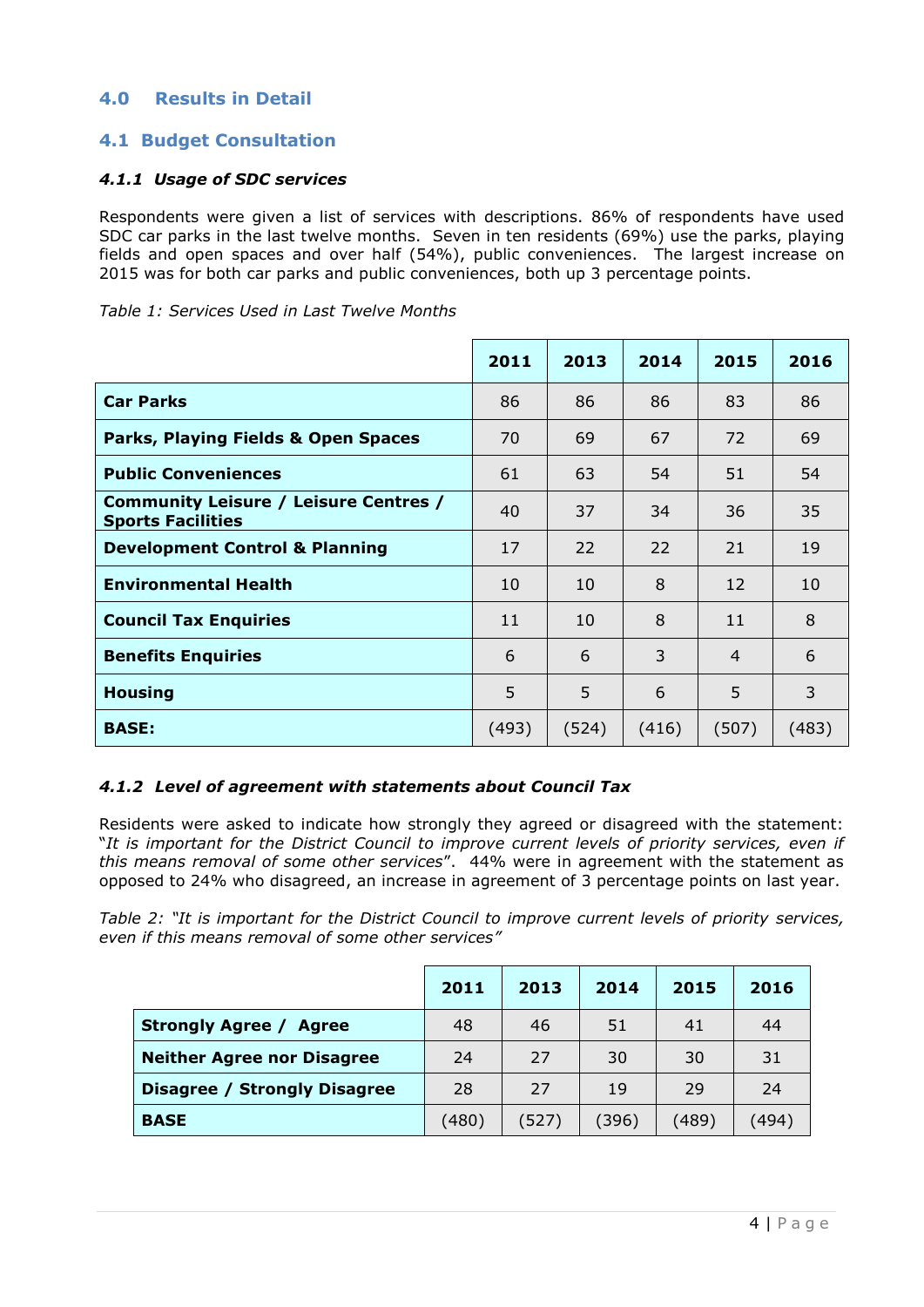The statement question: *"It is important for the District Council not to increase council tax by more than £5 per year, even if this means a reduction in the levels of some lower priority services"* shows an agreement figure to this statement of exactly 50% and a disagreement total of 36%.

*Table 3: "It is important for the District Council not to increase council tax by more than £5 per year, even if this means a reduction in the levels of some lower priority services"*

|                                   | 2016 |
|-----------------------------------|------|
| <b>Strongly Agree / Agree</b>     | 50   |
| <b>Neither Agree nor Disagree</b> | 14   |
| Disagree / Strongly Disagree      | 36   |
| <b>BASE</b>                       |      |

The statement question "*It is important for the District Council to maintain current levels of service, even if this means increasing council tax by more than £5 per year (this would require a public Referendum to agree it)*" was asked for the first time this year. 55% agreed with the statement and 29% disagreed.

*Table 4: "It is important for the District Council to maintain current levels of service; even if this means increasing council tax by more than £5 per year (this would require a public Referendum to agree it)"*

|                                     | 2016  |
|-------------------------------------|-------|
| <b>Strongly Agree / Agree</b>       | 55    |
| <b>Neither Agree nor Disagree</b>   | 17    |
| <b>Disagree / Strongly Disagree</b> | 29    |
| <b>BASE</b>                         | (496) |

The statement question "*It is important for the District Council to improve current levels of service, even if this means increasing council tax by more than £5 per year (this would require a public Referendum to agree it*)" was asked for the first time this year. 36% agreed with the statement and 37% disagreed.

*Table 5: "It is important for the District Council to improve current levels of service; even if this means increasing council tax by more than £5 per year (this would require a public Referendum to agree it)"*

|                                     | 2016 |
|-------------------------------------|------|
| <b>Strongly Agree / Agree</b>       | 36   |
| <b>Neither Agree nor Disagree</b>   | 27   |
| <b>Disagree / Strongly Disagree</b> | 37   |
| <b>BASE</b>                         |      |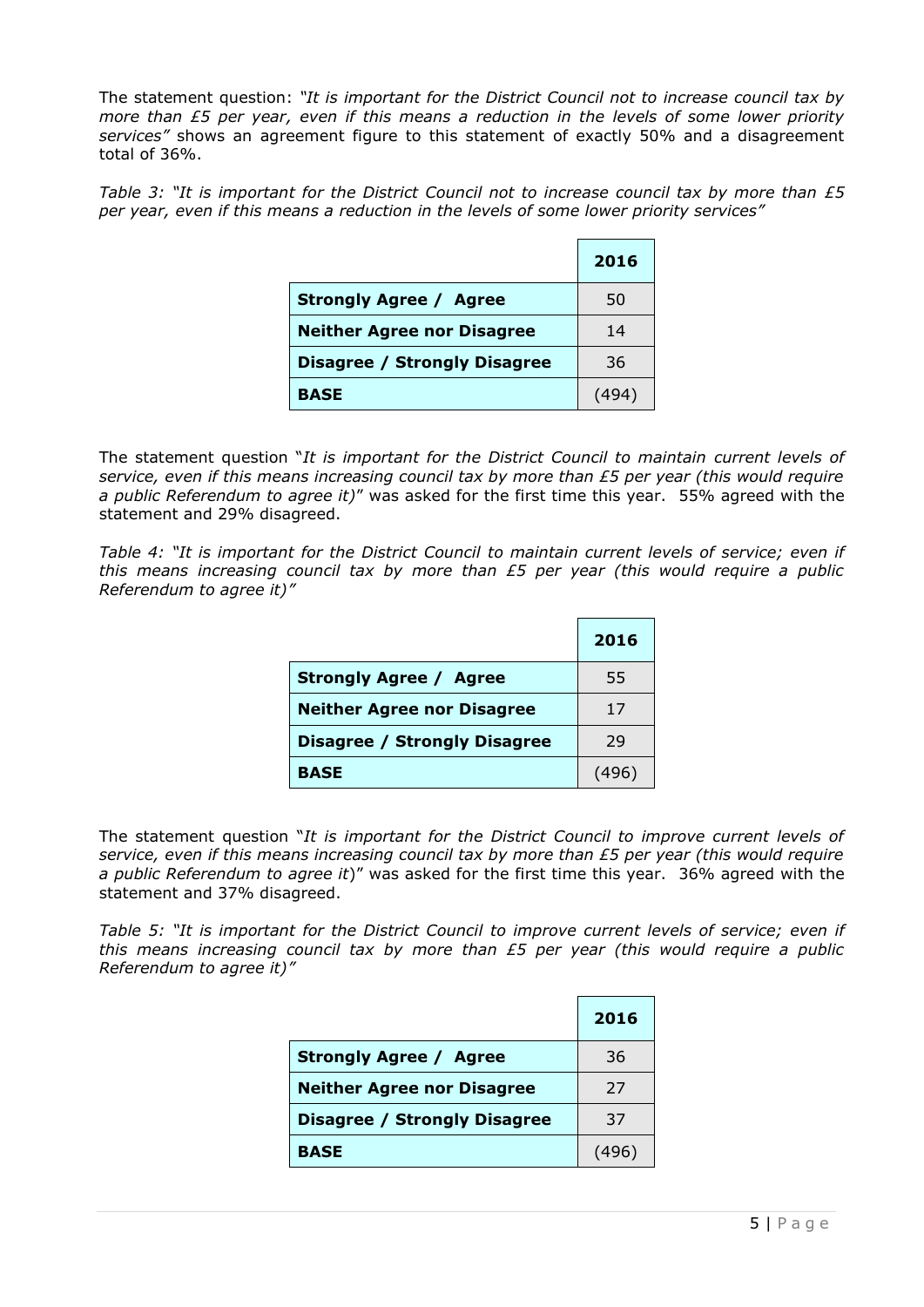#### *4.1.3 Spending on Services*

Residents were given a description of the service alongside the cost as a share of the Band D council tax rate. They were given the current figure alongside that of 2015 and 2014 to show how it has increased or decreased in that period. They were asked if the provision of that service should be increased, kept at the same level, or decreased.

The CCTV and Crime Reduction service had the largest difference between those wanting an increase over a decrease (+21%), with Local Economy & Tourism Promotion having the largest difference between decrease and increase (-18%).



Analysing the mean scores over time, Housing rose the highest from 2.01 in 2015 to 2.14 in 2016.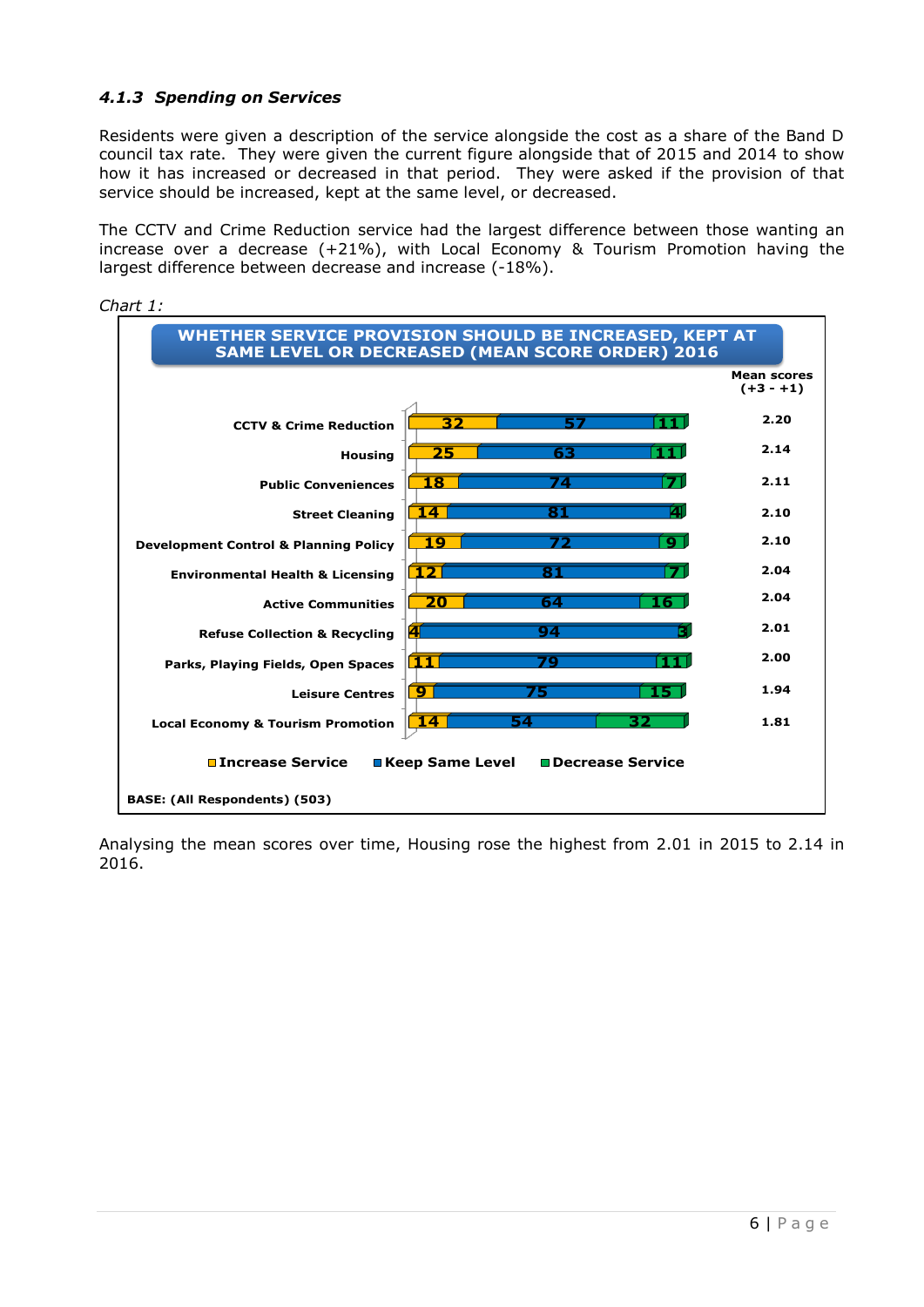### *Table 6: Whether service provision should be increased, kept the same or decreased*

|                                                                                                                                                                                                                                                                                                                           | <b>Mean Scores Over Time</b> |      |      |      |      |      |
|---------------------------------------------------------------------------------------------------------------------------------------------------------------------------------------------------------------------------------------------------------------------------------------------------------------------------|------------------------------|------|------|------|------|------|
|                                                                                                                                                                                                                                                                                                                           | 2016                         | 2015 | 2014 | 2013 | 2011 | 2009 |
| <b>CCTV &amp; Crime Reduction - This relates</b><br>to the provision of CCTV in the towns &<br>larger villages within the District. Also<br>working with partners to reduce crime &<br>anti-social behaviour within the District.,<br>2013-£3.68, 2014-£3.02, 2015-£2.78                                                  | 2.20                         | 2.12 | 2.09 | 2.03 | 2.10 | 1.88 |
| Housing - This service fulfils the Council's<br>strategic housing responsibility by working<br>with housing associations to enable<br>affordable accommodation within the<br>District. This service also deals with the<br>homelessness function.<br>2013-£13.38, 2014-£12.52, 2015-<br>£11.96                            | 2.14                         | 2.01 | 2.06 | 2.04 | 2.22 | 2.09 |
| <b>Public Conveniences - This service</b><br>concerns the provision of public<br>conveniences throughout the District.<br>2013-£1.51, 2014-£3.09, 2015-£2.64                                                                                                                                                              | 2.11                         | 2.02 | 2.09 | 2.07 | 2.15 | 2.18 |
| <b>Street Cleaning - This service relates to</b><br>the cleaning of the streets throughout the<br>whole of the District Area.<br>2013-£11.99, 2014-£12.19, 2015-<br>£11.08                                                                                                                                                | 2.10                         | 1.99 | 2.02 | 2.03 | 2.07 | 2.12 |
| <b>Development Control &amp; Planning</b><br>Policy - This service is responsible for the<br>development of planning strategies &<br>determining planning applications. It is<br>also responsible for planning enforcement,<br>conservation, & policy implementation.<br>2013-£17.88, 2014-£17.85, 2015-<br>£17.16        | 2.10                         | 2.02 | 2.11 | 1.97 | 1.93 | 1.87 |
| <b>Environmental Health &amp; Licensing -</b><br>Statutory function with responsibilities for<br>the enforcement of a range of provisions<br>concerned with the protection of public<br>health & well-being, including food safety,<br>pest control, licensing & health and safety.<br>2013-£8.70, 2014-£8.13, 2015-£8.09 | 2.04                         | 2.01 | 1.99 | 2.03 | 1.98 | 2.01 |
| <b>Active Communities - Play schemes,</b><br>school sports tournaments, physical<br>activity opportunities for older people.<br>2013-£1.31, 2014-£1.27, 2015-£1.16                                                                                                                                                        | 2.04                         | 1.98 | 1.99 | 1.96 | 2.04 |      |
| <b>Refuse Collection and Recycling - This</b><br>service involves the weekly collection of<br>food waste & fortnightly collection of<br>recycling & domestic waste.<br>2013-£25.44, 2014-£25.07, 2015-<br>£21.80                                                                                                          | 2.01                         | 2.01 | 2.05 | 2.02 | 2.04 | 2.07 |
| <b>Parks, Playing Fields &amp; Open Spaces</b><br>This involves the management of parks,<br>playing fields, & open spaces owned by<br>the District Council, verge trimming & tree<br>surgery.<br>2013-£4.83, 2014-£4.74, 2015-£8.62                                                                                       | 2.00                         | 2.02 | 2.07 | 2.04 | 1.97 | 1.99 |
| Leisure Centres - The provision &<br>running of four Council leisure centres<br>across the District, play areas & the Skate<br>Park.<br>2013-£9.21, 2014-£9.62, 2015-£12.58                                                                                                                                               | 1.94                         | 1.93 | 1.92 | 1.93 | 1.95 | 2.03 |
| <b>Local Economy &amp; Tourism Promotion -</b><br>This service relates to supporting business<br>& the promotion of tourism throughout<br><b>Stratford District.</b><br>2013-£1.61, 2014-£2.02, 2015-£3.35                                                                                                                | 1.81                         | 1.78 | 1.83 | 1.87 | 2.04 | 1.85 |
| <b>Base</b>                                                                                                                                                                                                                                                                                                               | 503                          | 519  | 416  | 561  | 506  | 500  |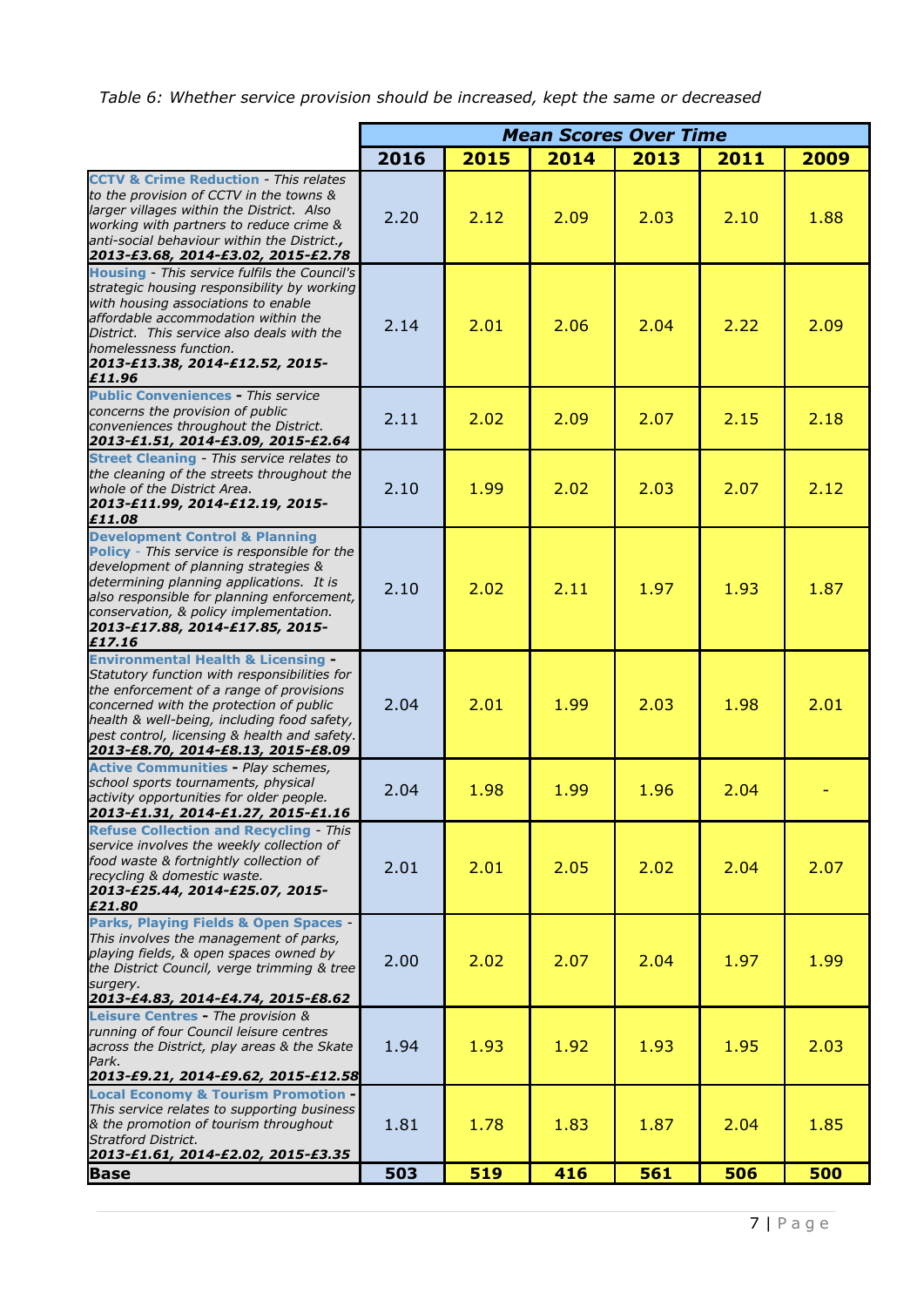#### *4.1.4 Level of Support for Various New Proposals*

The following proposals were presented to residents in the questionnaire. They were asked to choose up to three options to support.

| a. Continued support for the UBUS Scheme                                                          |
|---------------------------------------------------------------------------------------------------|
| It is proposed that funding be provided to ensure the ongoing provision of the UBUS community     |
| transport scheme. This is a service for all residents and assists those individuals who are stuck |
| for transport to get to local destinations on weekdays between 9.30am and 2.30pm.                 |
| £86,000 per year for three years                                                                  |
| <b>b. Support for Destination Management Organisation</b>                                         |
| It is proposed that the funding for the Destination Management Organisation Shakespeare           |
| England is continued for a further three years. The creation of Shakespeare's England Ltd DMO     |
| has had a significant effect on the value of tourism across South Warwickshire.                   |
| £75,000 per year for three years                                                                  |
| c. Senior Management Team Restructure                                                             |
| Given the reduction in funding from central government it is proposed to undertake a review of    |
| the Senior Management Team ahead of a further strategic review of budgets. It is proposed that    |
| new structures are implemented with a view of saving £100,000 per year by March 2016.             |
| £100,000 saving per year                                                                          |
| d. Strategic Budget Review                                                                        |
| The Council has implemented savings of over £3m per year since the reductions in government       |
| funding have been introduced. However, given the forecast removal of all support by 2018/19,      |
| it is proposed to undertake a further strategic review of the Council's budgets, with a view of   |
| identifying at least a further £1m of savings.                                                    |
| £1,000,000 savings per year                                                                       |
| e. Investment in IT                                                                               |
| The Council is continuing to seek ways of working more efficiently and effectively. Over the next |
| five years it has been identified that we would need to spend a further $E642,000$ on             |
| improvements and enhancements to our IT systems. Expenditure in this area will mean that the      |
| Council will be able to make real savings through the Strategic Budget Review.                    |

**£642,000 one-off** 

The senior management team restructure had the strongest support by seven out of ten respondents (71%), followed by the Strategic Budget Review (68%).

*Table 7: Support for Proposals*

|                                                        | $\frac{6}{9}$ |
|--------------------------------------------------------|---------------|
| <b>Senior Management Team Restructure</b>              | 71            |
| <b>Strategic Budget Review</b>                         | 68            |
| <b>Continued support for the UBUS Scheme</b>           | 59            |
| <b>Investment in IT</b>                                | 53            |
| <b>Support for Destination Management Organisation</b> | 23            |
| <b>Base:</b>                                           | (484)         |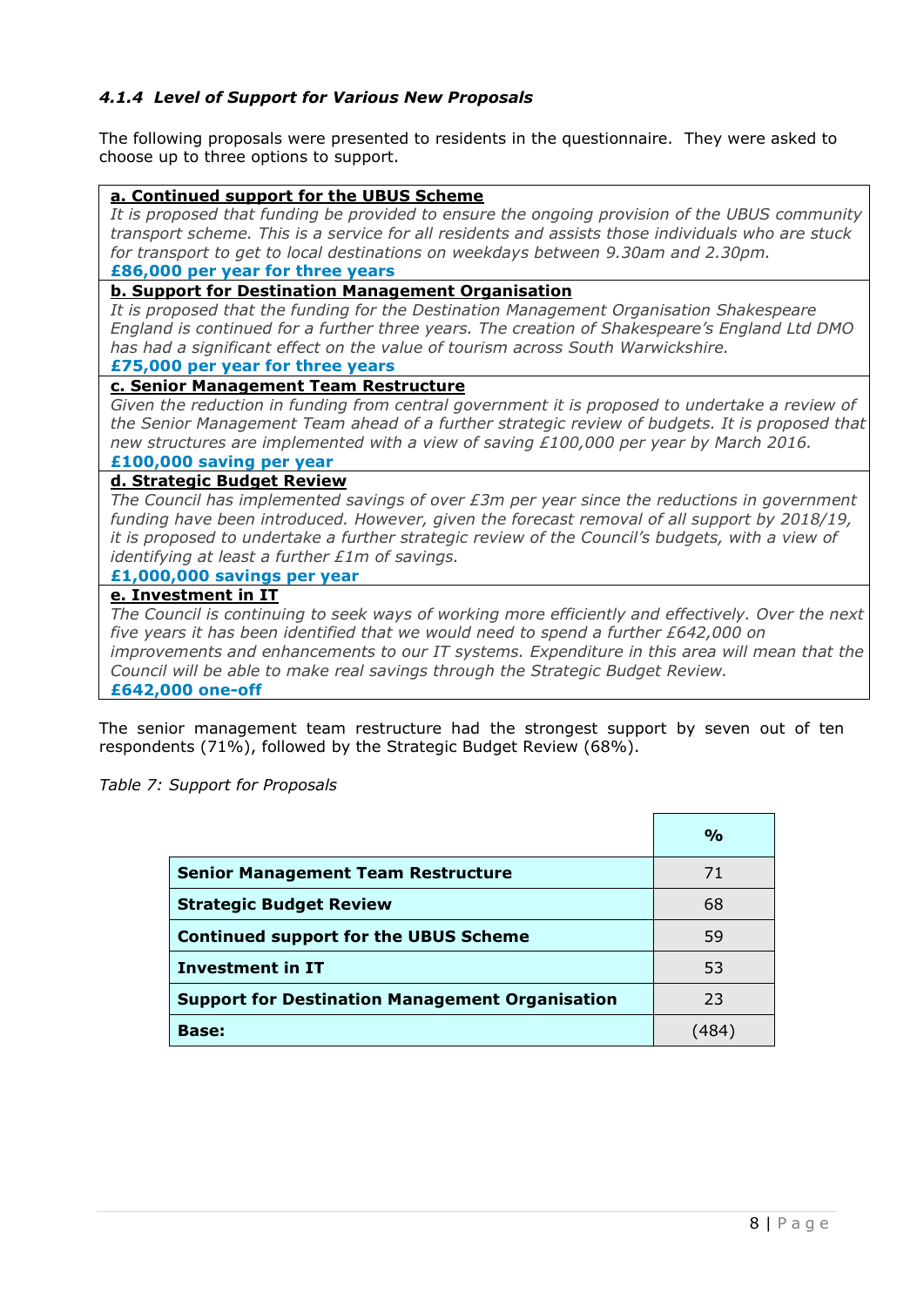#### *4.1.5 Value for Money*

Panel members were told that the current council tax element for a Band D property was £128.05 per annum. They were asked if this represented good value for money or not.

The value for money figure remains at a high level of 89%, just 2 percentage points less than 2015 and the second highest figure recorded in the last seven surveys.



*Chart 2:*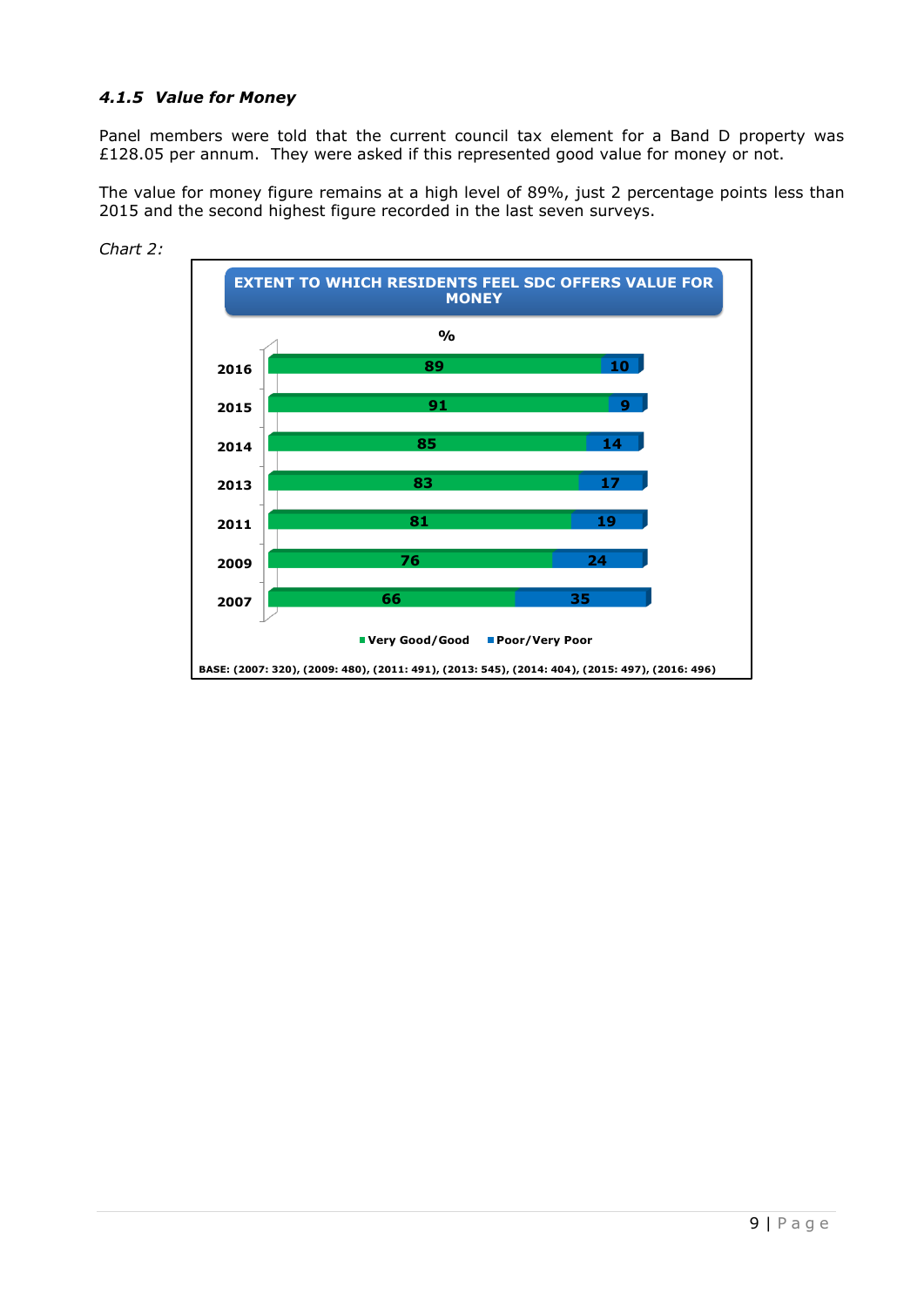#### *4.1.6 Statement questions on SDC services*

#### **SDC services are delivered when people want them**

Asked whether they felt SDC services were delivered when people wanted them, 38% agreed and 10% disagreed. These figures almost mirror those of the previous year.



*Chart 3:*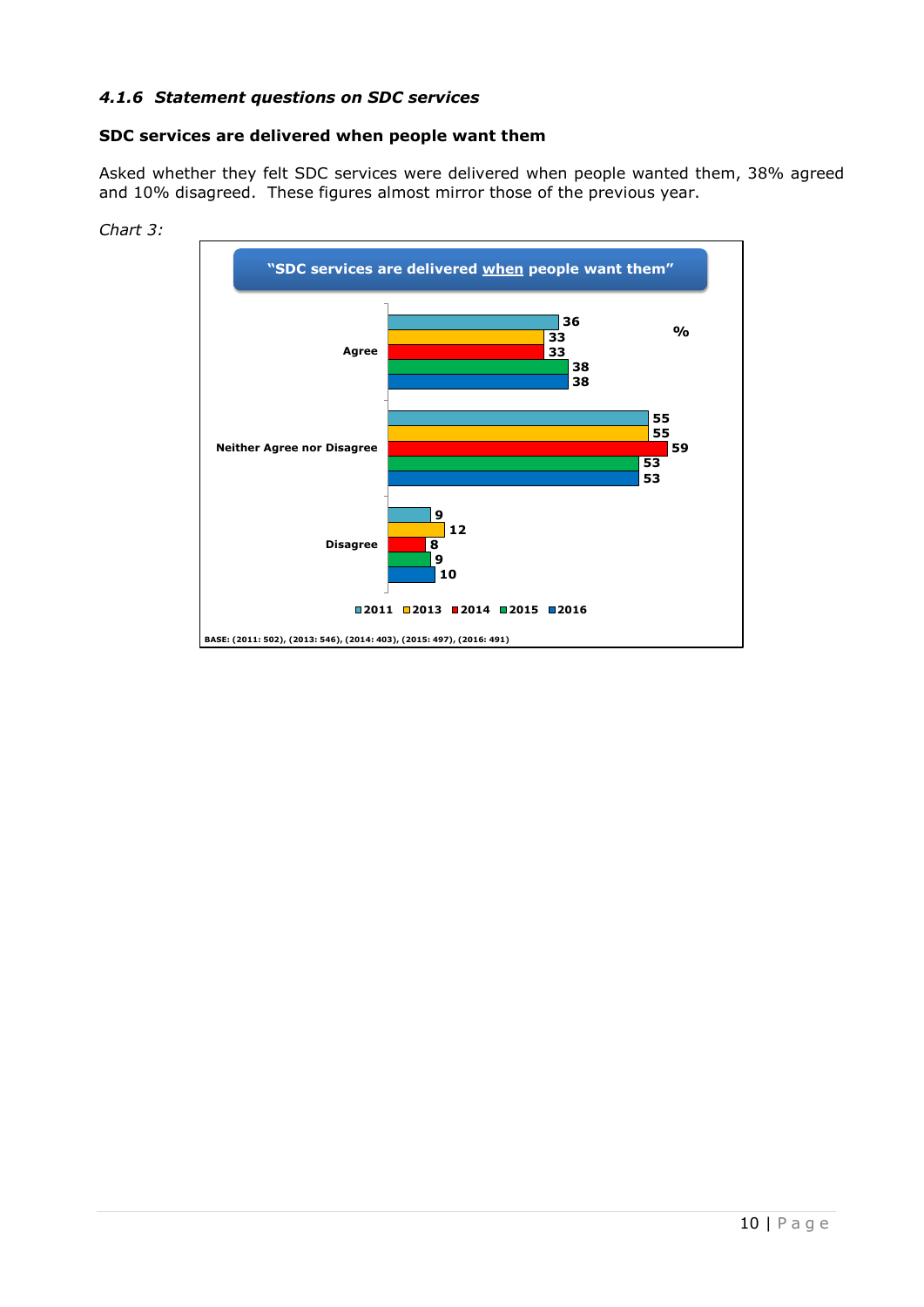#### **SDC services are delivered the way people want them**

Asked whether they felt SDC services were delivered the way people wanted them, 32% agreed and 12% disagreed. This question has a high percentage of neither agreeing nor disagreeing at 55%. The results have been fairly static over the last two surveys.



*Chart 4:* 

#### **SDC services are delivered where people want them**

Asked whether they felt SDC services were delivered where people wanted them, 32% agreed and 13% disagreed. The figures almost mirror those of 2015, and have been broadly similar over the last four surveys.



#### *Chart 5:*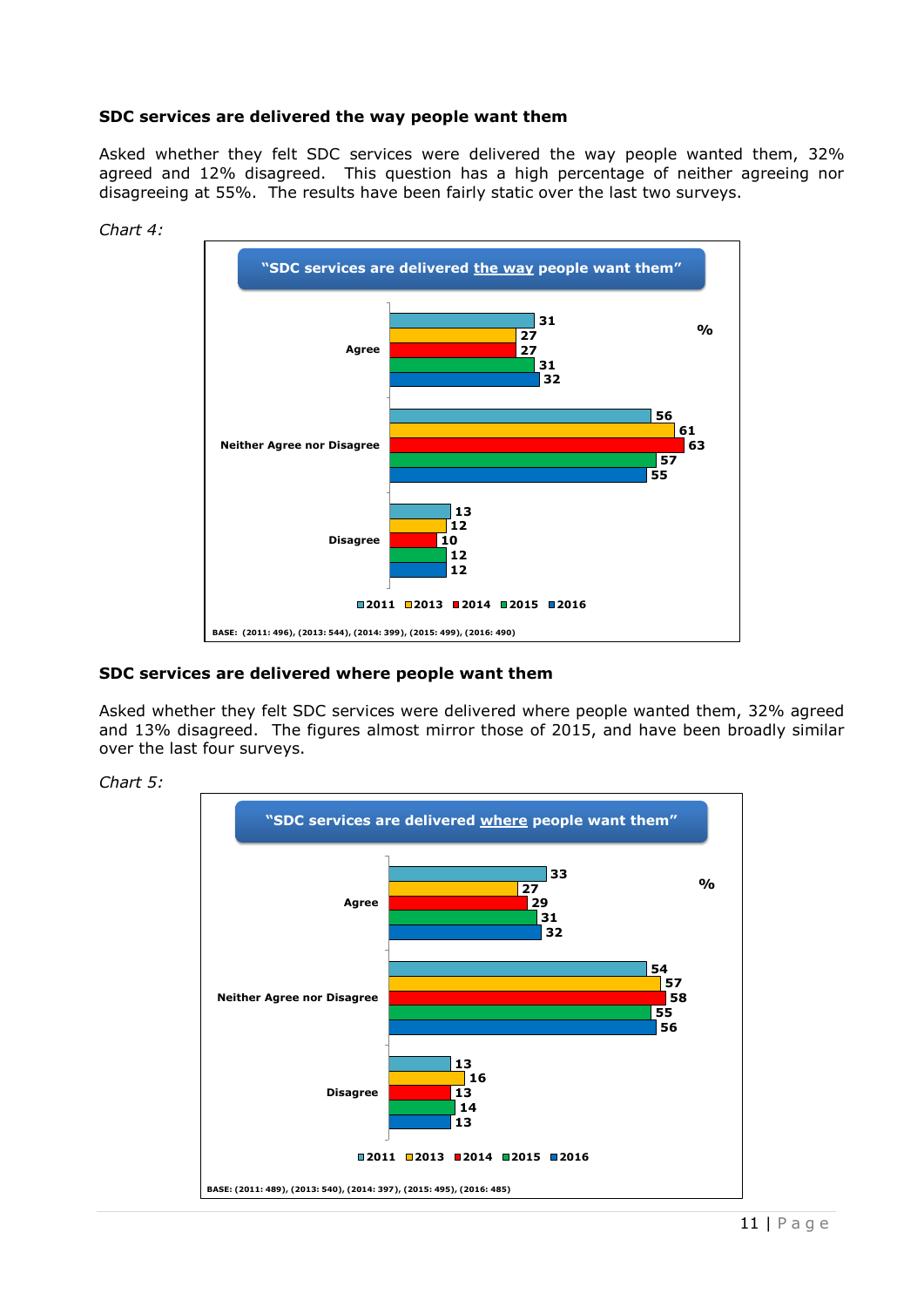#### **Quality of Council services is generally good overall**

Seven out of ten respondents (71%) felt the quality of Council services was good overall. This figure has risen 2 percentage points on the previous year and 8 points on 2014. Disagreement with the statement has fallen 3 points from 7% in 2014 to 4% in 2016, and is at its lowest level now of the five surveys.



*Chart 6:*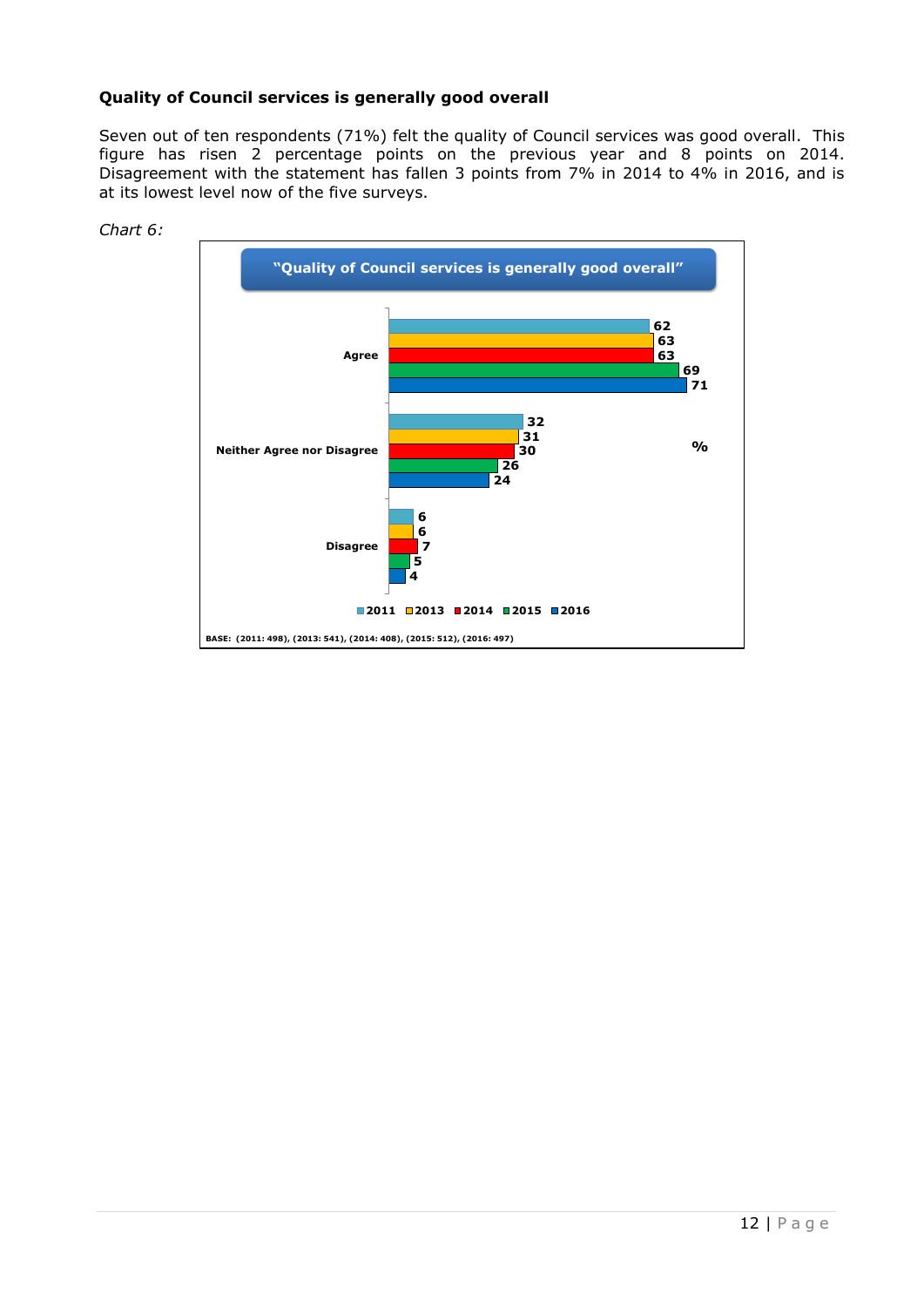#### **SDC has enough money to meet all the demands on its services**

Since 2011 residents are less likely to agree that SDC has enough money to meet all the demands on its services. This shows the awareness they have about the cuts in public services. 22% of those surveyed agreed with the statement, representing a fall of 11 percentage points from the level in 2011. The disagreement level has risen to 29% in 2016 from 16% in 2011, an increase of 13 percentage points over the time period.



*Chart 7:*

207 comments were made to expand on the answers above to the statement questions. They are listed in the appendices.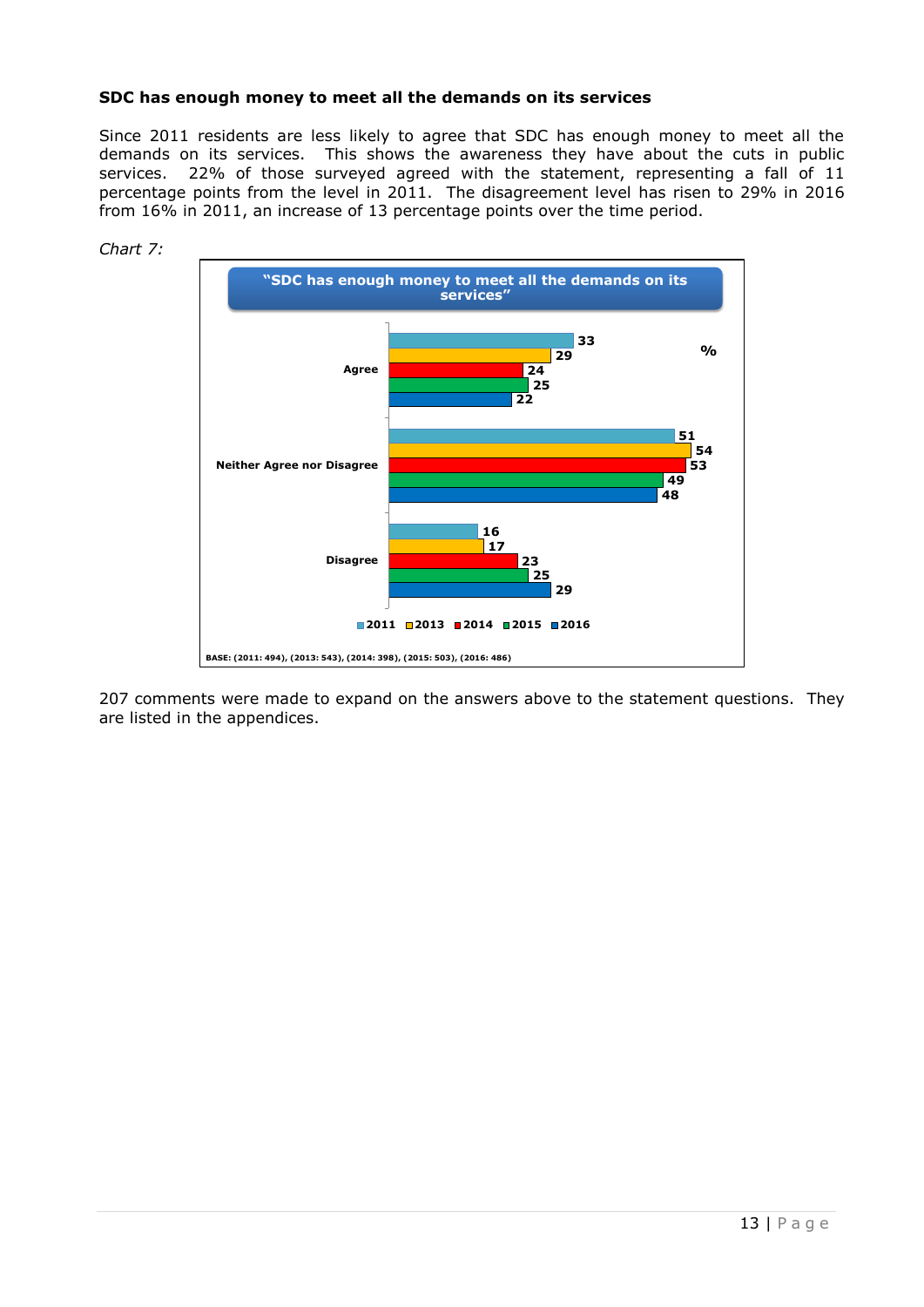#### **4.2 Affordability**

#### *4.2.1 Debt*

The survey informed residents that research carried out by the Council indicated that many people are concerned about the impact that household debt may have on their housing situation in the future, and then it asked if this was something that was worrying them.

17% said that it was worrying them, 6 percentage points less than in the previous survey (23% in 2014) and it was now the lowest level ever across the five surveys.

Similarly, with those responding it wasn't worrying them at 83%, those not worried was at its highest recorded level.



*Chart 8:*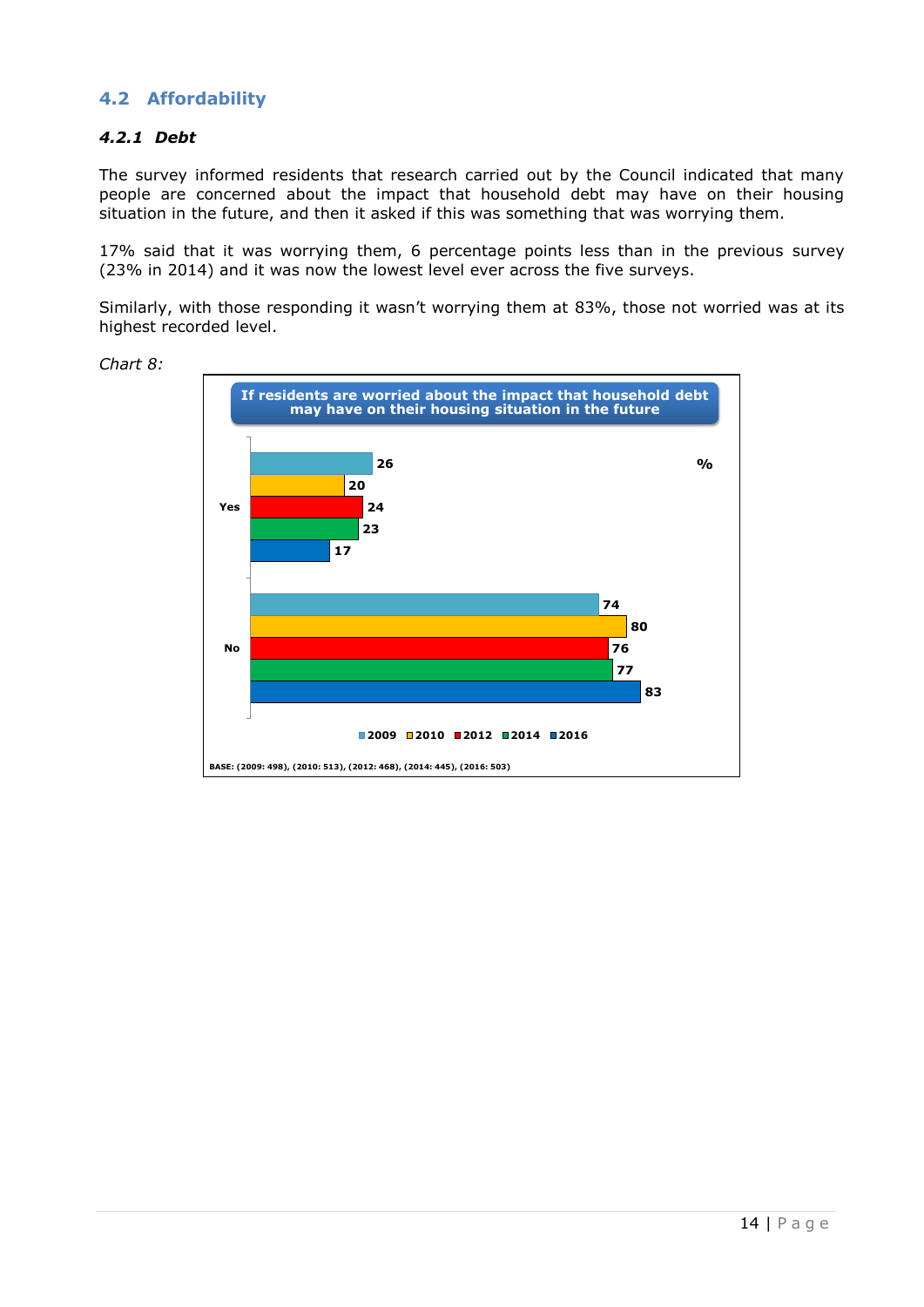When asked to indicate any types of debt that gave them cause for concern, 118 comments were received and these are listed in full in the Appendices, and analysed in the table below. Of most concern this year, mentioned by 15% of those surveyed was credit card debt, closely followed by the cost of mortgages and heating / fuel bills (both at 14% of comments made). Interestingly the cost of heating and fuel is much less of a concern than it was in 2009.

|  | Table 8: Types of debt which may give residents cause for concern |  |  |
|--|-------------------------------------------------------------------|--|--|
|  |                                                                   |  |  |

|                                                                                 | 2009           | 2010          | 2014           | 2016           |
|---------------------------------------------------------------------------------|----------------|---------------|----------------|----------------|
|                                                                                 | $\frac{0}{0}$  | $\frac{0}{0}$ | $\frac{0}{0}$  | $\frac{0}{0}$  |
| <b>Credit cards</b>                                                             | 11             | 15            | 11             | 15             |
| <b>Cost of mortgage</b>                                                         | 26             | 21            | 18             | 14             |
| <b>Heating / fuel</b>                                                           | 42             | 27            | 21             | 14             |
| <b>Council tax</b>                                                              | 33             | 31            | 13             | 10             |
| Bank loan / overdraft / payday loans / high<br>interest rate short-term lenders | $\overline{4}$ | 10            | 8              | 8              |
| <b>Household bills</b>                                                          |                |               | 5              | 8              |
| In the event of unemployment                                                    |                |               |                | $\overline{7}$ |
| Rent                                                                            | 5              | 6             | 4              | $\overline{7}$ |
| The national debt / government budget debt                                      |                |               |                | 7              |
| <b>Worry for young people</b>                                                   |                |               |                | 6              |
| Cost of housing, either to buy or rent                                          |                |               |                | 5              |
| <b>Transport</b>                                                                |                |               | 3              | 5              |
| <b>Everything</b>                                                               | $\overline{4}$ | 3             | $\mathbf{1}$   | $\overline{4}$ |
| <b>Care home costs</b>                                                          |                |               |                | 3              |
| Eligible people on benefit / excessive support<br>to individuals.               |                |               |                | 3              |
| <b>Childcare costs</b>                                                          |                |               |                | 2              |
| <b>Cost of living</b>                                                           | 14             | 13            | $\overline{7}$ | $\overline{2}$ |
| <b>Food / groceries</b>                                                         | 5              | 3             | 3              | 2              |
| High prices / inflation/ generally                                              | 3              | 6             | $\mathbf{1}$   | $\overline{2}$ |
| Lack of income / reduced income / low<br>salaries                               |                |               | 1              | 2              |
| <b>Personal debt</b>                                                            |                |               |                | $\overline{2}$ |
| Poor interest rates / savings fall                                              | $\overline{4}$ | 3             | 1              | $\overline{2}$ |
| <b>Water rates</b>                                                              |                |               | 1              | $\overline{2}$ |
| <b>Other</b>                                                                    | 11             | 31            | $\overline{2}$ | 31             |
| <b>BASE</b>                                                                     | (114)          | (104)         | (120)          | (118)          |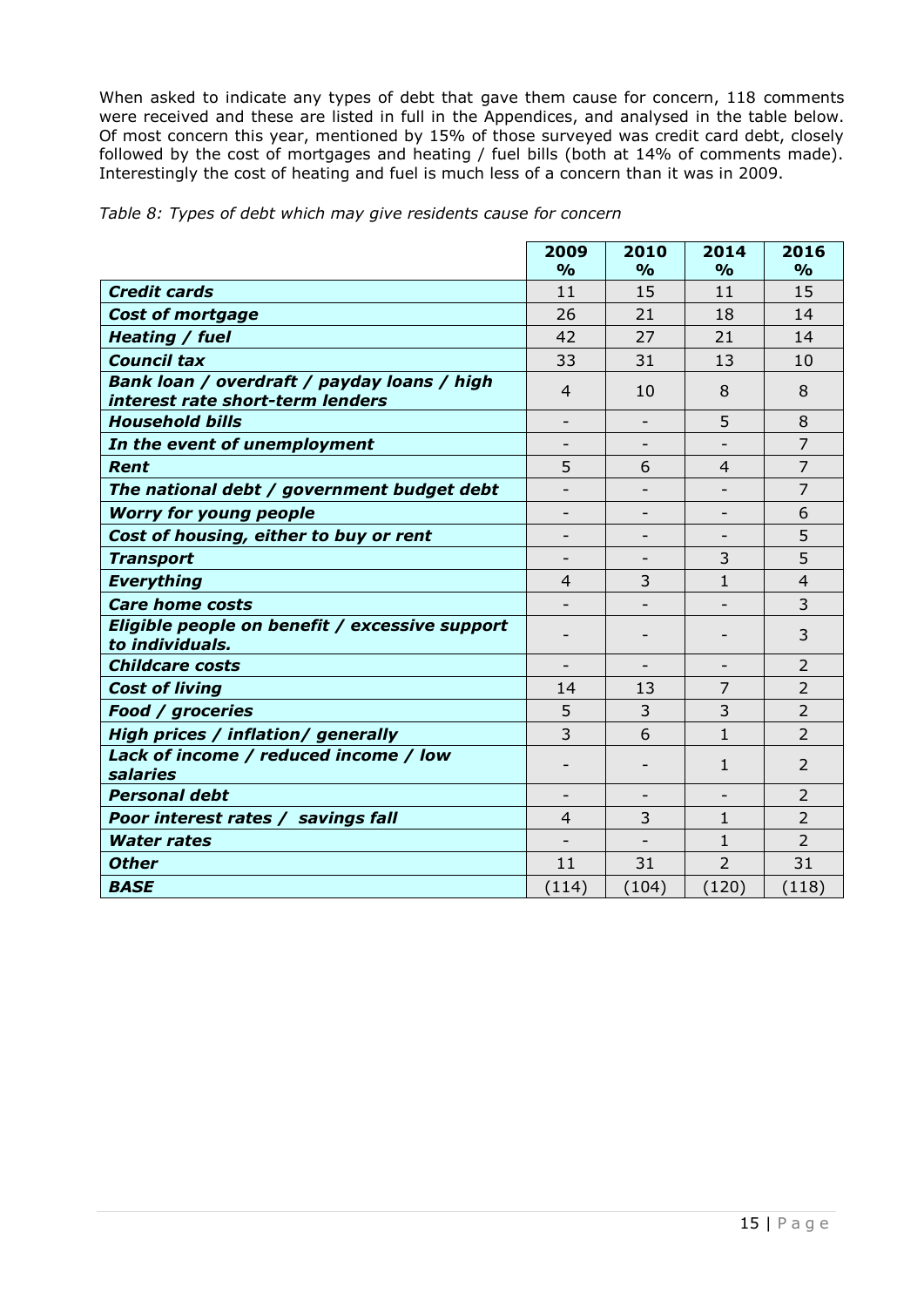The survey questioned respondents as to whether they were worried that they cannot pay their mortgage or rent this month: just over half (51%) said they were not worried, versus 2% who were worried (for the remaining 47%, it was not applicable). Findings were not that dissimilar to when this question was asked in 2014.





#### *4.2.2 Advice*

All residents were asked if they knew who to approach for advice to ensure that their home is not at risk and for help in prioritisation and management of debts. 56% confirmed they did know, as opposed to 44% who did not. These findings are similar to those in the past.



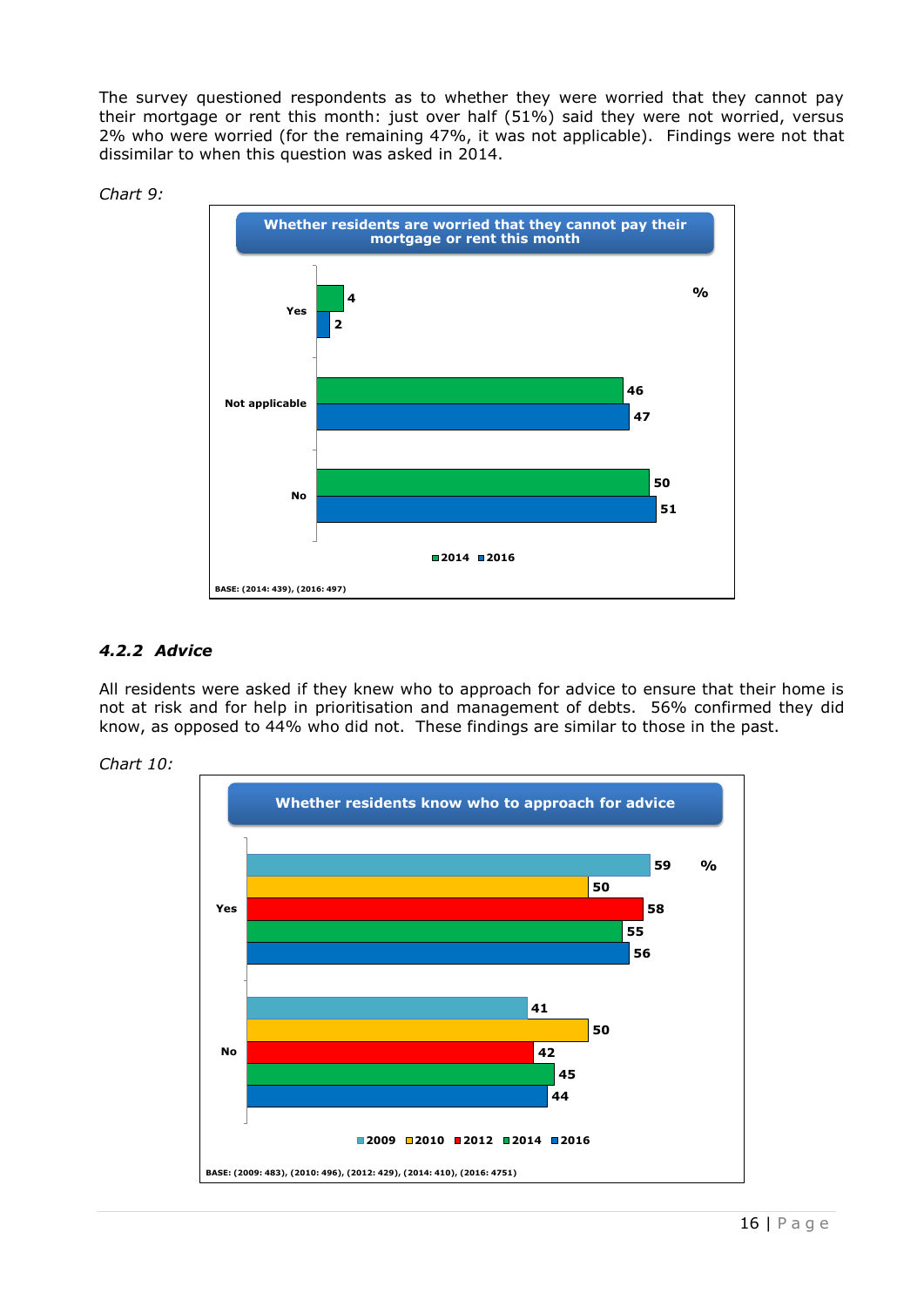Respondents were asked to list the organisations they would approach for advice. Four in five (78%) cited the Citizens' Advice Bureau as an organisation they would approach and just over one fifth (22%) mentioned their bank and/or building society. 12% said they would contact the Council.

|  | Table 9: Organisations which respondents would approach |  |  |
|--|---------------------------------------------------------|--|--|
|  |                                                         |  |  |

|                                               | 2009<br>$\frac{0}{0}$ | 2010<br>$\frac{1}{\alpha}$ | 2014<br>$\frac{0}{0}$ | 2016<br>$\frac{0}{0}$ |
|-----------------------------------------------|-----------------------|----------------------------|-----------------------|-----------------------|
| <b>Citizens' Advice Bureau</b>                | 79                    | 88                         | 84                    | 78                    |
| <b>Bank / Building Society</b>                | 26                    | 22                         | 14                    | 22                    |
| Council Offices / SDC / WCC / MP              | 15                    | 11                         | $\overline{4}$        | 12                    |
| <b>Financial Adviser / Accountant</b>         | 8                     | 7                          | $\overline{2}$        | 10                    |
| <b>Mortgage Provider</b>                      | 10                    | 8                          | 6                     | 9                     |
| <b>Debt Advice - general</b>                  | $\overline{4}$        | 3                          | 3                     | 9                     |
| <b>Orbit / Housing Association / Landlord</b> |                       |                            |                       | 4                     |
| <b>Internet generally / Google</b>            | 3                     | 3                          | $\overline{2}$        | 4                     |
| <b>Charities</b>                              |                       |                            |                       | $\overline{4}$        |
| Family / friends / colleagues                 |                       |                            |                       | 3                     |
| <b>Age Concern</b>                            | 8                     | 6                          | 3                     | $\overline{2}$        |
| <b>Age UK</b>                                 |                       |                            | 3                     | $\overline{2}$        |
| <b>Government backed bodies</b>               | 1                     | $\overline{2}$             | 1                     | $\overline{2}$        |
| <b>Lenders</b>                                |                       |                            |                       | $\overline{2}$        |
| <b>Church</b>                                 |                       |                            |                       | $\overline{2}$        |
| <b>Solicitor</b>                              |                       |                            |                       | $\overline{2}$        |
| <b>Other</b>                                  | 13                    | 9                          | 4                     | 6                     |
| <b>BASE</b>                                   | (251)                 | (209)                      | (218)                 | (227)                 |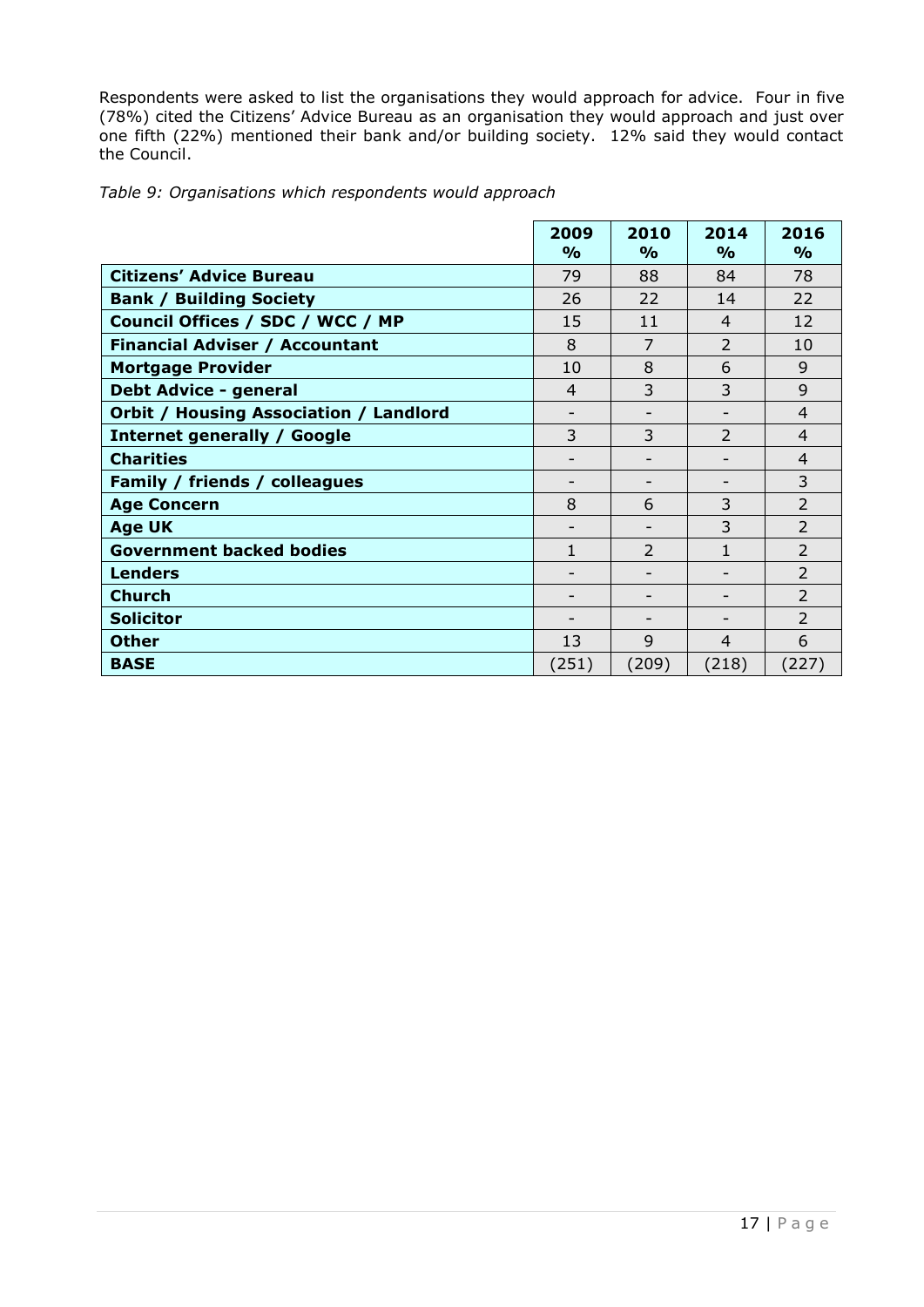#### **4.3 Rough Sleepers / Beggars**

#### *4.3.1 Whether noticed*

When questioned whether they had noticed beggars and people sleeping rough in Stratford District, 56% confirmed they had compared to 44% who had not.



*Chart 11:*

#### *4.3.2 Situation now*

Seven in ten residents felt this situation is the same as a year ago, almost a quarter (24%) were of the opinion it was worse than a year ago, and 6% indicated it was better than a year ago.



*Chart 12:*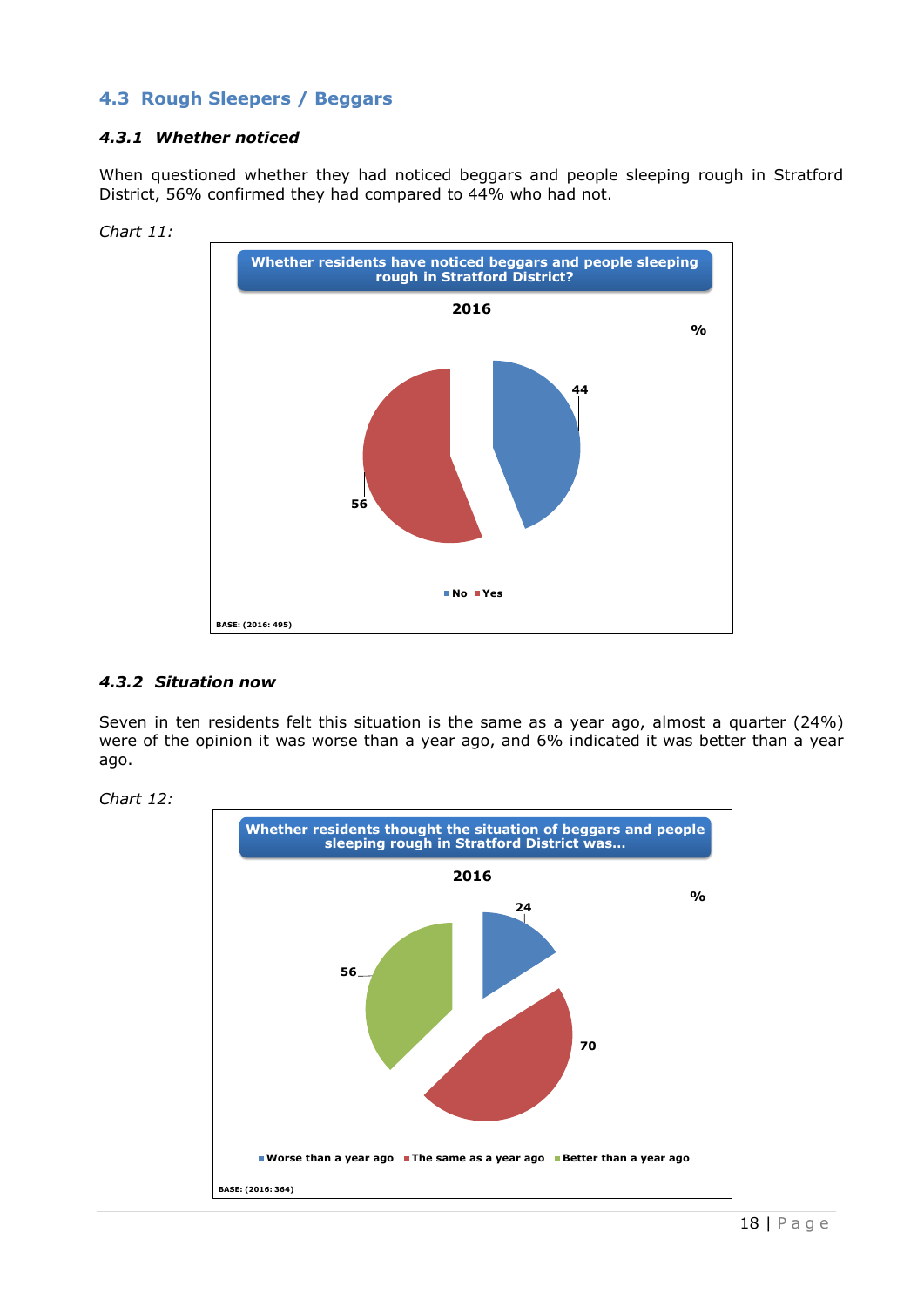#### *4.3.3 Importance of maintaining services*

Respondents were informed that there are services that are available in Stratford town for rough sleepers/beggars. These services aim to assist them into accommodation, along with employment and volunteering opportunities, as well as engaging with appropriate health professionals. They were asked to state how important they felt it is to continue to maintain these services. Exactly half said it was very important, 42% quite important and 8% not important at all.



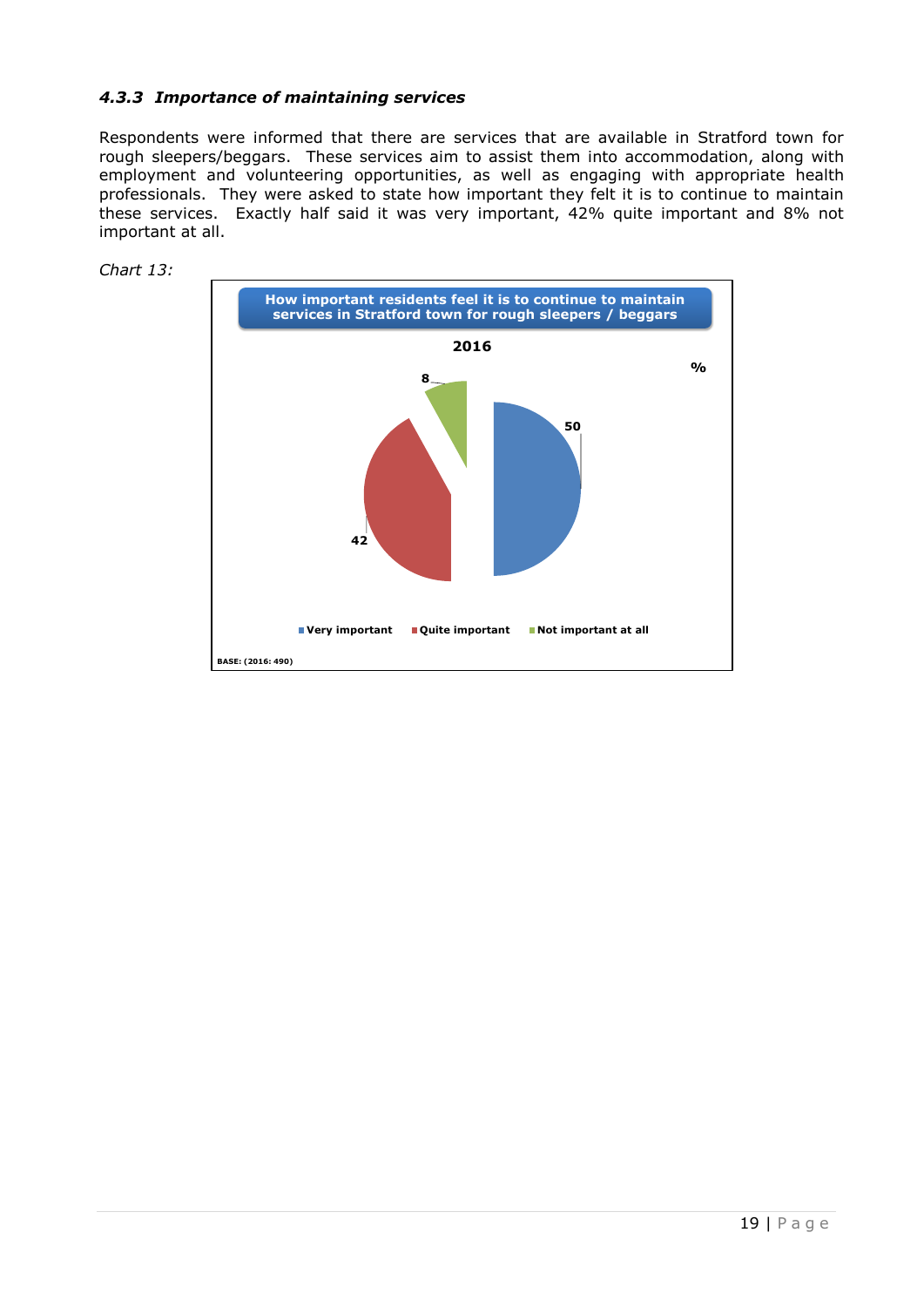#### **4.4 Social Inclusion**

#### *4.4.1 Isolation*

More than four-fifths of those surveyed (84%) confirmed they did not find it difficult to access shops and other services because of where they live, versus 16% who did.



*Chart 14:*

101 comments were received regarding problems caused by it being difficult to access shops and other services because of where they live and these are listed in the Appendices.

Furthermore, 118 comments were made as to what could be done to improve access to services, as listed in the Appendices.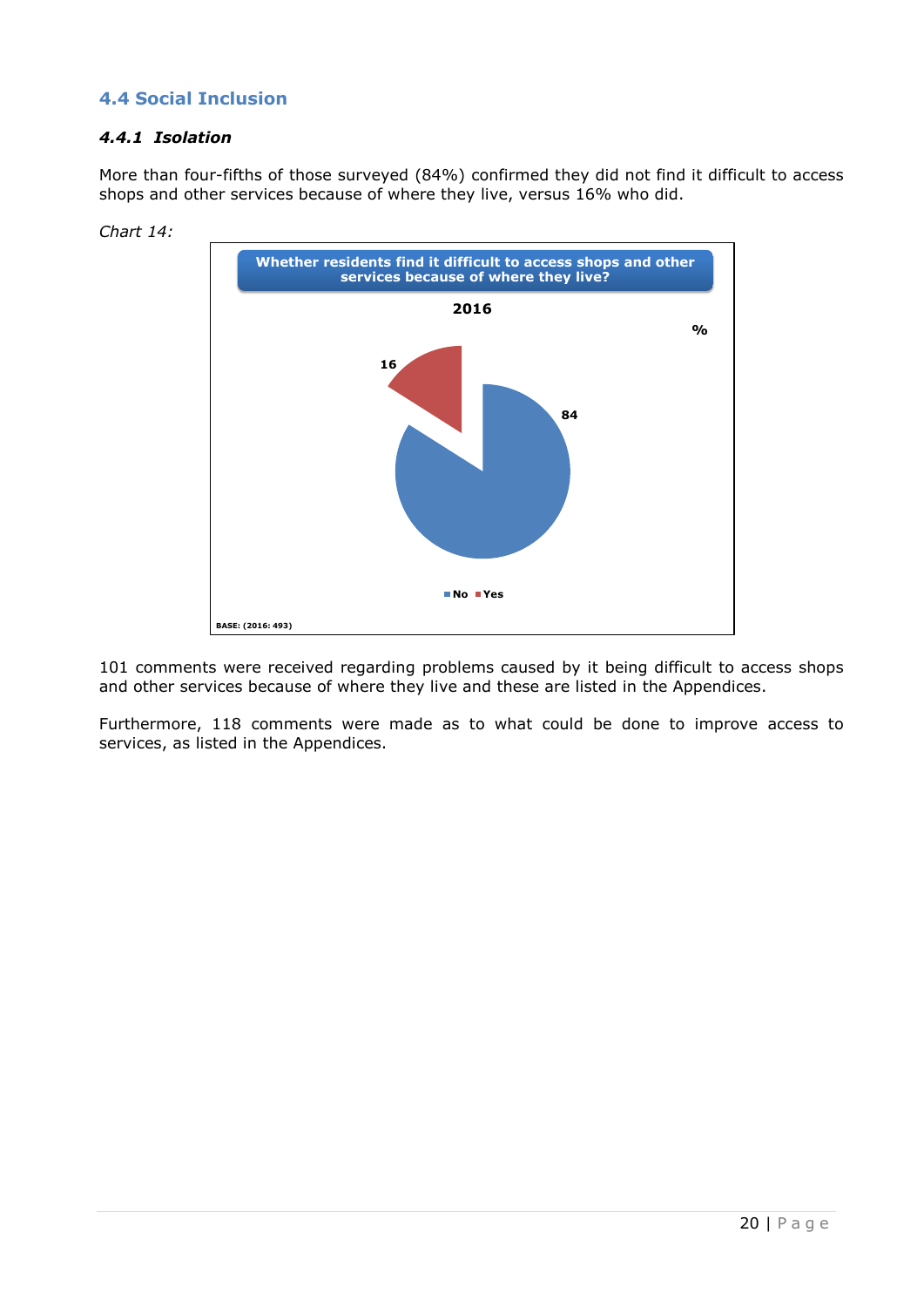#### *4.4.2 Credit Union*

Respondents were told that a Credit Union is a not for profit cooperative which encourages members to save and enables access to low cost borrowing.

19% stated they would consider joining an online Credit Union which can offer affordable loans and savings, as opposed to 81% who would not.



*Chart 15:*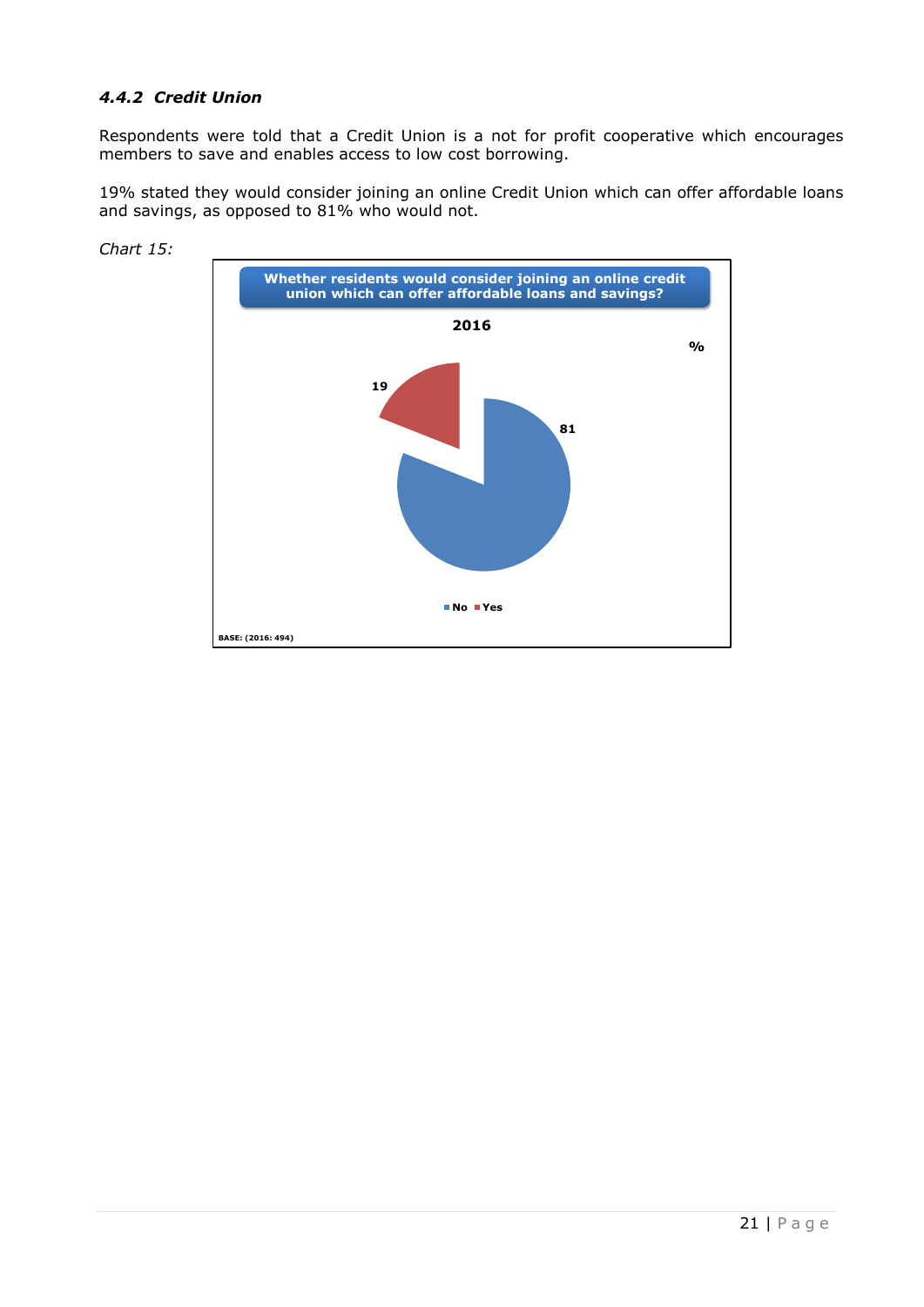#### *4.4.3 Activities for Older People (55+)*

Those aged 55 or over were asked four additional questions about activities for older people  $(55+)$ .

84% confirmed they got the opportunity to meet socially with other people on a regular basis versus 16% who did not.



Those who had indicated they did not get the opportunity to meet socially with other people on a regular basis were further questioned as to what the reasons for this were. The most popular reason given, by 45% was because they lived alone. 35% said they were not sure where to go and the same percentage felt uncomfortable going out alone. 21 comments were supplied regarding other reasons, as per the Appendices.



*Chart 17:*

*Chart 16:*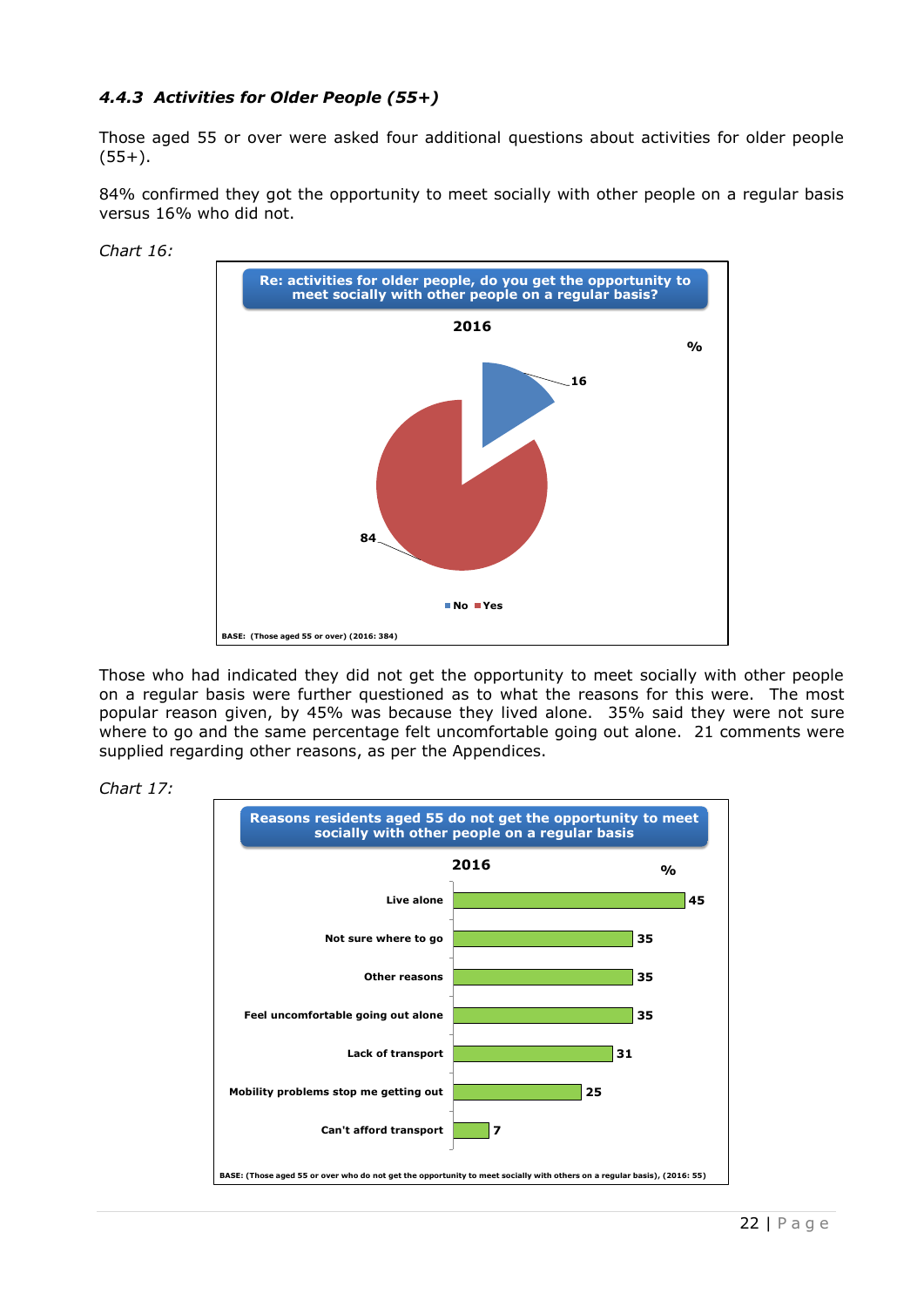78% believed there were sufficient activities for older people in their community, as opposed to 22% who did not.



*Chart 18:*

A total of 124 comments were given as to specific activities that were not available at present, which respondents would like to have in their area, and these are listed in the Appendices.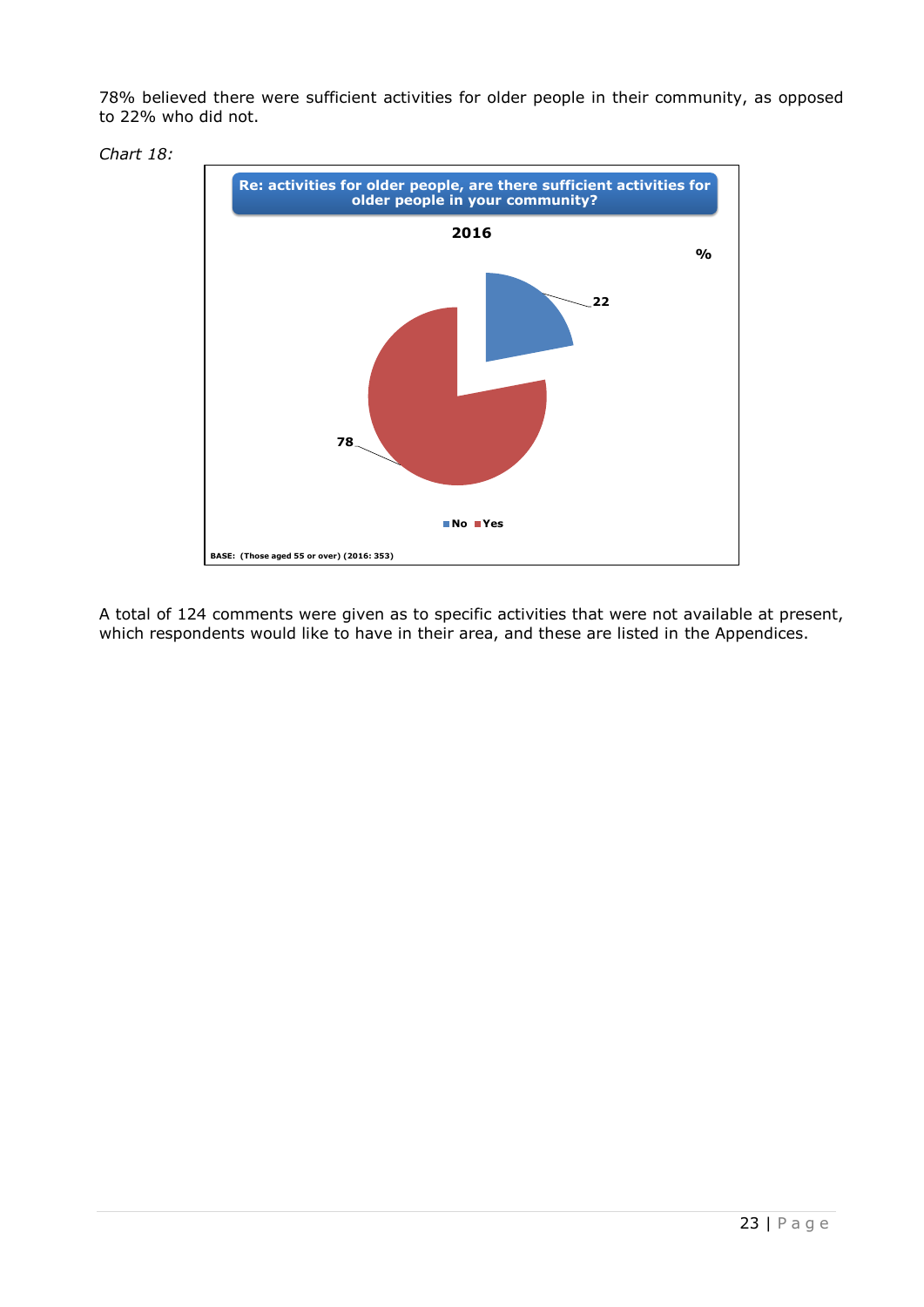## **4.5 Respondents' Profile**

*Table 10: Gender*

|              | 9/6 |
|--------------|-----|
| Male         | ככ  |
| Female       |     |
| <b>3ASE:</b> |     |

#### *Table 11: Age*

|                      | $\frac{6}{6}$ |
|----------------------|---------------|
| Up to 29             |               |
| $30 - 39$            | 5             |
| $40 - 49$            | 12            |
| $50 - 59$            | 14            |
| 60-69                | 31            |
| $70 - 79$            | 27            |
| <b>80 &amp; over</b> | 10            |
| <b>BASE:</b>         |               |

*Table 12: Number of adults aged 18 or over in household*

|                | $\frac{6}{6}$ |
|----------------|---------------|
| One            | 32            |
| Two            | 61            |
| <b>Three</b>   |               |
| Four           |               |
| More than four | $\leq$ 1      |
| <b>BASE:</b>   |               |

*Table 13: Number of children aged 17 or under in household*

|              | $\frac{9}{6}$ |
|--------------|---------------|
| <b>None</b>  | 82            |
| One          |               |
| Two          | 9             |
| Three        | 2             |
| Four         | $\leq$ 1      |
| <b>BASE:</b> | 481           |

*Table 14: Accommodation Type*

| Owned outright                        | 64 |
|---------------------------------------|----|
| Buying on mortgage                    | 24 |
| <b>Rent from Housing Assoc./Trust</b> |    |
| Rent from a private landlord          |    |
| Other                                 |    |
| <b>BASE:</b>                          |    |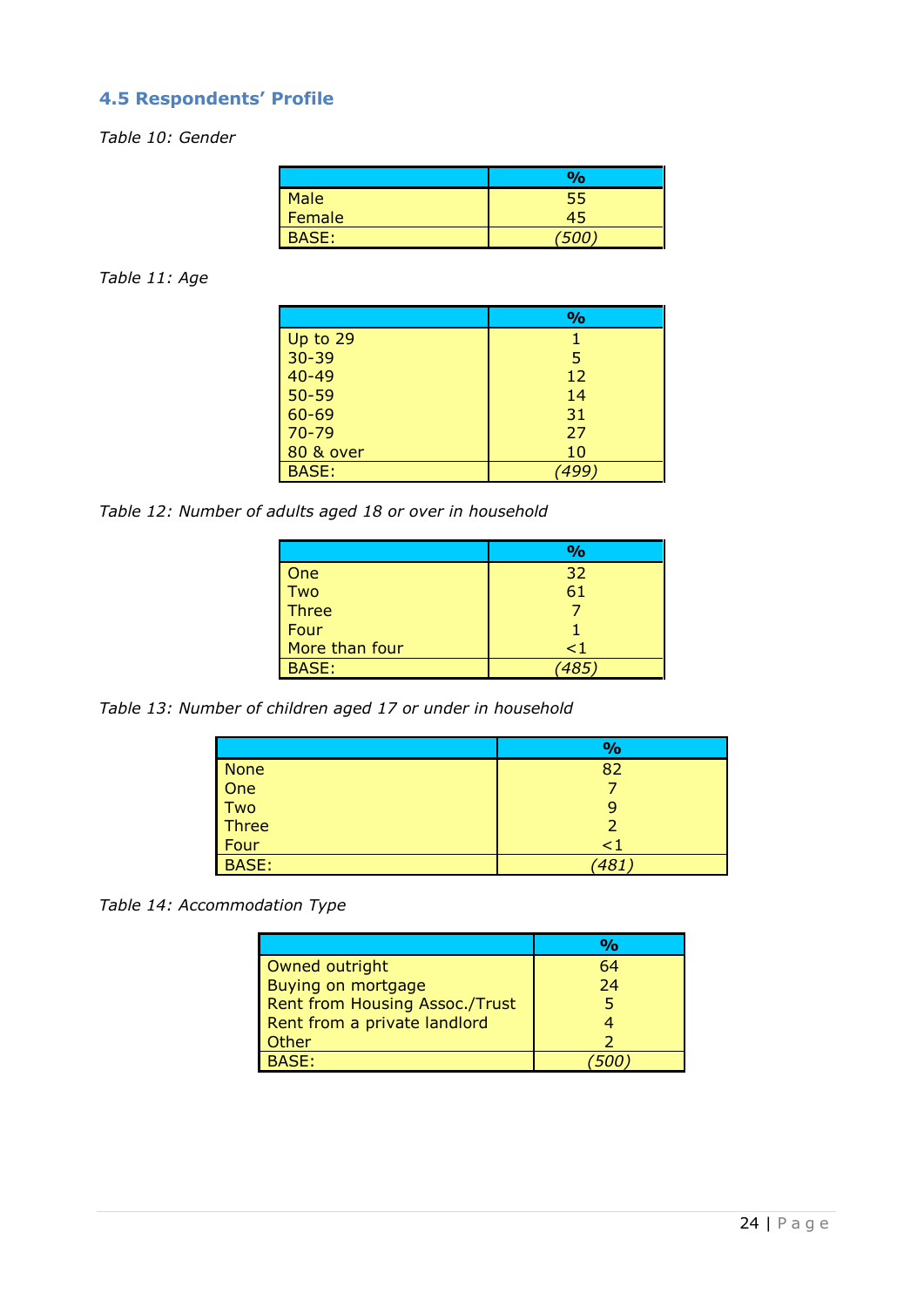*Table 15: Whether respondents have any long-standing illness, disability, or infirmity*

|              | $\frac{6}{6}$ |
|--------------|---------------|
| <b>Yes</b>   | 27            |
| <b>No</b>    |               |
| <b>BASE:</b> | (494)         |

*Table 16: Whether this illness or disability limits respondents' activities in any way*

|                               | $\sigma$ |
|-------------------------------|----------|
| Yes                           | 61       |
| <b>No</b>                     |          |
| BASE: (Those with disability) |          |

*Table 17: Activity which best describes what respondent is doing at present*

|                                                      | $\frac{0}{\alpha}$ |
|------------------------------------------------------|--------------------|
| Employee in full-time job                            | 19                 |
| Employee in part-time job                            | 11                 |
| Self-employed, full or part-time                     | $12 \overline{ }$  |
| Full-time education at school, college or university | $\leq$ 1           |
| Unemployed and available for work                    |                    |
| Permanently sick or disabled                         | 4                  |
| Wholly retired from work                             | 53                 |
| Looking after the home                               | 16                 |
| Doing something else                                 | g                  |
| <b>BASE:</b>                                         |                    |

*Table 18: Origin*

|                                                                             | $\frac{O}{O}$ |
|-----------------------------------------------------------------------------|---------------|
| White - British                                                             | 97            |
| White - Irish, White - Other Background, Mixed White & Black Caribbean,     |               |
| Mixed - Other Background, Asian or Asian British - Indian, Any Other Ethnic |               |
| Background                                                                  |               |
| BASE:                                                                       |               |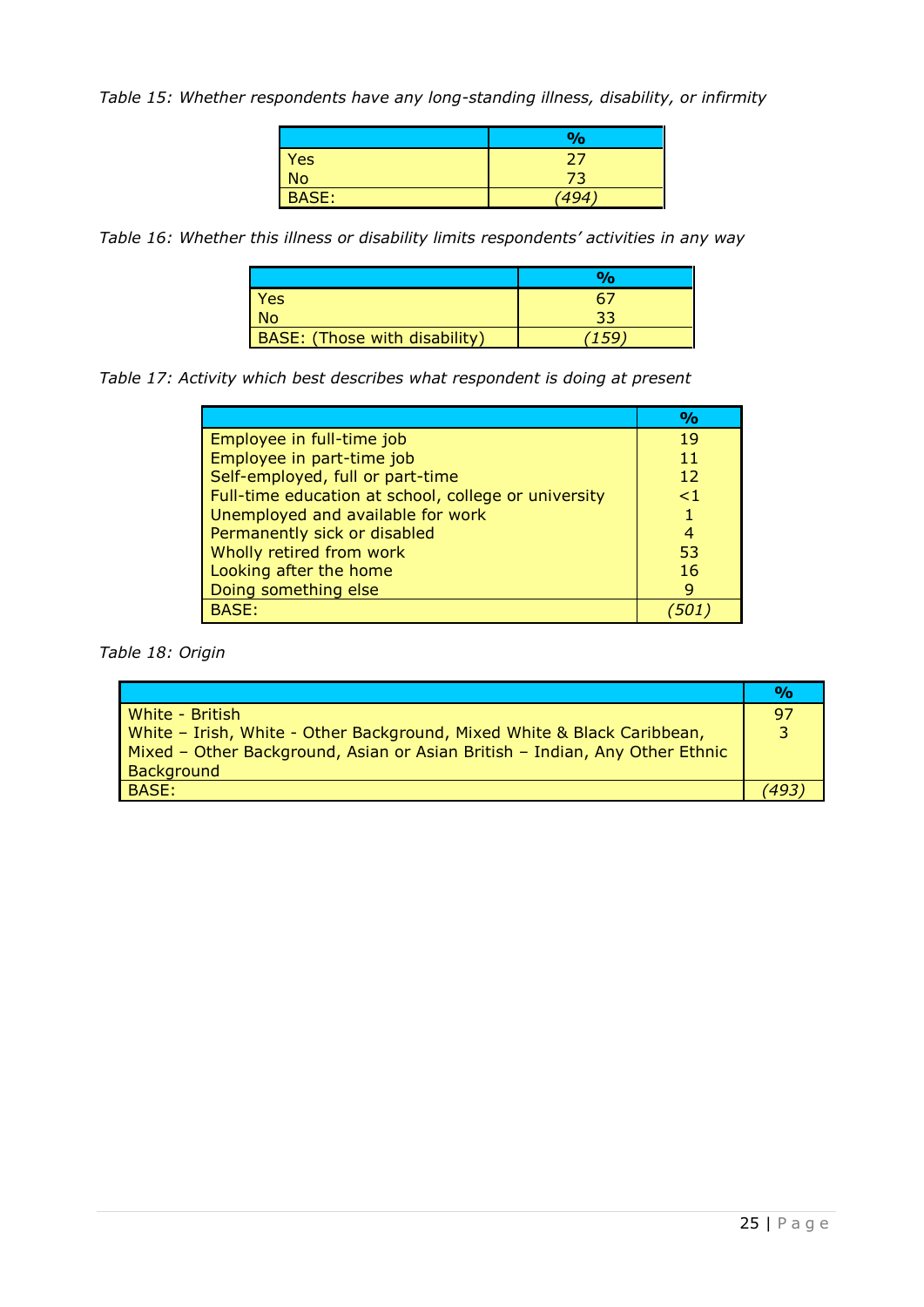## **Appendices**

#### *Q7 Comments relating to how respondents answered statement questions in Q6 (207 comments)*

- We are fortunate in Shipston in that we live in a beautiful part of the country and in general have comfortable lives. This means it ill becomes us to criticise those who give up their time to sort out the problems that arise inevitably in local administration. My husband, who has died, used his artistic talents to raise money for charity (Shipston Home Nursing) by drawing portraits at local events. I would like to see more attention paid to the welfare of the homeless.
- %age figures are given of what people have said but nowhere is written a) Did SDC take action on any of the points b) If so which c) If no why not d) What has been the effect of these changes? It is important that people know they are being listened to.
- £128.05 might be ok for Band D property, but it is poor value for Band G, H, etc. IN FUTURE, please ask the question about the higher band as the response will be very different! I think this might be the third time I have made this important suggestion! I have suggested Devt Control and Planning Policy increases their service / funding because the Council is being trampled over by developers. The planners seem unable to cope / respond / protect the local area from inappropriate change. Additional resources might also enable them to listen to the concerns of residents across the District. Also, my dealings with Devt Control over the last 12 months have left much room for improvement! And where is the Local Development Framework, etc?
- A strategic review should identify how best to spend the resources available to deliver services - including restructuring - rather than keeping same structure and organisation and simply cutting - Times require us to think smart and act accordingly - not just say we can't afford it.
- Affordable housing is not being built in the areas required.
- All councils could always use more money!
- All my comments are for the wider benefits to all the people. My view is that is why we have a council.
- Although I realise that I benefit from many "unseen" services SDC offers, my main concern is refuse collection which is very good. With regards to finance, I feel there should be the greatest efficiency in administration costs and the promotion of tourism in this very celebrated area. I also think pensioners should at least make a contribution to bus passes. I do not think they should be free.
- Although inflation is low, government continues to download local financing to the populace. In the future, the populace should become used to direct financing for local services rather than indirect through government.
- Anxious about security for elderly / old people after dark. Debt and housing situation may get worse if the area / country provides for migrants over needs of local people especially housing school places - medical service (having to wait 2/3 weeks for appointment).
- As a band F payer I do not get value for money. A band D payer does
- As per previous comments I've made, I believe Stratford town generally gets looked after very well but locations on the border of Warwick (such as Studley) miss out on many things. We seem to have few services and less spent. Very often feel neglected. E.g. CCTV. - yes we have a couple of cameras but never move and when police needed them recently they were not picking up the blank slot where crime had clearly been planned in this blank spot. Lost fire station and library - nearest tip Redditch but asked to use Stratford.
- As with all local government offices and staff there is a real belief that they are in power. The Local Council should be run like a corporate business that has to earn its money before it spends it. There is far too much nonsense in local government and far too many staff who are on an easy wicket. Outsourcing some of the jobs i.e. Environmental Health, Licensing and Planning would get far more work completed by less people at an overall reduced cost
- Aspects is SDC services to which I have been involved with have appeared to be value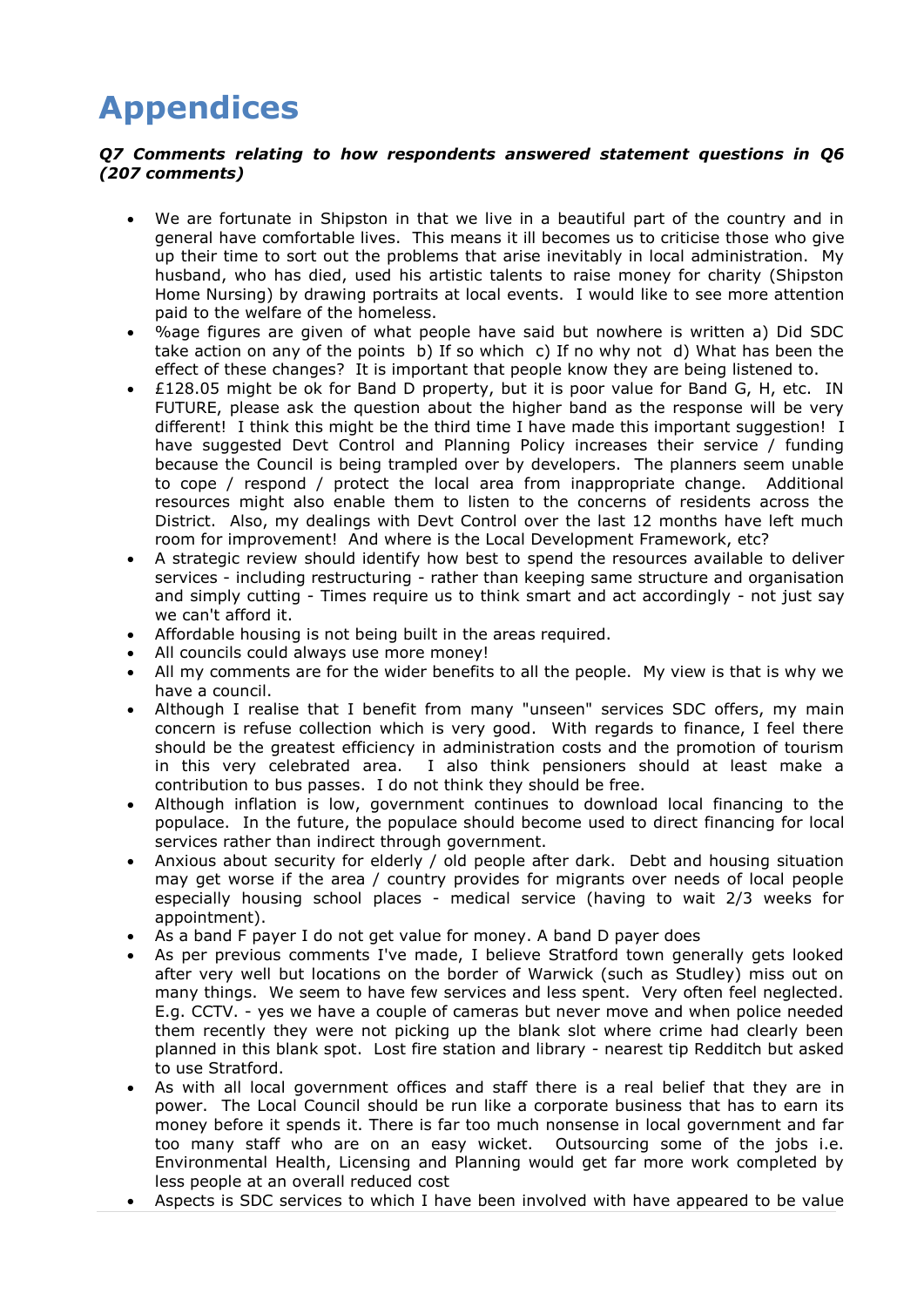for money

- Bearing in mind the damage done by the Garden Festival (cutting tree with no notice) and the use of the football pitches, then consideration should be given to enlarging the car park and installing a new entrance from Seven Meadows Road in conjunction with a new bridge for foot use over the river.
- Because of where I live, the only services I have from SDC are waste collections the service of which is excellent. The drains have been unblocked once in 4 years??? Of all the services provided - only used car parks and public WC's.
- Being a relatively newcomer to the area I am completely satisfied with the service provided with the exception of those indicated oQ3 J.K. Being 81 years of age J in particular is of concern...otherwise keep up the good work.
- Bin collection would be better weekly.
- Comments given are true and accurate reflections of one's findings and experience.
- Consider additional charges for planning applications
- Continually cutting will ONLY result in continuous denigration of services until the services remaining are NOT WORTH HAVING. Paying MORE Council Tax would be supported if it was spent wisely on projects that assist ordinary working class people to live happy STRESS FREE lives.
- Cost of staffing worries many residents because often enquiries in some departments are not always fulfilled with confidence.
- Council tax should be increased to improve services such as housing and social services.
- Councillors have too much influence. Need less of them and people appointed need to put needs of the community just not their own interests. They should NOT be able to profit from being Councillors.
- Did not answer Q6 because I do not have enough experience of using the services.
- Difficult to know how to answer these questions. First three are probably true for some but not for others. Question 4: quality seems acceptable to me but I know that many do not agree. Question 5: available funds can almost always be used more effectively in both private and public life! You need a tough cookie from outside the system to review the situation!
- Disappointed that planning departments are unable to follow proper procedures.
- Do not use all services but am generally satisfied with those I do.
- Elizabeth House still employs too many staff people. Reception still has 2 people despite cancelling pay by cheque, card at post office / bank. One person could efficiently man the reception desk. Does this apply to other SDC offices? Probably yes.
- Empty shops need to be occupied urgently even if this means offering reduced rates. We need to maintain an attractive, vibrant town centre not just out of town shopping areas. The approach from the Birmingham Road remains an eyesore. Traffic arrangements have seriously deteriorated. Infrastructure cannot support building plans approved. There is not enough activity promoted for teenagers. Don't waste money on consultants, advisers, etc.
- Everyone is only human and I'm sure you try your best.
- Firstly it's not £128.05 a year unless I have been over paying by quite a bit that is. Look at waste first, cut the fat / waste and make sure that as much of the budget as possible is spent within the local economy supporting local jobs and there for supporting local businesses. Why do we have two McDonalds in town now, and why was the planning pro mission given to build one where traffic is already a nightmare... and what action is being taken to deal with the rubbish that is now starting to gather around the restaurant, that's not good planning all around for the people of the town.
- For the amount of Council Tax I pay, I don't feel as if I get my money's worth. Studley feels left out of spending. Over £1000 a year for my bins to be collected.
- Fortunately, no a high user of services. Limited knowledge of services.
- Generally satisfied with SDC services.
- Generally SDC deliver a good service, more money will only improve on this.
- Hard to comment on items such as UBUS or Destination Management when I was unaware of their existence.
- Has budget for bridleways and footpaths been reduced? (Maintenance and repair). Staff I believe it has - reported areas reported to ??? office - not carried out for 2 years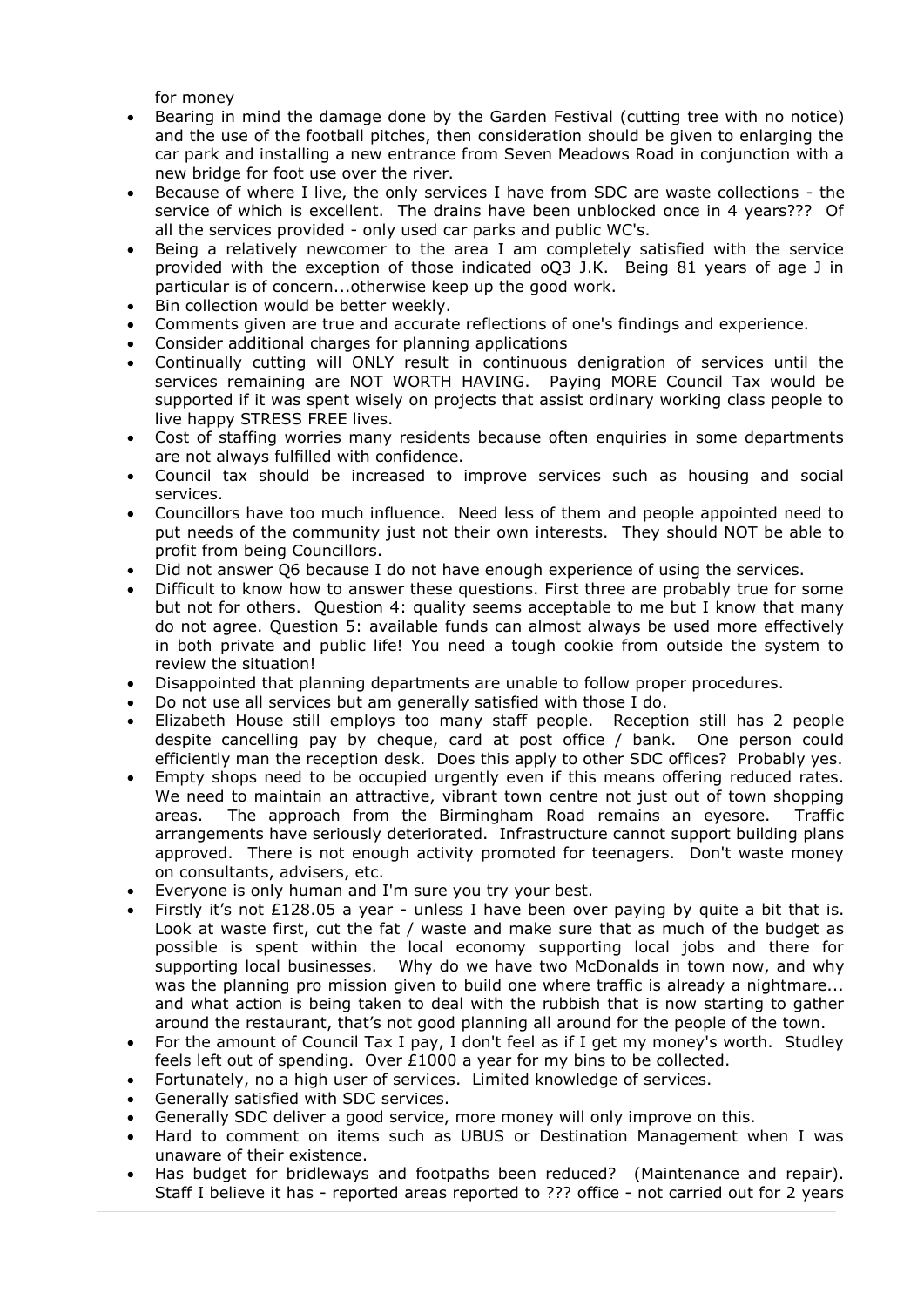and more.

- Have only been a resident in the area for 2 months so my responses are somewhat tentative!
- I am afraid I do not have enough knowledge of some of the services to be able to give a justified answer.
- I am always impressed at the efficiency of the Refuse Collection Team I have had to ring a couple of times and the query has been dealt with VERY quickly and well.
- I am happy with the way the Council handles things so far.
- I am not clear how SDC get info on what services people want or how/when they are delivered - I am not aware of any system of obtaining local views. The few times I have been aware of public consultation such as planning housing developments, the consultation appears to be a process which needs to be gone through, for a decision that has already been made and I can't think of any time when consultation has actually affected the implementation of any proposed plan.
- I am not sure what the IT suggestion really means. The current review team but significantly failed to deliver the single most important task over the last 5 years, the District Plan. This is resulting in deterioration of rural environment. This might suggest a senior team review is needed but my experience of running a  $£150m$ organisation is the services management reviews are a waste of time. Recruit the right people and hold them to account!
- I appreciate that funds are limited and the Council needs to make some difficult decisions over future spending.
- I believe (whether it is correct or not) that the lion's share of the money that the Council spends is to make Stratford Town attractive to tourists. Whilst I understand the reason for that, it does seem that local people who live and work in Stratford do rather get forgotten, with being charged parking fees for parking in town and having to buy a parking pass if you live within walking distance of town. I am sure that there would be a better way of helping local people to feel more valued rather than a cash cow. I have lived and worked in the area for sixteen years and this is definitely how a lot of local people feel.
- I believe many of the provisions made are centred at Stratford and many of the surrounding areas see little improvement of services provided.
- I believe that it would be a very good investment to develop tourism as a means of bringing money and prosperity into the area. Stratford has a unique worldwide attraction to offer tourists but it must be promoted and developed. There is a danger of London becoming the centre of the Shakespeare experience.
- I believe the majority of people living in the SDC area would be prepared to pay more in council tax to help fund services vital to the population care funding Police over transport links.
- I believe we need to maintain what we have but I'm sure savings San be made by losing top heavy management and improving IT
- I blame this present Conservative government for the cut backs to local authorities for the rise in Council Tax and other issues. The District Council does a good job generally, but are hampered by limited resources.
- I continue to feel that outlying areas and villages, who are part of SDC, do not always get the same attention as those who reside in Stratford itself. There is scant reference to their needs and requirements in your questionnaires - but thank you for supporting the UBUS scheme in this document, nonetheless.
- I deal a lot with a variety of departments at SDC, without exception the people I have contact with are professional, knowledgeable, friendly and responsive. I have noticed that it takes longer to get a response than it did previously. My major concern is the way housing decisions can be progressed even when there are good alternative options that limit the impact on the local environment, what is the point of encouraging community involvement in the development of 10 year Parish Plans if an outside body can put forward proposals that run counter to the news that "locals" have expressed housing is a major issue.
- I did not fully understand Q4.
- I do not have enough information so as to make any judgement on the statements in Q6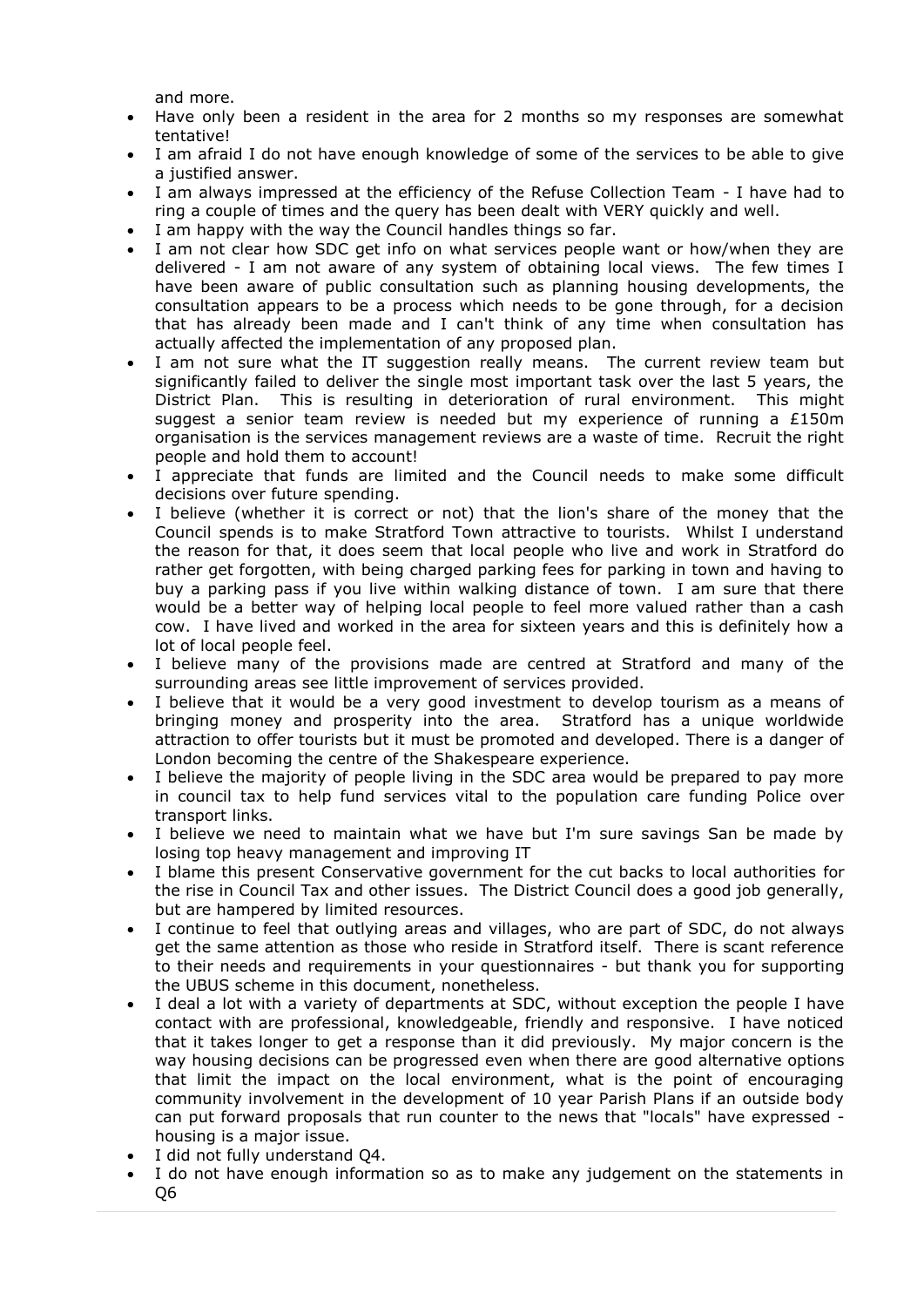- I do not have enough information to give a properly informed answer.
- I do not receive a weekly food collection. Your leaflet says do not put food in the grey bin. Which just leaves the green bin collected fortnightly?
- I do think to charge for public conveniences is totally out of order for all but especially when you get older. When? If ever is a core planning strategy ever going to happen. When? Will the county or government build a bridge to replace Clopton before it falls down?
- I don't believe that Studley is well served street cleaning (pavement sweeping) could be better, our Library was closed and the volunteer-run facility has less space, reducing choice, & our Fire Station closed. Consequently, there are no Council tax funded facilities even though Council Tax revenue is high given the number of households here and low unemployment. Refuse & recycling services are good though & reliable and the sweeper lorry regularly cleans the gutters on the street I live on. The dustmen who are involved in the Parish Council funded bulky waste collection are always really helpful too.
- I don't know enough about the delivery of SDC services to make a useful comment
- I feel that anything to do with tourism should be self-financing, although I have lived in a village almost all of my life, there has seldom been a need for a UBUS scheme. People from rural communities arrange their travel accordingly and those in towns have plenty of public transport.
- I feel that businesses within SDC should contribute more to the running of the area / town i.e. MacDonald's and similar businesses should contribute to keeping the district litter free - not only in the towns but in rural areas.
- I feel that SDC puts too much focus on Stratford and less and less on its outlying Towns and Villages. While provision is not poor, there seems to be very little consultation in how it is administered.
- I feel that there are savings still to be made before increasing Council tax.
- I feel the SDC does a good job especially with limited funds.
- I find it difficult to comment intelligently on some questions. I tend to say I want things to stay the same because I trust the judgement of S on ADC.
- I found it hard to think of a way to reduce services. Planning I feel could be much better, I find it hard to separate quality from cost. It should be better.
- I have a hedge overgrown on a path public 2 ft. I have a just to get around it for to get by it with wheelchair and inv ? ? it is on council land but right at the last 10 ft. want clearing ? set on land which belongs to council should just have been set there but 30 years as more on also the ? ? set it.
- I have lived at xxx for 2 months and I haven't had one letter to say how much Council Tax I have to pay a month. I live next door to a half-way house, who I think gets some of my mail, but don't pass it on to me. Could you please get someone to sort that out for me please. Many thanks. (name withheld).
- I have made my judgments knowing that costs have to be cut but not wishing to see a reduction in services.
- I have no experience of e.g. housing or benefits so can't comment on those functions. I am happy with refuse collection. I am not happy with Planning Control. The core strategy and the general approach to planning the future of the town is chaotic.
- I have no knowledge of what constitutes a priority service, therefore Q2 cannot be answered, with no access to the detailed accounts I cannot comment or Q5 accurately.
- I have seen evidence to show that SDC services are delivered when, where and the way people want them. I still feel that SDC is very focussed on Stratford itself and Shipston, Alcester and the villages are not viewed as being significant. The wording of the questionnaire invites specific responses. Be interesting to categorise according to the area lived in e.g. Shipston.
- I have so little dealing with anything Stratford provide that I cannot comment, the reality is I don't feel the council do much at all that is relevant to me apart from refuse collection.
- I have very great respect and confidence in SDC. I also very strongly support the provision and consideration relating to this document. I would happily devote more of my time in support of the work of the SDC.
- I hope I have answered correctly Q5 was confusing.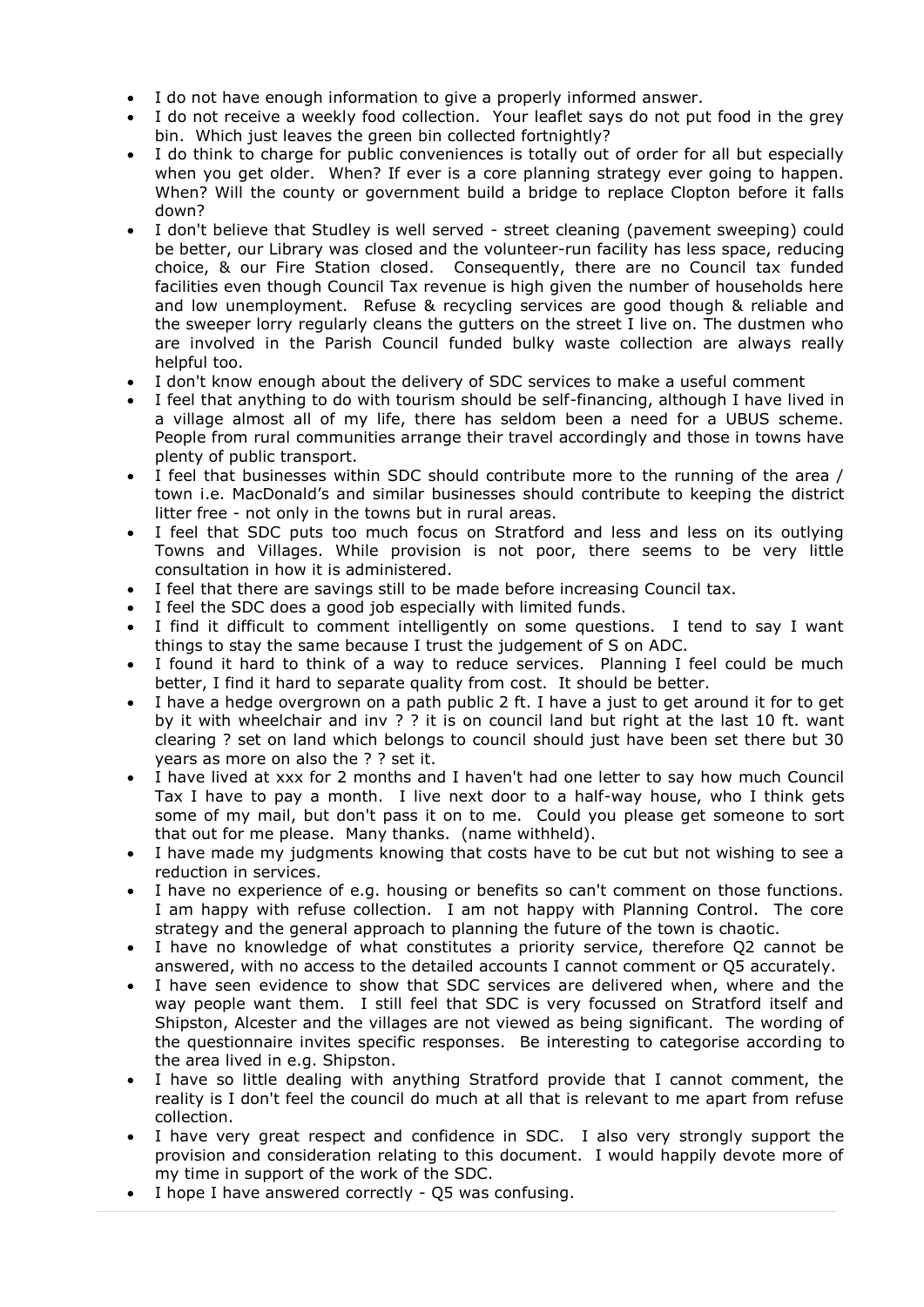- I know the Council do not care that I live on a static home site run by people who do not care as long as they get their ground rent which means I pay money to them for repairs I don't get and the Council not keeping their eye on planning in my area, and also the lane leading to my site is a nightmare. All I get for my poll tax is bins emptied and use of public road. These people who own this site do not care.
- I live in a conservation area and used to have my trees reduced. However, I have been waiting weeks for planning permission, by which time it may be too late for this year. Why do I have to wait just for trimming trees, which overhang next door's garden and causing annoyance to the neighbours.
- I live in Studley, which I feel is very poorly served by the council. It always seems that Stratford itself always gets priority.
- I made comment that the Senior Management team restructure might come about from the Strategic Budget Review in which case I would have been duplicating my answers, I am not sure if this is something to look at? I am not sure about the UBUS scheme. How well used is it? Would it be possible to make it available to ??? to save money? Say 11.00 - 2pm? or 12-3pm? Maybe individuals could be given a budget to spend on taxis, or a volunteer scheme of drivers to cover mileage costs?
- I personally feel SDC offer a very good service. I do feel the town looks a bit tired in places, especially in the evenings, a lot of beggars and homeless in Bridge Street and the footbridge by Coxes Yard. I don't feel safe at night in the town, no police. Lots of shops are multiple national high street brands. I feel we need more independant shopkeepers and affordable rates.
- I personally feel that SDC is only interested in spending within the Stratford area to increase tourist numbers. You do nothing to help the local people who live in one surrounding areas and more in the town.
- I said that I think the Band D tax is VFM. But I think increased level could make District even better. I hope that membership of WM group will provide savings to invest elsewhere, but I think a tax rise is also reasonable. I am particularly worried by social care provision.
- I think green bin collection very wasteful in rural areas where people can compost. Planning seems to be very badly run - poor developments all over the district frustration by individuals who want to build / improve property. And building large unattractive estates.
- I think most people are satisfied with the delivery of services, at least within the constraints of budget.
- I think SDC provide an excellent service at least for the services I am concerned with. Whenever I have needed to contact the Council the staff have always been professional and courteous and I feel confident my problem would have been sorted.
- I think SDC provides a good service and my answers are geared to maintaining them at the current level.
- I think that Stratford Councillors provide poor value for money. They do not listen to the views of the electorate. Politics play far too bigger part in the activities of the Council.
- I would like to refer to the two roundabouts, one is sponsored by B. Line nothing has been done nor the banks as you approach roundabouts. I understand from Mr B Line it is your place to do these as he told me he was willing to do the island he was sponsoring. They are very dangerous. You cannot see round them. (Name withheld).
- In general my simple needs are well met. I believe that where possible, the young and disadvantaged should receive priority where funding is limited.
- In general the SDC does a good job.
- In Mappleborough Green there is not a collection for fresh food just the green bin collection. I DO not receive FOOD collection each week. Mine is 2 weekly.
- Inevitably on tight budgets services are delivered to provide the maximum service at minimum cost. However, with this focus the timing of service delivery is more driven by efficiency than by when individual groups of people want them.
- Investment in IT good idea if can eliminate current anomaly and let us like in Warwickshire NOT West Midlands. GIGO
- It important that Stratford continues to be a good place to live with good public services. Good service cannot be provided at no cost.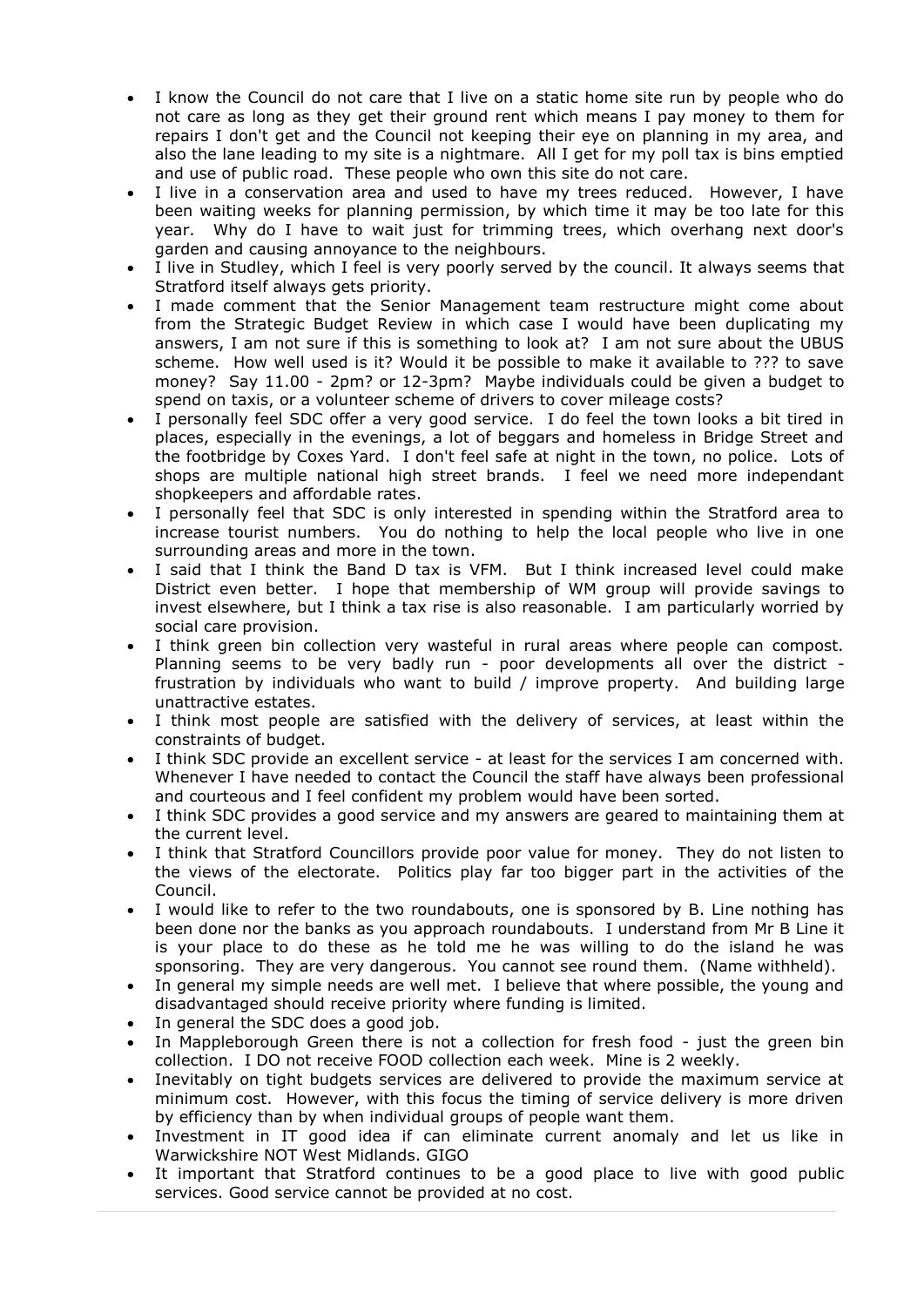- It is appreciated that we are living through a difficult time. The way Central Government has reduced funding the Local Government is seen by this observer as regrettable. For example, item b in Q4 ought to be supported but it has to be part of a Regional Strategy not just a District Strategy. Equally the UBUS scheme in itself is desirable but the need arises because of a poor national strategy in delivering public transport.
- It is difficult to assess when in a small village we rarely have any experience of them: all we come across really is refuse removal and planning. Your bus scheme (UBUS) doesn't meet the needs of our village or only to a tiny extent, so we continue to organise our own voluntary transport for those without cars or those not well at any one time to drive. The same goes for "community" activities and work with young people: we do it ourselves.
- It is difficult to comment about the finances of SDC without an accompanying booklet or breakdown across all areas.
- It is difficult to see how the Council can improve services without an increase in revenue.
- It would be helpful to know if there is a set day in our area for the street cleaner lorry (gutter clearing) to do its job. (E.g. we may have our car parked off the drive for washing/loading up, and this area is missed because we didn't know the lorry was coming into the Close where we live.
- It's about time that DSC reined in on its approval of planning applications in the District. Stratford, especially, is becoming absolutely saturated with houses. What is it that every available bit of land has to be built on almost everywhere in the District. Our area is being ruined by all this building - who buys all these houses anyway? - Not local people - they can't afford them. What with Long Marston and now Wellesbourne Airfield - WHEN IS THIS GOING TO STOP. SDC need to look at the bigger picture.
- It's difficult to answer questions on subjects I have little information on. I don't work for SDC. q5 - no field of reference. q6e - No idea how much money SDC has.
- I've lived in many parts of the UK in my lifetime. Of course there's room for more efficiency and better decision making but overall I think SDC does a good job. Re: 3b improve the way it's utilised. Re: 3d - Improve the way it is used. Re: 3h Get businesses more involved. Re: 3j - It couldn't get much worse!
- K. Active communities these should be provided by the relevant clubs etc. already in existence. J. Public conveniences - these are poor. H. Tourism - should be funded by those who receive income from it not SDC.
- Living in a small village, which has seen its fire service, library and many community groups disappear in the last few years, whilst investment in Stratford continues, I would like to see greater resources distribution which would make all locations in the district more attractive places to live.
- Living in Hockley Heath, we see little of the services. Although I am not saying we are forgotten, I get the feeling there is more focus in the town centre due to tourism
- Many of your questions are inappropriate viz Q5. How many "citizens" are able to answer this? Unless the services can be compared with services elsewhere or have inside info. the answer is meaningless.
- More non-major conurbation initiatives would be good but generally towns and cities in the area are maintained well and provide good services
- My main concern is the lack of support for the Greig Hall complex Alcester. Over many years the total support is pathetic compared to the other communities - Shipston - Stratford - Southam - Studley - it's time this problem was resolved.
- N.B. Forget 400 years of Shakespeare town's state and problems will NOT impress any visitors for these events. \* Traffic problems - lack of reliable / regular 7 day a wk provision both road and rail and traffic congestion impacting on residency in Stratford area - lack of coach station does NOT help. \* Over development - TOO MANY BUILDING DEVS BEING SANCTIONED BY SDC - causing misery - INCREASED TRAFFIC AND LACK OF MATCHING INFRASTRUCTURE. \* Lack of employment opps in area. \* Council does NOT listen to residents' views - Stratford becoming "knife and fork" town - TOO much emphasis on TOURISM not residents' needs - relies FAR TOO HEAVILY ON SHAKESPEARE / LEGACY - hoping this will compensate for town's weaknesses. \* Town looking "down at heel" - FORGET WORLD CLASS Stratford - too many vacant shops and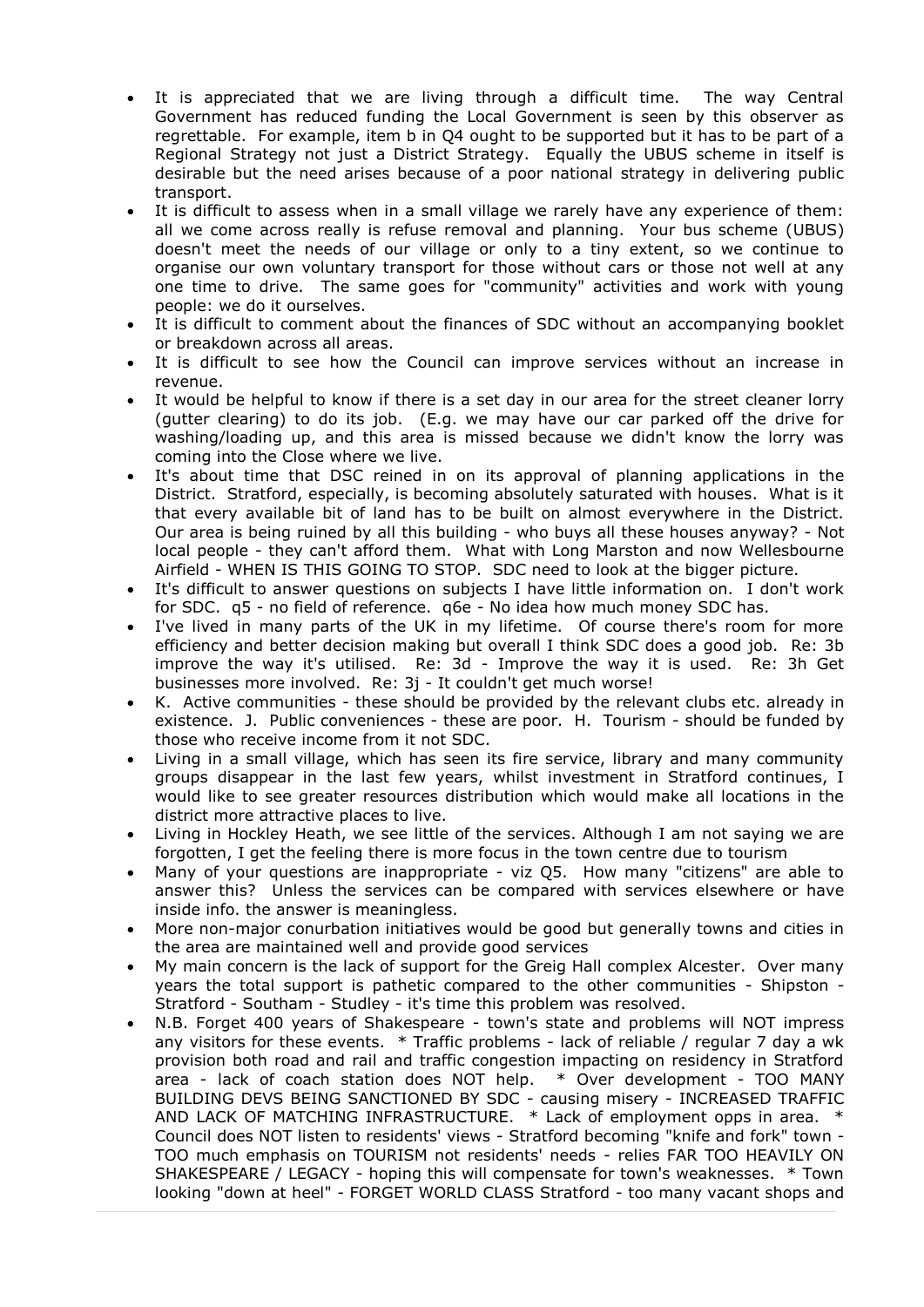lack of independent retailers - rates TOO HIGH. \* Ineffectual councillors, MP and Town Trust - none listening to residents' views re: the above. \* SDC should issue referendum of ALL residents views on state of town / district. Leaders SAY they listing but NOTHING EVER IMPROVES.

- N/C.
- No matter what you do, not resolving the nonsense traffic congestion every day by the Clopton Bridge / Banbury / Shipston Road roundabout is a CRIME.
- No police for 12 miles. Roads are a disgrace. No street cleaning in village. No drains cleaned in village. Dog fouling. Cars dumped anywhere.
- Not enough experience of all services to make a judgement but general impression is that a reasonable level of services is provided overall. However, a little too much emphasis on Stratford town compared with other towns which have limited facilities and poor public transport to access jobs and services.
- Not enough fine detail on how much money is spent to be able to make a sensible comment on if SDC has enough money.
- Not enough services outside of Stratford focus is always on Stratford. For instance, leisure facilities are sparse. Bidford is a large village with no internal sports facilities no sports hall, no swimming pool etc... but the lack of SDC Planning vision we have uncontrolled housing development in the District.
- Not possible to accurately assess some questions because some information is not initially in the public domain
- Not sufficient thought given to disabled people ref parking, high of curb.
- Not sure about statements in Q6 (1, 2, and 3), very generalised, some services are and some not.
- Not taking advantage of the numerous services funded and supplied by SDC I am unable to give an informed view on these. However, there is NO doubt that continued government cuts make the task of providing quality services increasingly difficult. An orange can only be squeezed so much before there is nothing left and what there is tasteless!
- Obviously there are improvements that are necessary such as the improvement of IT Services that seem essential but if other services need to be reduced then decisions are more difficult. IT usually needs an ongoing budget just to stand still these days, so whilst a one off payment may be required, careful consideration for ongoing needs should be considered. Also with the increased housing there should be a bigger income available to the council.
- Oddly worded question I didn't have any say in WHEN, WHERE and HOW.
- Once again, I think that rural areas do not fare as well as longer communities. In Kineton, we are running a library with volunteers, which work. We shouldn't have to do this. Bus services are dismal. I recently had a breakdown on Saturday morning in the care and couldn't go ANYWHERE on Sunday. I can get too work in Wellesbourne for 8.30 but cannot return after 3.30. I finish work at 5.30 - not good. Other services are good.
- Only use basic services. Never shop or visit anywhere I have to pay to park. Would use free park and ride like Coventry.
- Overall happy with delivery and implementation of services
- Parish boundaries MUST BE COORDINATED! For example, a refuse collection. I recently followed a vehicle making collection and in 2 areas of Norton Lindsey then Claverdon and finally in the Wilmcote area. As a past member of the Parish Council I have been asked if any action can be taken over the increasing number of CATS in Hales Close, Snitterfield.
- People are never satisfied with the levels of service when they want something. I am however completely satisfied with the level of service I receive in regard to refuse collection and the cleanliness of the Town. I do think there are too many chiefs in the SDC
- Performance of the council in the areas of strategic planning and planning services is very poor. Probably results from poor political leadership rather than poor staff. Council spend money on propaganda bulletins telling us how good they are. These are a waste of money and misleading by only focusing on what's working. An effective organisation would focus upon continuous improvement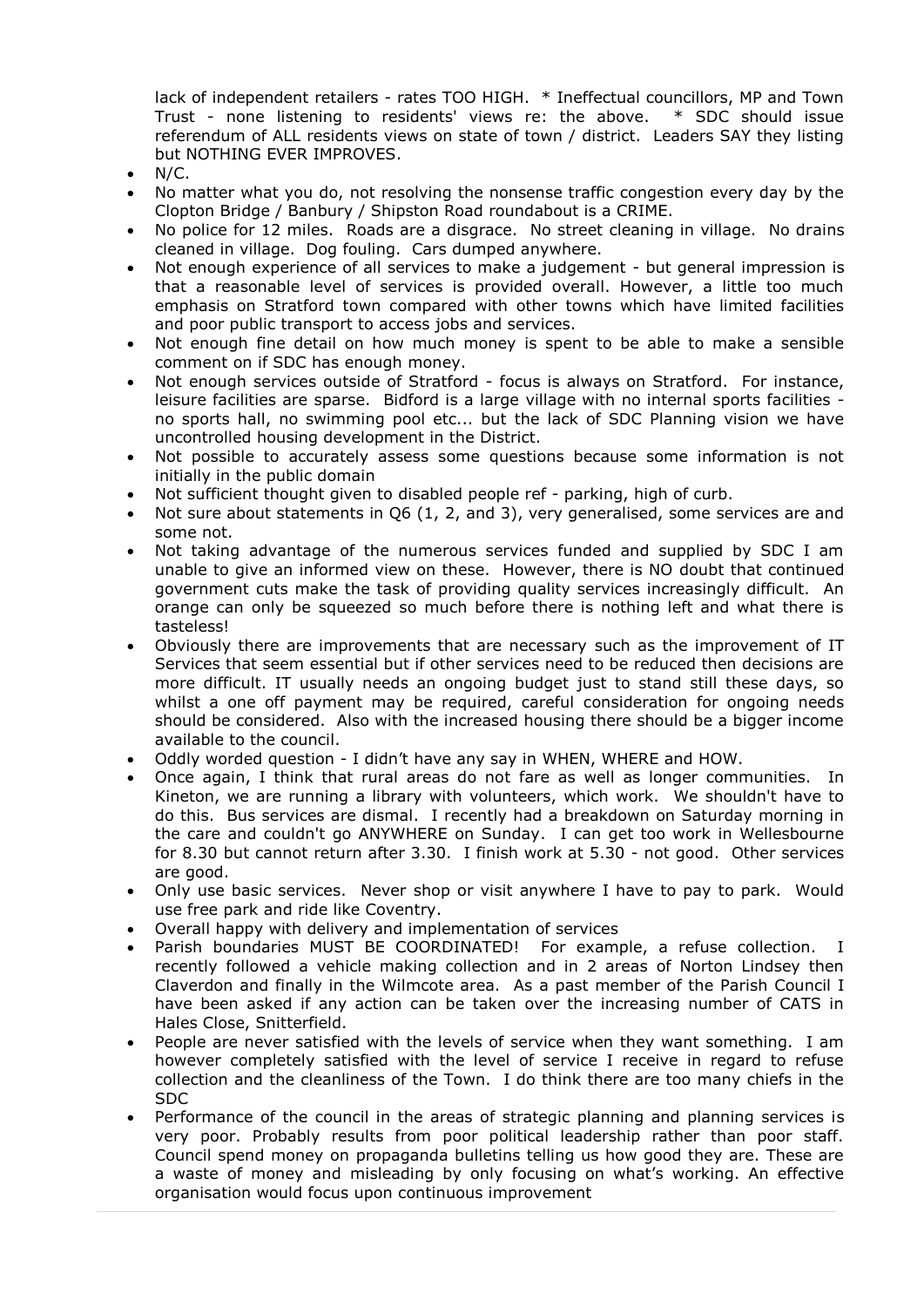- Personal comment on "Community Leisure" services Question 1 i.e. ... swimming baths. I find the "changing village" and embankment?, and as a retired architect, I found changing with female company etc, derogatory! The name is ill befitting the council's reputation for "integrity", and numbers are declining in favour of swimming at "Shipston". It's much more civil, can we reappraise the accommodation!
- Planning and traffic issues need to be addressed.
- Planning control appears to be seriously underfunded and lacks bite due to the lack of agreed plan to comply with Government requirements. The current traffic chaos in the town is an indication.
- planning department went totally overboard wasting money in respect of a conservatory SDC suggested that an building extension instead of conservatory was being built took weeks to get agreement waste of time and money
- Planning Services are very poor. It is an important function especially in an area such as Stratford that depends so much on tourism. Spending £642,000 on it is disproportionate to the size of SDC and suggests that SDC has operational issues that it does not know how to solve.
- Probably I don't come into contact with many of your services, but in as far as I do, I think they are well presented. Refuse collection clean streets, general appearance are in good order. Some deficiencies in planning - for instance, the French Cosmetic shop in Bridge Street should not have been allowed to use the revolting colours.
- Public toilets run by District Council need to be run by the PRIVATE sector. Non recycling bins can be collected monthly. There is no weekly collection of food waste in my village! Swimming pools and leisure areas need to be run by the Private Sector. S'Avon District Council needs to "team up" with other District Councils to share "costs".
- Q2 what are priority services? Q3i not through spending on CCTV! Q3j DO NOT CHARGE FOR THEM! Q7 - Does the IT systems expenses include gratuitous consultancy fees? How many jobs are at risk through the Strategic Budget Review?
- Q2 and 3 depends on what cut backs would be made.
- Q2 is ambiguous. 4 negatives within the definition make it difficult to understand. What / which are "PRIORITY SERVICES"?
- Q2b £5 as a percentage? Q4 c costing how much in "handshakes"? Q4 d Costing £1m consultancy fees? Q 4- None of these thank you. Q7 The upkeep of the local area is satisfactory but I'm concerned by wasteful practices at the heart of your operations which mean we find private businesses like the local Leisure Centre and they provide a sub-standard service (dirty and ill-maintained) and cream off all the profits. How can that be "value for money"?
- q3 provide more bins, less mechanical sweeping.
- q3b Sadly lacking with little foresight for the future of Stratford as a market town.
- Q4 not easy to pick / tick 3, without quantifying benefits.
- Q4. I support UBUS and Support for the Destination Management System. However, the savings indicated in options (c), (d) and (e) should enable these two services to be restored in future years.
- Q5 I'm not sure of this one, as I live in a large village so don't get the same as Stratford!
- Q5 loaded question? Average value.
- q6 impossible to say so generalised.
- Q9 (cont) I was recently offered a very nice sheltered flat (in Queensway Court, Leamington Spa) which I was unable to accept for the reasons detailed below. (A close friend is in a similar situation to me). This is very short-sighted, as allowing people of my generation to move, would free up family housing. People on restricted income should not be expected to pay for 24/7 nursing care, warden's, "entertainment" etc. which they don't need and cannot afford. Many rented flats at Queensway Court remain empty, 12 months after completion, most probably for this reason.
- Question 4 is a bit dodgy. Of course SDC should undertake reviews of budget & SMT is they could save hundreds of thousands of pounds. That goes without saying and I shouldn't be asked. The questions to me should follow the reviews. Tell me the impact of implementing the findings of the reviews, then I will say whether I agree or not. Agreeing to a review taking place does not equal agreeing to the findings of a review being implemented.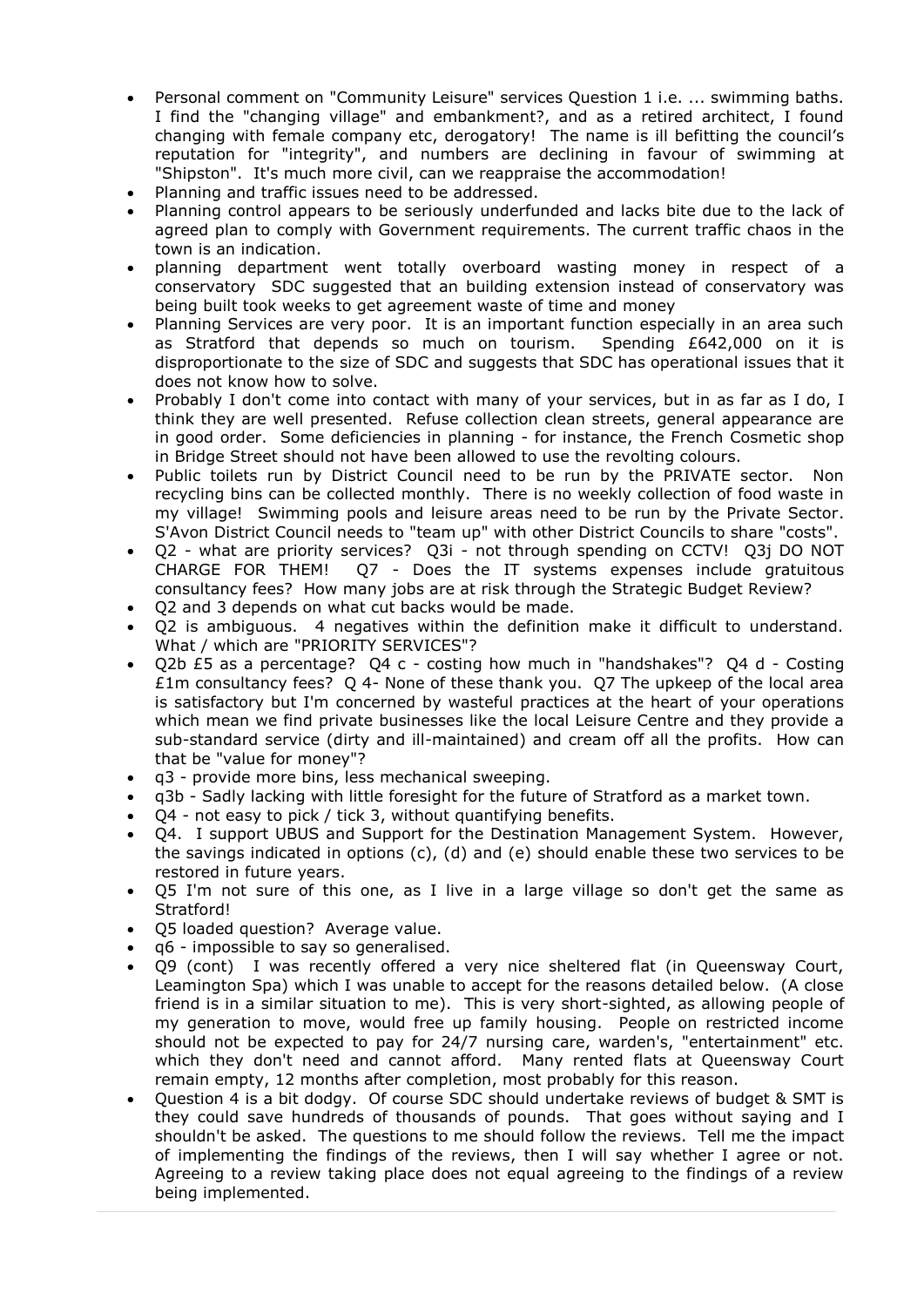- Reasonable services are provided.
- Refuse collection and recycling. Statement reads "There is a weekly collection of food". It is my understanding that we put food waste in our garden waste bin which is then collected fortnightly. Am I missing a service here? Additionally the limit of only 2 green bins (without paying quite expensive costs) prevents me from recycling more garden waste which would do both me and SDC council figures some good.
- Refuse collection on fortnightly basis insufficient. Obvious signs of fly tipping making it a false economy.
- Regarding Q6 I have no idea whether SDC services are delivered when, the way and where people want them as I hardly use or need the use of services apart from refuse collection and recycling which I think is exceptional.
- Resources (income) are not infinite demands on the Council will always exceed ability to supply!!
- SDC is a listening ear and where possible carries out its duties efficiently. It cannot please everyone all of the time but uses its best knowledge and experience to solve problems as and when they arrive.
- SDC manages its budget and services well. It could benefit by better managing demand to further reduce pressure on its budget. Not every request has to be met by SDC, e.g. leisure centres could be outsourced to fitness companies providing a pricing structure was maintained for certain social groups. Residents should also be encouraged to keep the street / road outside their homes clean. This used to be a source of pride when I was young but I'm in a minority now. Street cleaning budget could be better deployed as a result.
- SDC needs to manage services a lot better, value for money is not being achieved, prime example is the Studley refuse service, absolutely dreadful.
- SDC represents very good value for money, I am happy to pay more for improved services, but feel there is some room for further efficiencies, even if it means spending extra to find the savings in the short term.
- SDC waste a lot of money and councillors should be held responsible to Stratford residents both town and district. Those posts in high street cost the ratepayers thousands of pounds just for dogs to pee up.
- Senior management restructure is good as most people feel there are too many highly paid council employees.
- Services that are provided must be essential and controlled by a budget, they cannot be provided when, how and where people want them to be provided without prioritisation of requirement, in terms of age, dependency, importance of the service, etc.
- Since new contract for bin emptying men particularly crew that empty blue bins dump bins anywhere they like. I have been to Stratford DC office twice and complained, complained to some people doing a survey, and complained to my District Councillor. All these complaints are totally ignored. It does my blood pressure no good to see Councillor Brain giving interviews and photos praising a rubbish service (forgive the pun). Hope something will be done.
- So sad central government still won't support local government.
- Some of the statements (Q6 is a good example) are hard to make judgements about. For example the statements refer to "people". I can't make judgements about "people" - only about myself and my friends / family. I don't make a big demand on DC services and thus I am in favour of the council cutting out as much cost as possible.
- Some of these questions were tricky to answer without having full facts and figures being available. With this additional information my answers may have been different. e.g. It would be useful to know % of current users for some of the services in order to help decide on viability of the service.
- Stratford District Council should be proud of the way it carries out its duties. Please could someone fit a bulb in the wall light on the alley from the Church Street Car Park to Courtyard Theatre?
- Street cleaning, on the whole good but could be better in town. Refuse collection- up keeping public areas. Sports & leisure online availability to contact SDC. Helpful staff at Elizabeth House. \*A worry over development and buildings going up everywhere worry over traffic congestion!!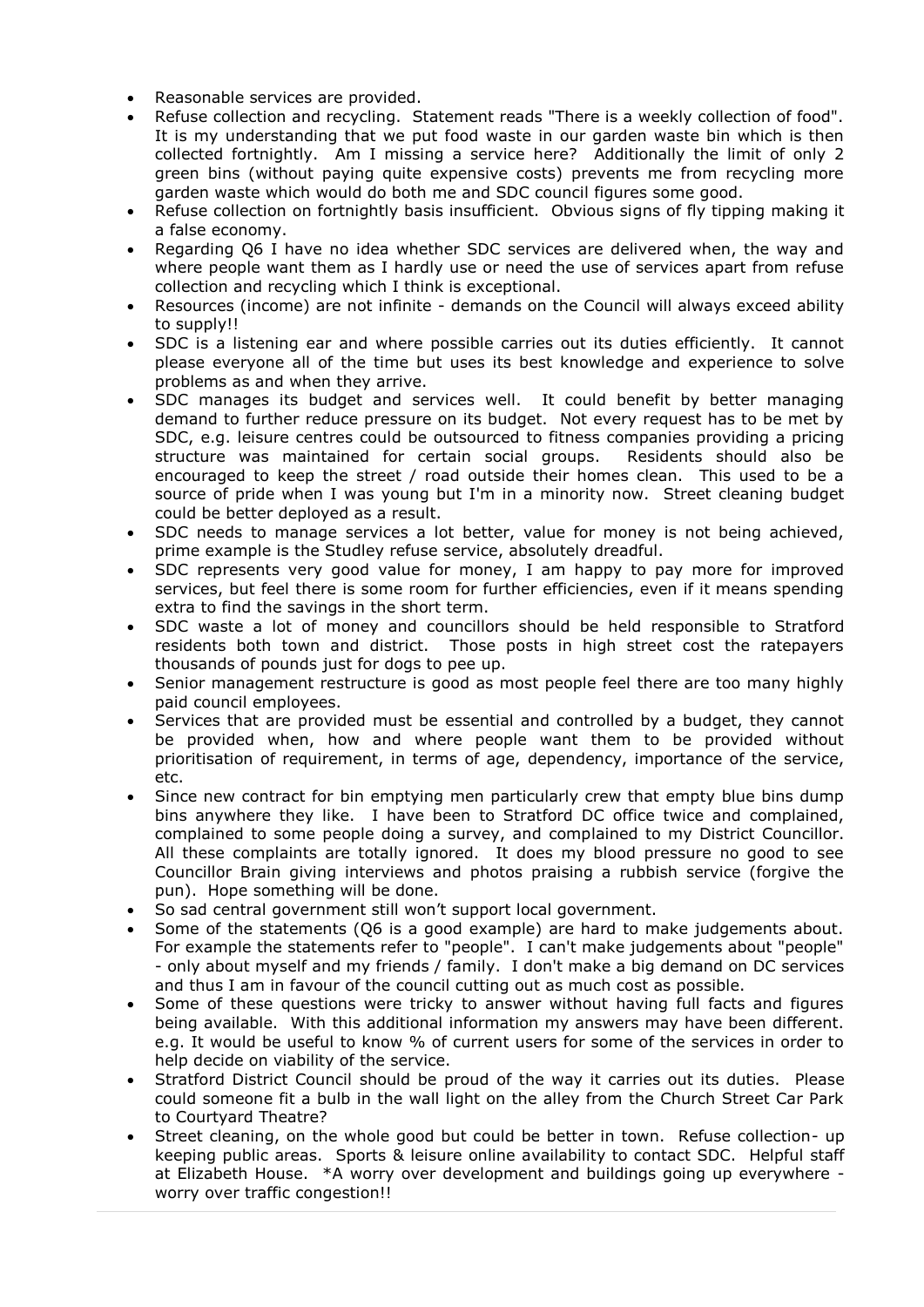- The council has gone through a period of budgetary restraint it is not unreasonable to seek a small increase to maintain services
- The Council must get itself into a position where there is a clear strategy for this core planning statement for housing to comply with Government directives but should concentrate on identifying and using brownfield sites, maybe contaminated land, rather than open countryside.
- The Council provide services within their financial ability. Making the services adequate.
- The council provides an adequate service to maintain the town and district.
- The Council should build starter houses for people wanting to buy their own place. Help should be given to firms wanting to open retail shops who are not chain stores or multiple stores. Self-employed people starting up.
- The Council should consider an "opt-in" donation scheme to support discretionary services as many better off residents may be prepared to support these if the alternative is losing them. More should be done to invest in tourism and SDC efficiency. More should be done to constrain development. Schools have positive balances and should not be subsidised by Council Tax.
- The Council should look for savings or count District Councillors and check they are positively active on our behalf rather than milking expenses and massaging egos!
- the limited services I have used this last year have been good (mainly removal of large household rubbish)
- The main problem for Stratford is the total failure to plan for the future physical environment. The Council reacts to problems as they arise and makes no attempt to plan forwards. Before developments took place on Birmingham Rd, land should have been reserved to widen it to a dual carriageway, possibly with BUS lanes. In the Town Hall there hangs an artist's impressions of a new bridge to replace Clapton Bridge dated, I think 1952. After 63 years nothing has happened. The failure to produce a development plan has contributed to very large scale housing estates, many badly located.
- The near zero level of competence shown by the council on strategic planning (Housing) and Traffic and the undocumented meetings between council chiefs and local interest groups (developers) mean I have very low confidence in the competence and honesty / integrity of SDC.
- The only aspect of SADC services that I am dissatisfied with is the enforcement of the planning conditions under which new developments are constructed. Once construction commences contractors have free reign to minimise their own costs to the disbenefit of the community at large, e.g. disruption to the Birmingham Road by the contractors undertaking work on both sides and the blatant disregard for the local community displayed by the contractor for the Milestone Rd development.
- The only comment I will make you always seem to do good work.
- The only complaint we have is the DREADFUL state of the seriously potholed country lanes. Many are downright dangerous. And please keep an eye on flooding especially in areas this is likely to happen.
- The public are largely ignorant of the different responsibilities of the three tiers of local government. I would support restructures and budget reviews if it meant asking fundamental questions about why we need parish, district and county councils with district but obscure reasons for various responsibilities and separate elections and executives.
- The reduction you give for a single person is not enough.
- The Refuse and particularly the Recycling scheme is very very inefficient and clumsy. The recycling scheme is dreadful in that there is no evidence that recycling actually takes place much of the time and it ends up in land filling. Also recycling is not good value for money and serves very little purpose.
- The small reduction in council tax of 2012/13 should not have taken place and was obviously a political ploy by our Conservative Party led Council to convince public to vote for them.
- The things that worries me are the lack of increased facilities to cope with the ever increasing population.
- The very few times I've had to use SDC I have always had an answer.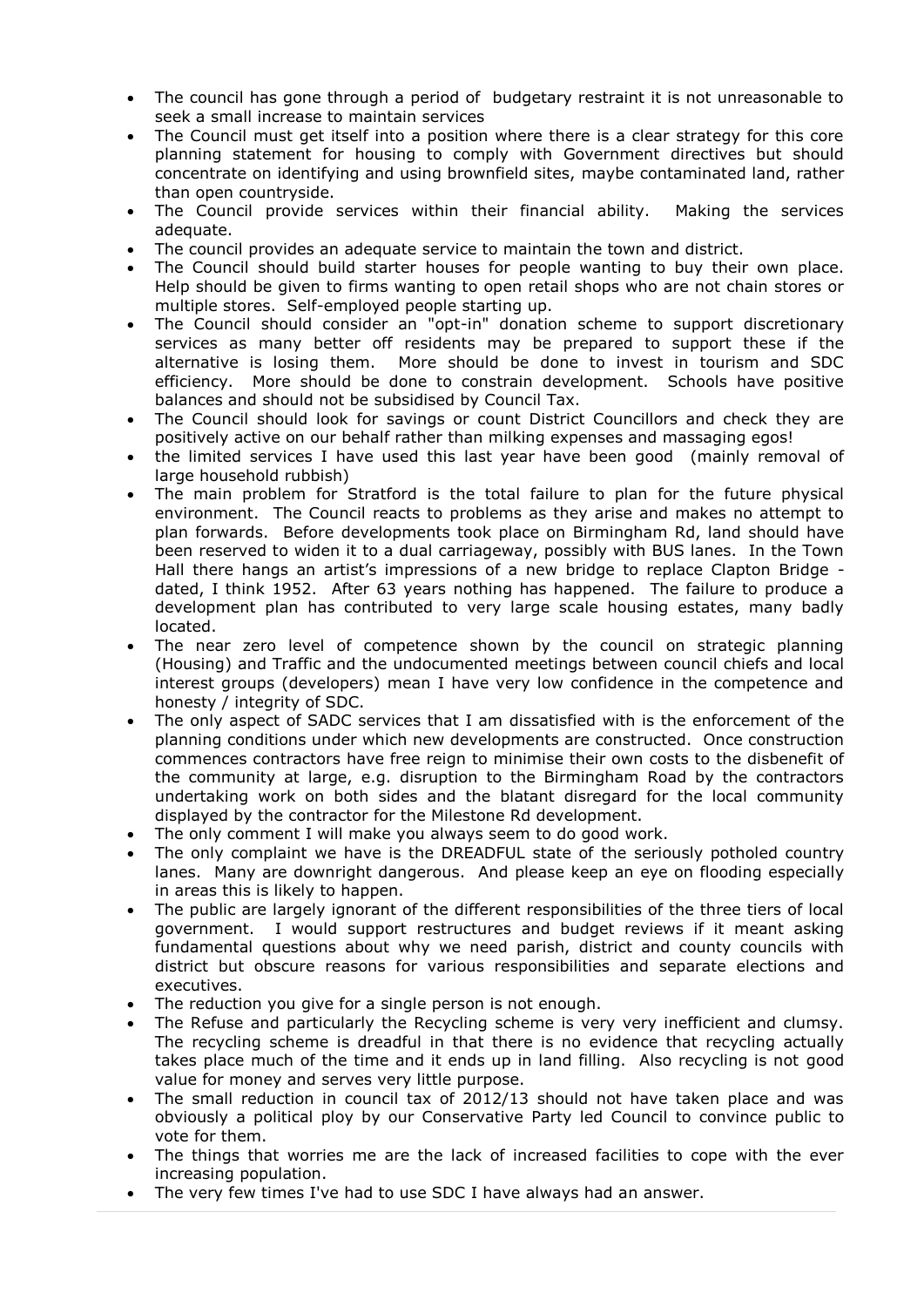- There has to be a rounded and targeted approach to all the issues and the SDC generally does very well in balancing their services within the tight budgets available
- Things don't get done in time.
- This question is too general. SDC works well in some areas poorly and wasteful in others e.g. fruitless planning appeals. I would recommend staff cuts across the SDC. A reigning in on all new projects and doing more to address the towns core problems of traffic congestion and poor business environment
- This year I have made use of the NEA Scheme. This helped to support me to start a new business. I have appreciated the support by the LA. I would like to see SDC embracing new ways of working and investing in efficiencies that will ultimately save them money. Use of better IT and technology such as automated facilities and drones!
- Through living in the district for fifty three years. From a young child living in a council house to now living in a privately owned home - so experiencing different services.
- To be perfectly honest, I cannot agree or disagree as I have not used the services for a few years.
- Too many SDC services provided for Stratford and not enough for other towns / villages outside of Stratford.
- Tough financial decisions required. Basic services like bin collections and recycling must continue. Try and spread impact of cuts across services if possible. Council strengthen links with voluntary sector and provide them with support (non-financial) to help fill some gaps.
- Try to be realistic.
- UBUS and Destination Management could be sold off to private providers because of the coming cuts in funding.
- Unfortunately there is a big difference between services in town and villages / really rural areas. Crime and transport remain serious concerns for villages and need to be addressed. q2c which service? q2d unclear: 1st refers to priority services rest to "services".
- Very similar.
- We would all like more services but are aware of funding allowances.
- What (SDC) fails to realise, are "FACTORS" of a very real, genuine, urgent and concrete nature! E.g. ratio of visitors and available parking! No. After 11pm night-life for overseas visitors. This could be (outskirts) of town. E.g. Casino, etc., etc. E.g. "American" visitors are used to late night-life and shop online, etc. etc! and bars, etc! While S-u-Avon is cultural, it certainly does NOT cater for OTHER needs of overseas visitors (as above). Re: q3a - and bin operators to "replace" bin where originally sited.
- Where is core strategy?
- Whether SDC has enough money partly depends on the projected loss of all central grant, which has not yet happened. A 2-tier shire council structure is inherently uneconomic and inefficient. Warwickshire should go unitary.
- Whilst accepting that the image of Stratford's Shakespeare is good for the town, I feel that more should be done by private investment and not rely of just Stratford people.
- Whilst I have not experienced issues beyond an appalling failure of the planning team and council executives to protect the region from over development, I suspect that there are others in the district who have suffered from failure of services.
- With all the extra houses that have been and are being built, the extra council tax from them should enable the council to budget better as all the "services" for them are already in existence and don't need the expensive exercise of setting up. I believe too much is spent on Stratford town and tourism and not enough in the villages.
- With regard to waste collection and just using my household as the example, we could certainly afford to have fewer refuse (grey bin) collections. Currently, our household fills the blue recycling bin to the top (and frequently with overspill) every two weeks all year round whereas the grey bin is only ever half-full when put out for collection every fortnight. (Our green bin always contains food but is only ever full in summer with garden waste.) I believe that reducing grey-bin collections would save funds and encourage people to recycle more of their waste. Personally, I like the German method of charging households' tax by the weight of non-recyclable rubbish put at the kerb - recyclers pay less than people who are wasteful, but the councils pay no-more for providing the service than they would anyway.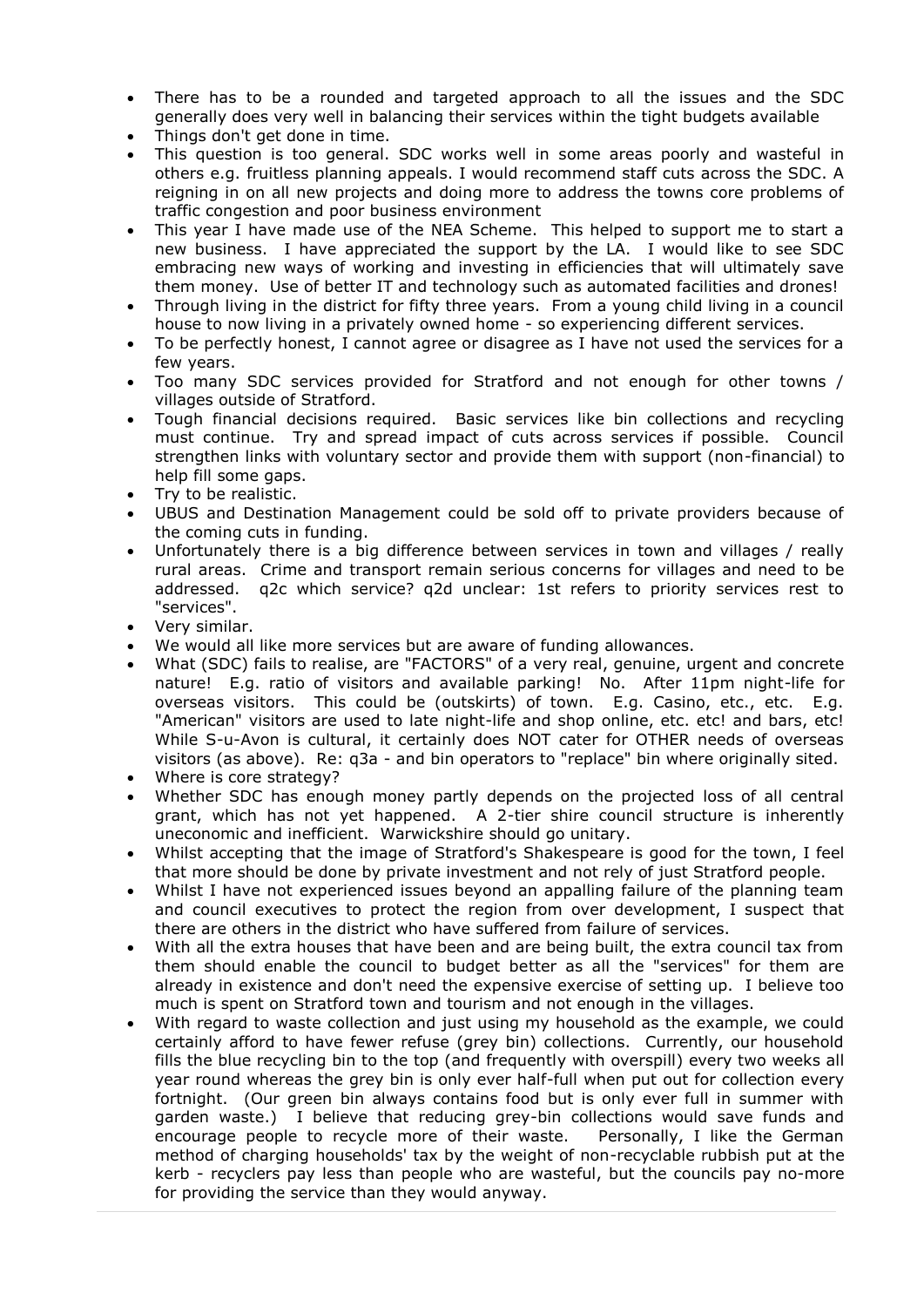- With the reduction in money to spend you will never win. But by informing the public all the time the solution and letting the public know what the situations are, then getting their reply can only help a tough situation.
- Would love to see more leisure facilities locally e.g. by use of Kineton High School Swimming pool Kineton or Wellesbourne. No one wants a 25 mile round trip to swim after a day at work.
- You are not asking questions that I regard as pertinent.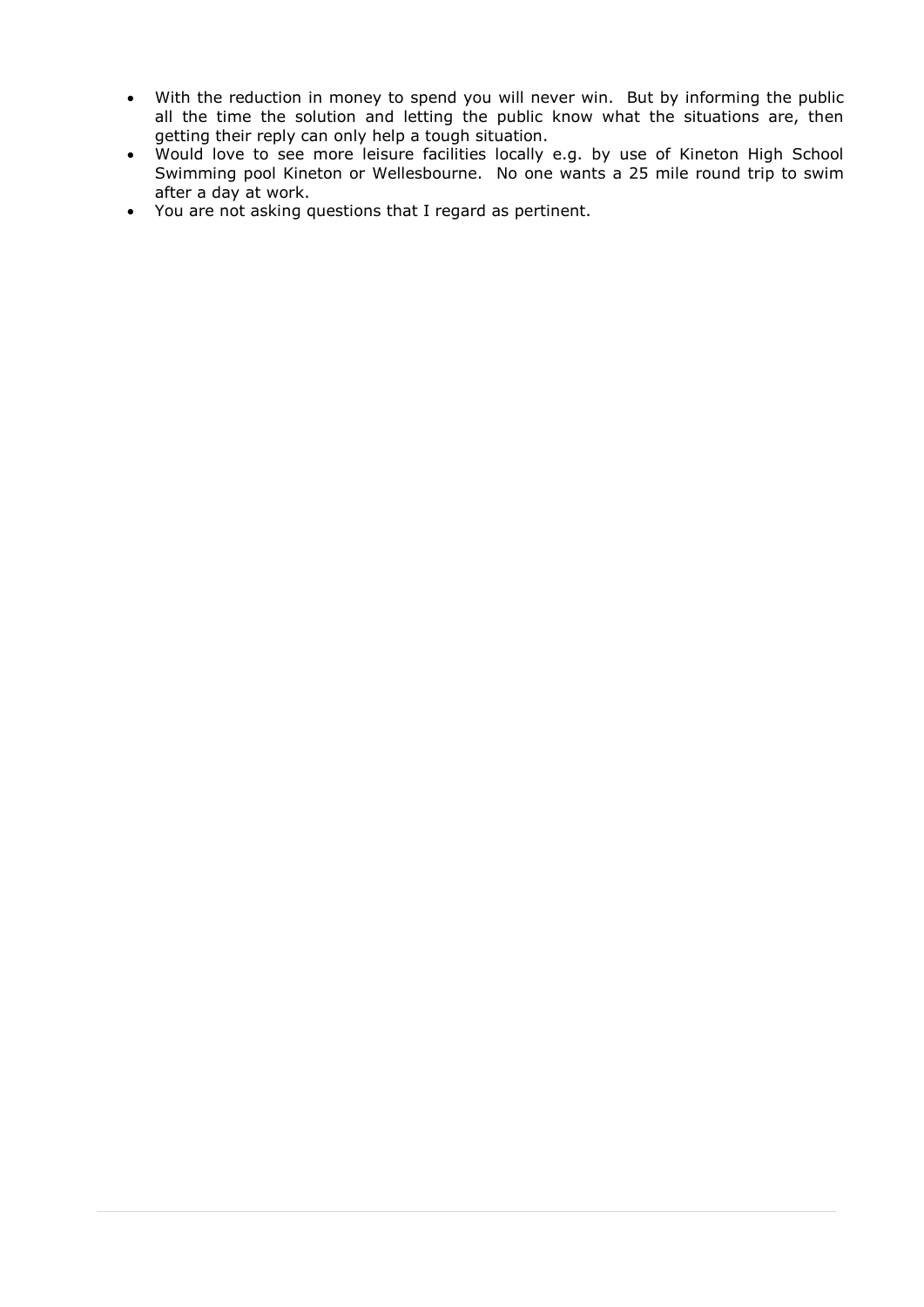#### *Q9 Types of debt that give respondents cause for concern (118 comments)*

- Again the concern by this observer is not personal but rather national. Government control of the National Debt borders on the criminal. An economy based on "Services" whilst attenuating manufacturing is doomed to failure.
- All debts can give cause for concern.
- All household bills
- All priority bills i.e. gas, electric, etc.
- Although I own my own house, I can't get a re-mortgage, and I will lose tax credits when my son reaches 20 years of age, how do I afford to stay in my house?
- Always paying with credit cards.
- Any significant debt particularly related to housing and transport (Particularly relevant to me as a pensioner)
- Any significant debt particularly related to housing and transport (Particularly relevant to me as a pensioner)
- Apart from a mortgage any other debt is self-inflicted and should be avoided.
- Borrowing on credit cards other people not me.
- Both the wife and I have been brought up in the age where if you could not afford it you did not have it.
- Charge made against home.
- Commercial debt.
- Community charge very punctual for payment with threat of having to pay any remaining payments in full. (People can't afford to and that's why they are sometimes late!!)
- Cost of heating. Possible rise in Council Tax.
- Cost of housing. Either to buy or rent. Especially for young people.
- Council Tax Utilities Food
- Council Tax and cost of taxis to get into town.
- Council tax is a big worry, as the Council pursue this with a seemingly cold and impersonal approach.
- Credit card debt constant increases in rates of interest. Bills especially power / gas constantly going up.
- Credit card debt energy bills childcare costs
- Credit card debt, when people could wait until they have the income to support their spending. Council should start a saving account with interest paid every 5 years.
- Credit card. Personal debt.
- Credit cards.
- Credit.
- Debt on c.c. for purchase of essential car, if it goes wrong, fails MOT, will overstretch myself and paying bills will become issue.
- Debt we get into trying to accommodate travellers, gypsies and asylum seekers.
- Debts encouraged interest postponement temptations i.e. for 12 months etc.
- During the downturn (recession) prices for fuel and travel to work. Bills. Utilities and general expenses - affected by redundancy at that time.
- Education debt. How are the youth supposed to reaching housing costs with debt burden of £10Ks?
- Electric bill as I'm all electric.
- Eligible people on benefit.
- Endowment mortgage.
- Energy and council tax costs.
- Excessive support to individuals who do not warrant what they are given.
- Falling behind with rent, and other household bills.
- Fortunately I do not have any worrying debts but I do know and understand how quickly person circumstances can affect individuals and their lives.
- Fuel bills in particular. Any large rises in Council Tax would be a concern for most people on low incomes.
- Generally the promotion of consumption of goods and services to be paid for on credit is reprehensible. Sadly it is widespread and rather sickening. It leaves people short of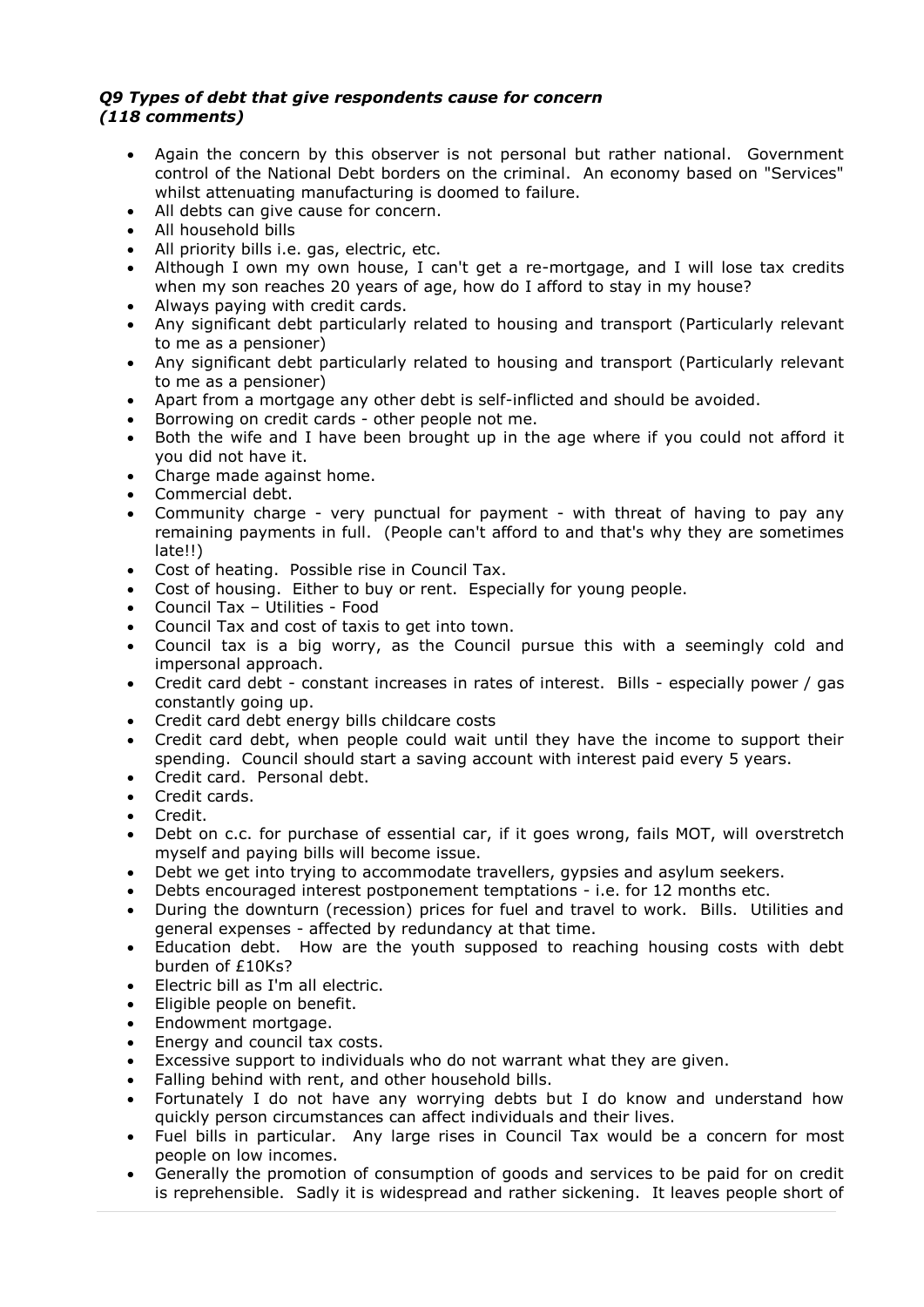money for housing and basics.

- Government debt.
- Government debt. Credit too easily available for people.
- High business rates are a problem.
- House mortgage rates going up in the future.
- House prices are expensive already for first time buyers in the South Warwickshire area, I am worried that prices will continue to rise and there is little in place to help buyers who have a certain wage scale e.g. lower middle class.
- I am careful and only buy things when I can afford them.
- I am concerned that people are not receiving good advice in respect of debt management. I would support the development of Credit Unions as they are a practical way of helping people not getting into debt.
- I am concerned that when interests rise people will struggle with mortgage payments. Also people with interest only mortgages will be in trouble at the end of the term and lose their house.
- I am not personally at risk of debt but I am concerned about the less well-off and the marginalised. E.g. street sleepers, food bank users. I would like to see them receive greater support.
- I am unsure what is meant by house-hold debt. Bills are always of concern.
- I am worried by mortgage rates going up and by the proliferation of high-interest rate short-term lenders, often lending TOO much at impossibly high rates.
- I do not agree with foodbanks. The more you give, the more they will expect.
- I only spend money I have to spend.
- I would say, people who have pay day loans and or to loan sharks. I have heard this is happening in some of the poorer areas of the District.
- Impossible for local children to stay in the area and afford to buy / rent decent property. Too expensive housing v low salaries in the District is the problem.
- In the event of unemployment
- In the present national economic climate the possibility of reduced income and/or higher costs is a constant worry.
- Increase in Council tax as the local paper has indicated that the above tax is to be raised by £60.00 per household this year. Reduce pensions - public service workers!!!
- It isn't worrying me personally. People need to learn how to budget and live within their means and not depend on "handouts".
- Lack of interest on savings due to such a low bank rate.
- Maintenance as a pensioner, while supporting my wife in a care home.
- Maybe the telephone bill.
- Meeting mortgage payments 1 of us and possibly the other is facing redundancy. Also getting another job - we're in late 50s.
- Mortgage and if either of us is made redundant
- Mortgage and if either of us is made redundant
- Mortgage as well as being able to live in this area transport charges, Council taxes
- Mortgage debt.
- Mortgage debt.
- Mortgage on repayment only
- Mortgage payments
- Mortgage rises.
- Mortgage, loan.
- Mortgage.
- Mortgage.
- My main concern is the shortage of suitable social housing and the long waiting times. Currently we have to privately rent and my main concern is that private rents are constantly increasing whereas the LHA rates that determine housing benefits, do not keep pace.
- My wife and I have avoided debt problems, but we are pensioners with limited means, so we may have problems in the future.
- NHS unable to work to a budget.
- No cause, on the basis that there are NO poor people, as there are too many handouts. During the war years , if you did not have money to buy food, you did not eat.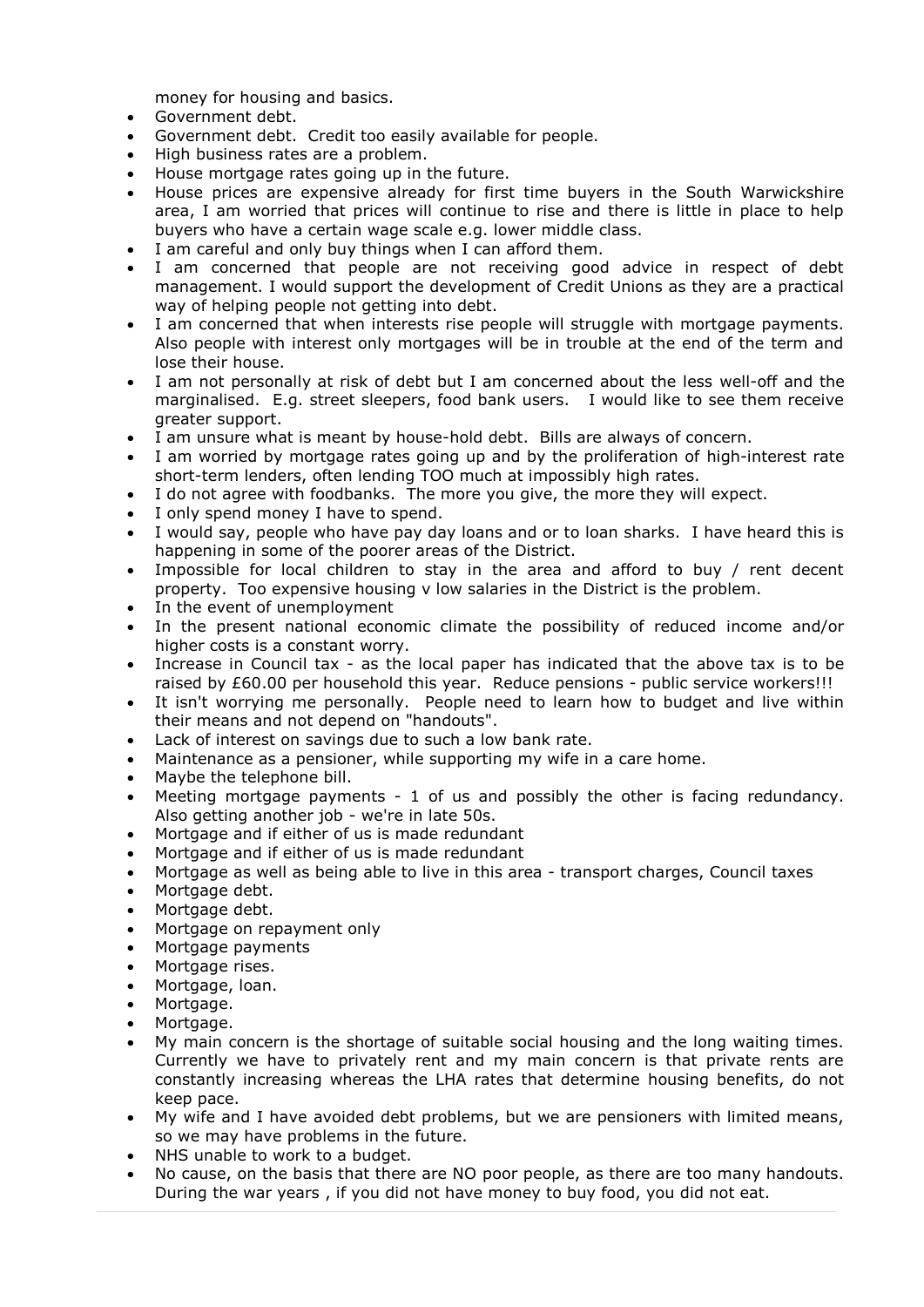- No personal debt. Council debt re: councillors expenses.
- None personally. However, I worry about that of my young married children.
- Non-payment of accommodation rent.
- Of a worry are delays in H/benefit payments to e.g. H/associations, etc. putting tenants at RISK. DEBT that is not of their making! (incl) severe stress etc. to the elderly!
- Over spending on credit cards.
- Overdraft, Credit Cards, increasing costs.
- Payday loans
- Paying household bills.
- People not paying rent.
- People with low credit scores, they are forced to go to companies e.g. Wonga with an interest rate @ 1,500%.
- Personnel spending in your hands.
- Poll tax.
- Possible care costs in the future.
- Rent and food bills.
- Rent arrears, credit card and mortgage.
- Rent arrears, whether it be social or private housing.
- Rising costs in food, utilities such as gas, electricity.
- Secured loans. Mortgage interest increases.
- Sheltered housing provision is unaffordable for those of us living on state pension and pension credit only - because of the obligatory "extras" which are not covered by housing benefit.
- Should I require long term residential care in the future, I have concerns about adequate provisions locally, and using costs for those with savings and which will lead to debt in many cases.
- Sudden unemployment would cause concern financially.
- The cost of everything is increasing, employment (beyond seasonal) is not good throughout the district - paying all essential bills is a worry.
- The country's debt not any personal debt.
- The extra money being spent of propping up people not born here, the extra burdens put on hospitals, doctors, police should be funded by EEC and not the local people.
- The National Debt, but I don't think that's what you're asking about.
- The younger generation not being able to purchase houses and afford to bring up families.
- Trying to stretch fixed pension to ever increasing expenses. We have reached the age when enhanced age brings with it extra personal health costs.
- TV adverts conning people to borrow money.
- Unemployed.
- Use of payday loans. Buying on credit cards but not able to clear these debts.
- Utility bills and council tax.
- Utility bills and repair bills.
- Vet fees for my dogs.
- Water rates.
- Water rates. Council tax.
- Young people and credit cards.
- Young people being over-extended on currently low-interest mortgages.
- Young people cannot afford the high rents and get themselves into debt and become homeless.
- Young people for further education. Financial support for transport for school age children who are going to specialist schools i.e. performing arts at Henley High School for Stratford based children.
- Young peoples' mortgages.
- Youngsters being allowed to have credit cards. How stupid.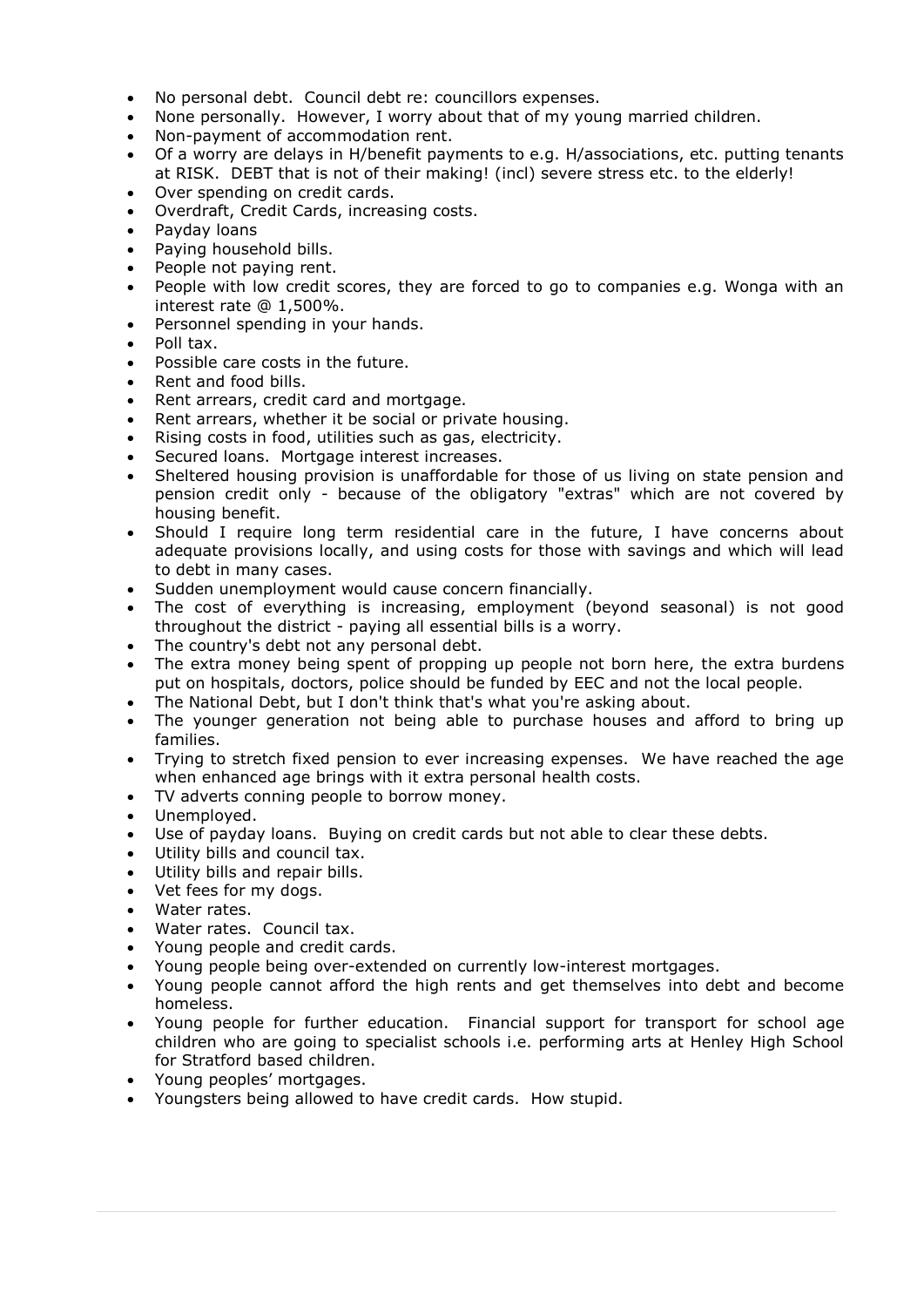#### *Q17 Regarding Social Inclusion, problems caused by finding it difficult to access shops and other services because of where respondents live (101 comments)*

- As parking generally poor in town use retail parks
- Buses are too expensive, parking too pricey, traffic a nightmare.
- Convenience and working hours
- I don't shop much in Stratford town centre.
- I shop as much as l can in Studley but the range of shops is poor.
- I suffer with COPD but am not disabled enough to qualify for a blue badge. Therefore, parking in town centre is a problem for me, due to breathing problems whilst only walking short distances.
- In Kineton we are about to lose our bank and we will need to travel to Stratford or Leamington and the bus service could be improved.
- It would cause me huge problems if I didn't drive as the local bus service is sporadic at best.
- It would cause problems if I did not have a car. There is virtually no public transport in our village
- Live close to town centre
- Longer drives to such
- Mileage from village running 2 cars
- No longer able to walk far or for very long I have to take my car whenever I need to go out and then have to time my journey in order to find somewhere to park. It is as far to walk to the nearest bus stop as into town from my house.
- No problem at the moment as I have a car but am aware that if this wasn't the case things would be very different.
- No regular bus service in this village
- None at the moment because I drive. Although traffic congestion can be a problem.
- not enough buses and also we are unable to use a pass on the trains unlike other local authorities i.e. Birmingham who have more buses and can use their pass on the local trains
- Only issue is closure of policing services in the village
- Parking in town is a joke, you have limited parking space, poorly signposted and poorly located, the park and ride is a joke, why use this when you simply site in the same traffic and again where the drop off / pick up points are limited within town. Then you have overzealous ticket wardens ready to right you up for a parking violation even within the 10 minutes of grace period - and these people work for a 3rd party company that is based outside the local area so local money is going out the area. This discourages a "quick pop into town for x" because - you can't park, it's not quick because the traffic and when you do park you have to rush around to avoid parking tickets. This is not good for local shops or the local residents.
- Require a car.
- Say no but I do have a car. Not good for bus services but convenient.
- Taxi too expensive bus service timetable too erratic and long delays between busses have to use own car which in turn looking for parking traffic queues etc.
- The Birmingham Road. It now routinely causes traffic congestion throughout the town backing up over Clopton Bridge, Evesham Road, Seven Meadows, Shipston Road and Alcester Road. It needs a major re think, removing some of the traffic control measures (traffic lights and the pedestrian lights outside of Staples). Besides affecting locals I also feel that visitors will also avoid coming here. I regard this as a priority particularly with yet more significant development off the Birmingham Road underway. It can now take up to 30 mins to get from my home to shops on the Birmingham road.
- The Long Itchington Post office is about to be closed
- The move of our health centre in Bidford without provision of the promised shuttle bus is a local problem.
- There are no shops and services where we are
- Too much traffic parking expensive
- Total reliance on car!
- Traffic in the town is a disaster and more needs to be done to keep cars out of town. Those of us who do not have mobility difficulties should be walking or cycling more.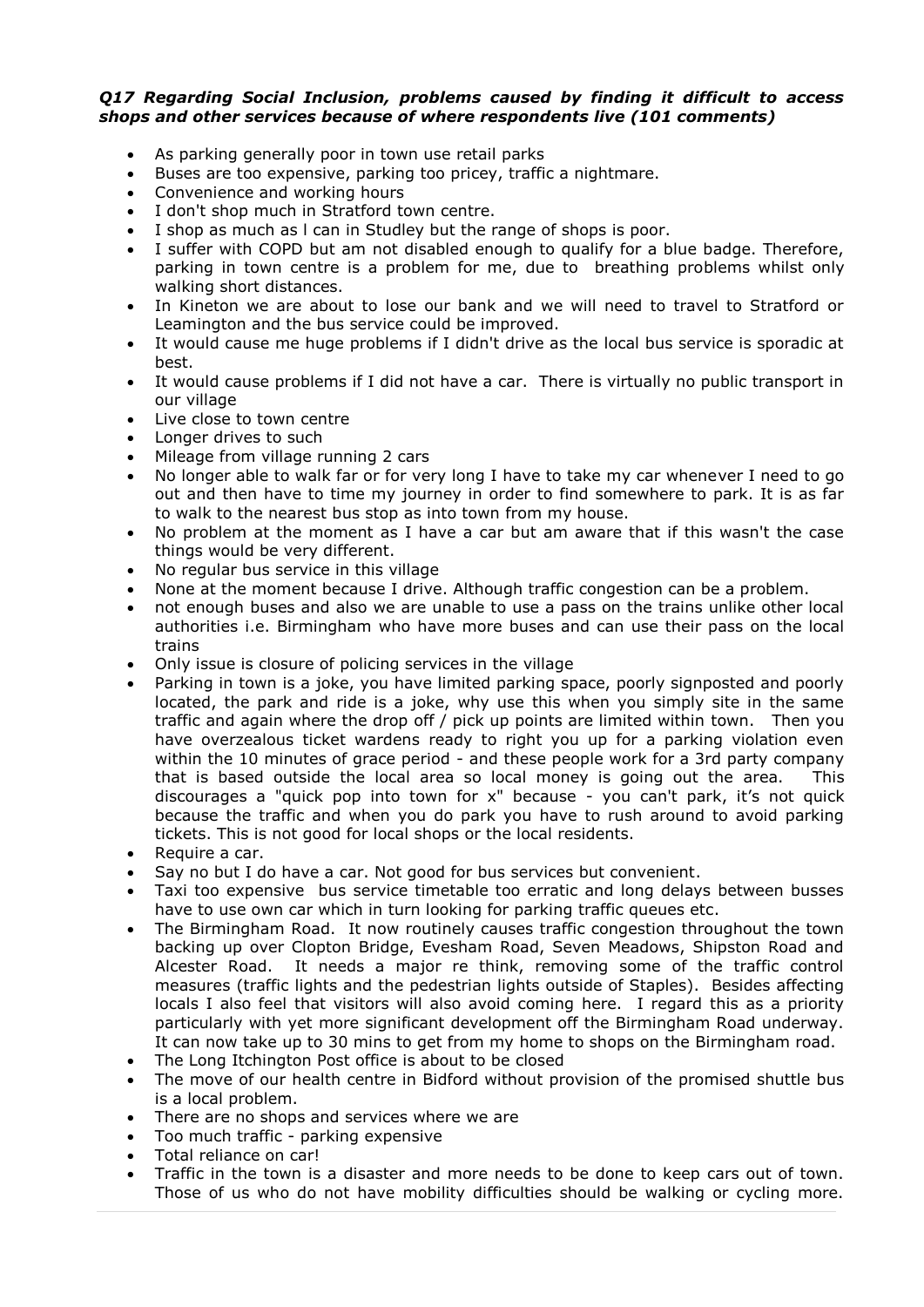The strategy of planning parking round villagers who want to drive in and pop into the shops and out again is not appropriate. Bridge St and other parts of the town should be pedestrianised.

- Travel requirement.
- Very difficult to get into Stratford town itself to use bigger shops, leisure centre, banks etc. due to awful traffic issues.
- We have three children who are now young adults and have had to spend most of their teenage years driving them around due to the paucity of bus services
- We live in a small rural village without a local shop, we have to travel to go shopping which isn't convenient & certainly isn't very 'green'
- We used to drive to Stratford to do general shopping and park at the Waitrose car park and use the park and ride. This service has now ceased . You can park still at the car park but to catch a bus into town you have to take your life in your own hands and cross a very busy road with no pedestrian crossing. Did it once and never again as my mobility is poor and it was positively dangerous. I can no longer shop in Stratford
- Yes due to Traffic, traffic, and more traffic. Doesn't cause problems any more as I now go to Leamington or Solihull to avoid Stratford traffic.
- As I am over 60 live alone if bus service isn't running into town I have no transport.
- As I reside in a village, while there is a shop and (P/O) and H/Centre, there is no supermarket, or a DECENT mobile, tel, phone signal or (petrol - garage) nearest -Stratford town centre 5 miles away. Buses make a journey for a simple (cheap) shop. Time - consuming and long - winded! And a problem for the elderly and infirm.
- As noted against Q7, we have to organise volunteers to collect prescriptions from 4 miles away and we have to organise transport for those not having access to a car. We have to drive at least 3 miles to get milk or bread etc. and 5 miles to get medicines not on prescription. We pay more for our food etc.
- Bus service in Studley poor for Stratford. We are car owners / drivers so OK. However, if we weren't only local shops would be accessible. Wouldn't be able to visit Stratford evenings if weren't drivers.
- Bus service only once a week.
- Buses are very infrequent in Studley. We need more.
- Buses. Traffic too much so unpleasant to walk / cycle. Lack of infrastructure before housing is built.
- Cancelling of 333 "Waitrose bus" was a major mistake.
- Cannot get a bus back from town after 5.50pm. This is a ridiculous situation if you want people not to use their cars. If I go on a day out with any of my clubs I have to pay £6 for a taxi.
- Community shops would be useful.
- Cost of getting to supermarkets and serious problems with traffic from JLR at certain times of the day.
- Difficulty parking near enough to shops etc.
- e children who are now young adults and have had to spend most of their teenage years driving them around due to the paucity of bus services More buses and cheaper fares
- Even with a blue badge because of restricted mobility, parking (in Wellesbourne) is an increasing problem where there are shops and other services. With many new houses being built one wonders if SDC has thought through traffic flow. No one would welcome parking meters, but many cars park all day, (possibly? using the regular bus services to continue their journeys??) There are many elderly residents around.
- Have to use car and too often for short journeys. Nearest newsagent/shop 2-6 miles away. 2. Library is closed on the day UBUS runs! 3. Have to plan and often expect frustrations/limitations!
- Hospital appts
- I am totally housebound because I am registered disabled. The only time I am able to get out is when the ambulance collects me for hospital appointments or when a friend collects me to take me for a treat, rare occasions.
- I find it virtually impossible to get to a doctor's surgery the nearest one is in Kineton and I do not own a car.
- I have access to a car so I can get to the shops, HOWEVER, people near where I live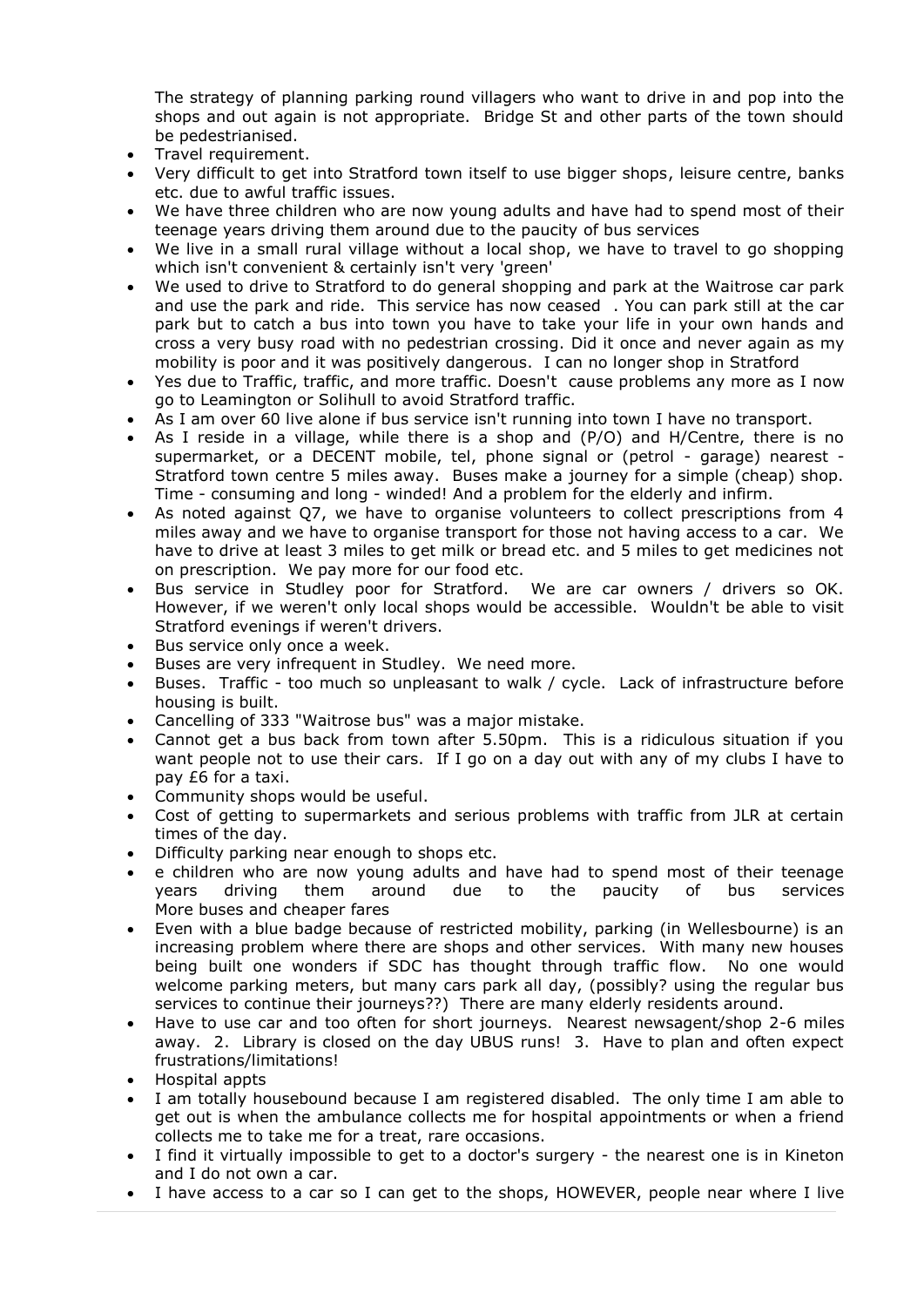ask for lifts frequently!

- I have to use my car every time I need to go shopping. This causes pollution, congestion for other road users and costs money.
- I have to use my car instead of public bus services. Environmentally this is very poor!
- I totally rely on my husband to drive me to shops. I suffer with asthma and COPD, plus arthritis and would not be able to get to and from our local shop or even Doctors. I would need to ask for help from neighbours.
- If it did cause a problem access to shops and services would be bettered by bus services.
- Lack of dependable bus services in area mean getting to shops, appts etc. more difficult now.
- Lack of local shops, no public transport to village which must make life difficult for those who don't drive / the elderly.
- Lack of meaningful, clean, timely, affordable public transport.
- Lack of public transport in our village means we have to rely on our own transport non-drivers are stuck at home with no way of getting to shops other than walking.
- Lack of transport.
- Living outside the town, with poor / expensive public transport.
- Making appointments (Medical, Dental).
- Means an increase in the family budget.
- Medical appointments.
- Need a car and ability to drive. Have to drive my wife to shops.
- Need to run a car. I otherwise would not.
- No bus service to the largest retail outlet in Stratford i.e. Tesco, etc.
- No but only because mobile at moment.
- No footpath between house and Wootton Wawen stores. Husband uses a mobility scooter and there is no continuous footpath from one end of the village to the store.
- No public transport in rural area.
- No shops in Great Wolford. No post office. No transport services.
- No shops in village.
- No Sunday bus service. No seating or shelter at local bus stop.
- No, limited public transport is an issue that needs resolving.
- None as we can drive.
- OK as long as you let us pensioners keep our bus passes.
- Only because I have a car and can afford to use it!
- Parking and congestion.
- Parking too expensive and insufficient places.
- Perhaps more a feature of where live and work. Leisure facilities difficult as per previous question. If didn't have a car all would be more difficult.
- Problems accessing health care services because of poor bus service in particular my daughters mental health over the last two years, dentistry doctors surgeries, etc.
- Reinstatement of Waitrose bus into Stratford centre
- Solve traffic issue
- Steps up to businesses make it difficult for me to enter as I have walking difficulties. I am thinking about Studley at the moment.
- The distance I have to walk to shops as we do not have a bus service to town on our estate we used to have one that came from Napton. All the elderly miss that bus service.
- The lack of a public transport service means wither the use of a car or increasingly online shopping for day to day groceries. Again the same reason applies to minimal use of sports and library services. The immobile / elderly groupings are forced into a lovely "in-home" existence.
- The quality and variety of retail shops in rural villages are reducing so special journeys are necessary to larger towns. (Not necessarily S-o-A).
- There are no cycle routes between Wellesbourne and the main stopping centre of Stratford. Roads are too dangerous to cycle safely. You need a car to leave Wellesbourne.
- This doesn't cause me difficulties at the moment but if I didn't drive I couldn't reach Hospital and Clinic appointments in Warwick and S-on-Avon. Sometimes I have to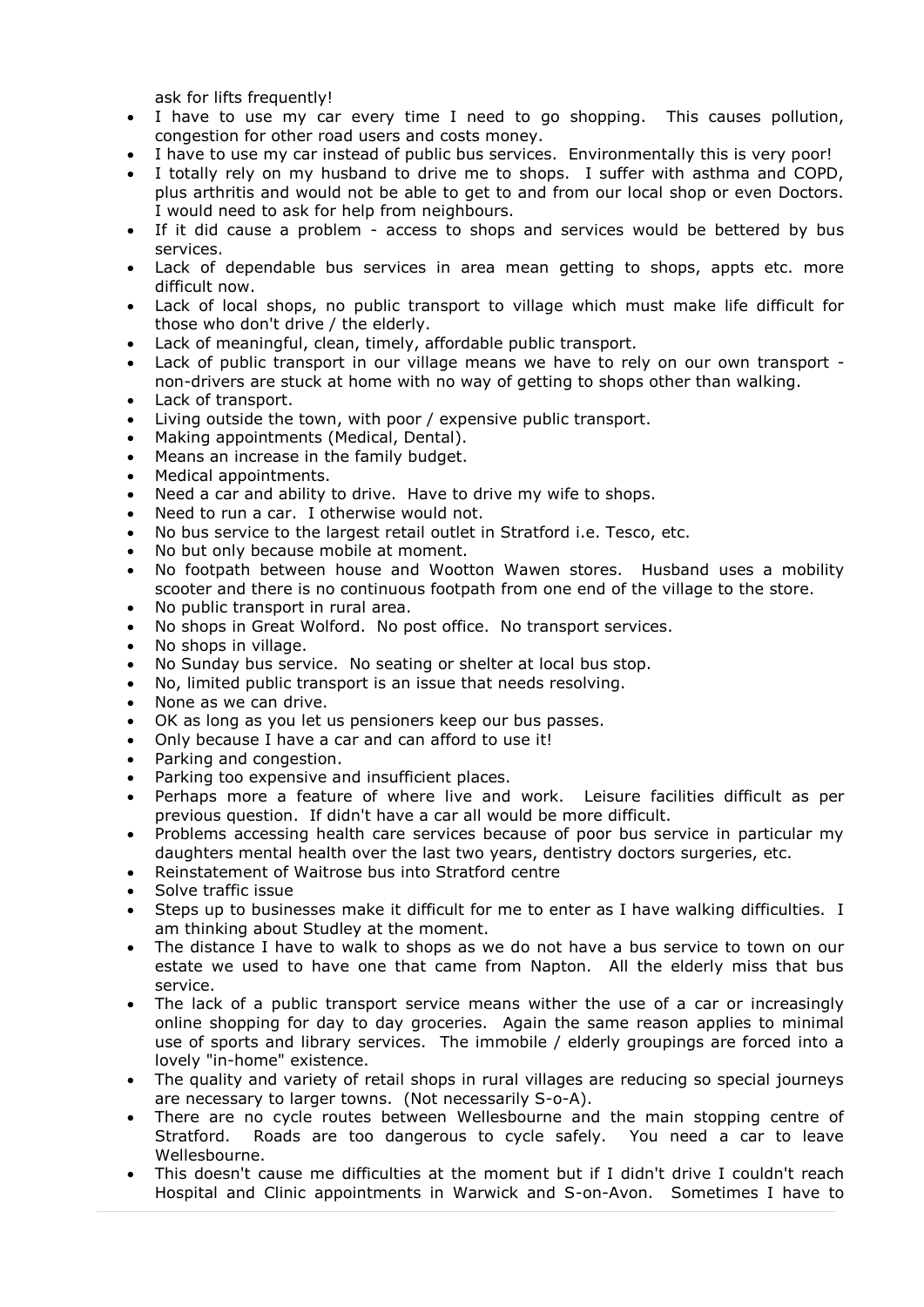order a volunteer driver from S-on-A to get me to Warwick for eye treatment. No buses connect to anywhere!

- Traffic congestion.
- Traffic delay.
- Traffic problems in the main such as traffic lights on Birmingham Road.
- Traffic!!!
- Transport in Stratford is a nightmare parking expensive, I have a bus pass which is great but catering for grandchildren, food shopping is awful.
- We are about to lose our bank and we will need to travel to Stratford or Leamington and the bus service could be improved. Better bus service to Stratford, Leamington and Banbury.
- We live in the country so have to drive everywhere. That is not a problem.
- Wheelchair access to shops in Bidford is poor and the footpaths lack width, i.e. access ramps.
- Without own transport, I would be reliant upon public transport and its limitations.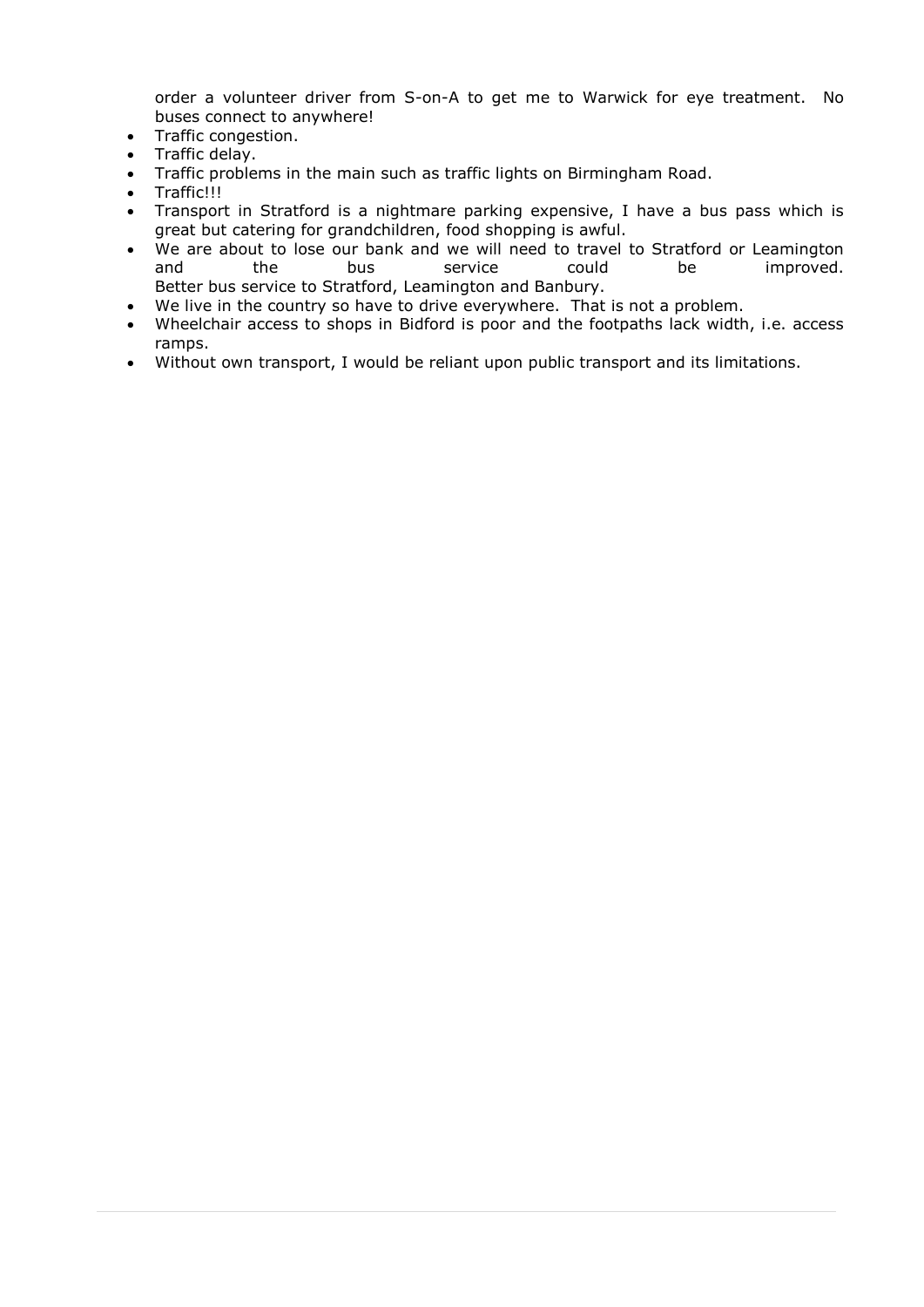#### *Q18 Regarding Social Inclusion, what could be done to improve access to services (115 comments)*

- Better bus services from Wilmcote to Stratford.
- 1I am 56 and my husband 58 and both in full-time work, attend a gym regularly and in good health so don't see the over 55 age differential actually applies to our life-style needs. Given increased life expectancy and the fact retirement age is increasing, I think consideration needs to be made to changing this age range - I am expected to work for another 10 years.-.

1An important service for us is Broadband and Mobile Phone coverage. In our village these are dreadful in that they are often unavailable and are of very bad quality at the best of times.

- A better transport policy. More local buses.
- A bus at the relevant times. Co-operation between Stagecoach and Vale of the Red Horse Health Centres.
- A bus shelter or two in places like Brailes.
- A decent bus service would encourage me to use this rather than driving
- A direct bus serving Stratford / Henley / Warwick that ran at least once a day, preferably much more frequently.
- A little bit better bus service, but very grateful for what we have got.
- A more comprehensive bus service, one not wholly dedicated to shopping and with more routes and more frequent stops.
- ANOTHER BRIDGE OVER RIVER. NO MORE HOUSING. NO MORE DEVELOPMENT ON BIRMINGHAM ROAD.
- Appoint a "Hitler" in charge of planning, etc.
- as above allow us to use passes on our local trains
- Be drastic with traffic management. Take traffic out of town centre & introduce bus only lanes.
- Better and more reliable public transport system a bus station to ease some of town's congestions and ability of buses to meet timetables.
- Better bus route to include retail outlets in Stratford.
- Better bus service to Stratford, Leamington and Banbury.
- Better bus services evenings / Sundays.
- Better bus services.
- better parking facilities
- Better parking, keep big lorries out of town centre, make a proper bus terminal, restrict the use of traffic lights to help keep an even flow of traffic.
- Better planning around infrastructure.
- Better public transport for people without vehicles
- Better traffic flow and parking.
- Better transport services to villages.
- Bus prices high (Johnsons).
- Buses!
- Buses/ taxis on demand.
- Businesses required to have slopes.
- Cheaper parking for residents in Stratford. Less congestion on Birmingham Road
- Common sense to planning and traffic issues. What is our M.P. supposed to be doing apart from holding meetings to enhance his standing although outcome has yet to materialise.
- Continuous footpath through Wootton Wawen. Crossing to help people cross the A3400 in Wootton Wawen.
- Difficult to know the bus service is SO sparse access to a community transport scheme for my daughter. - access to rent a moped scheme - which I assume no longer exists.
- Difficulty in driving into town via the Birmingham Road and Alcester Road therefore shop elsewhere. Need to review parking in town and consider pedestrianisation of town centre (Bridge St).
- Direct bus service Long Itchington / Southam to Coventry.
- Don't charge for parking. Parking is also too far from shops in summer when it's hard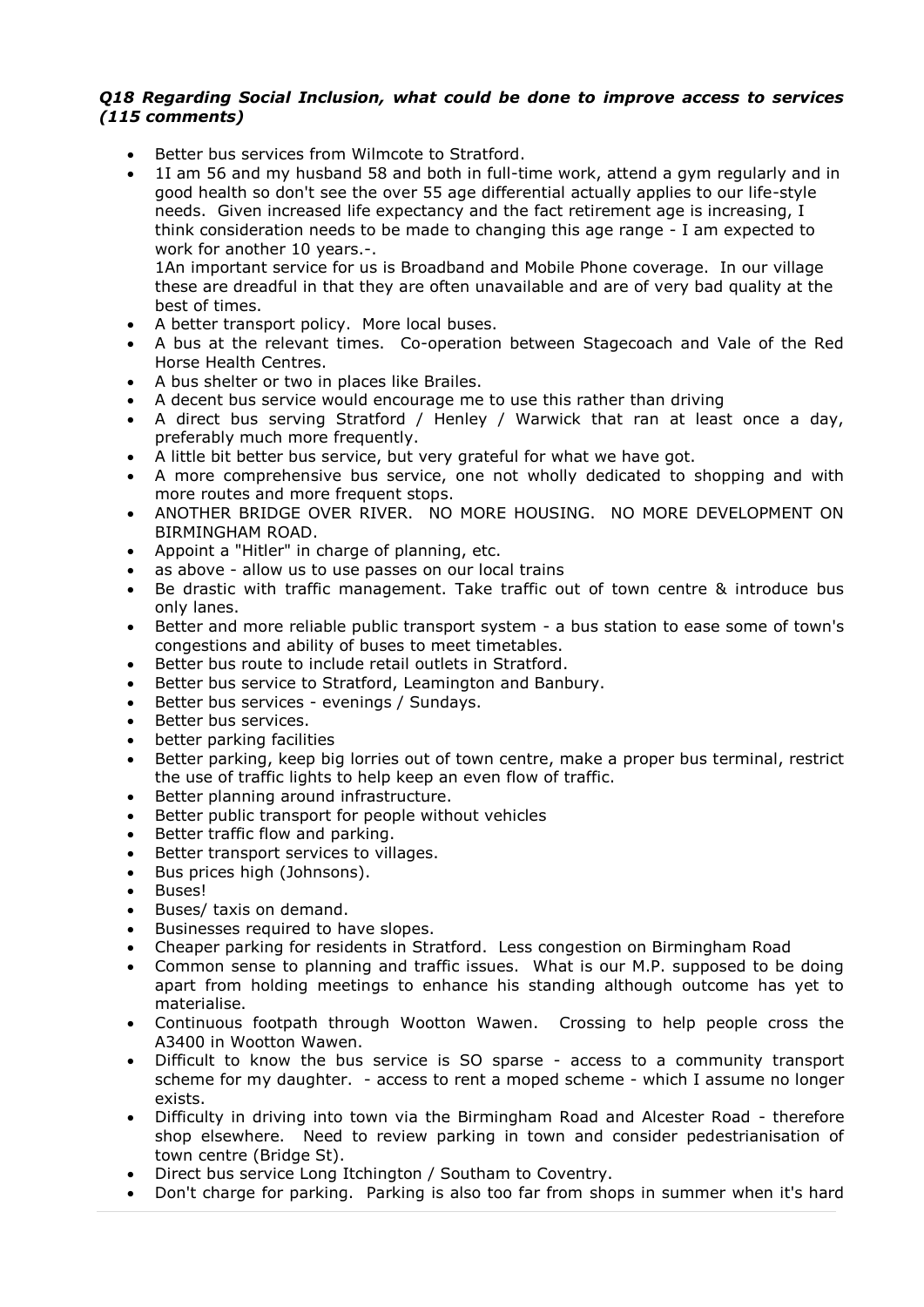to get a space, so not worth the bother!

- Ease the traffic congestion
- Ensure planning gain brings retail outlets to the village
- Find a suitable site to create a bus station.
- free car parking
- Free public transport for over 65's.
- Get a decent reliable bus service from Stratford to Wellesbourne
- Get an out of town supermarket?
- Have a clear public transport plan in place to address all the needs for the main visitors to the town, that being people from outside the town in the surrounding area (bus routes / times) and tourists who a) will be staying within the town or b) travel in to town on a day trip at different times. There for, better coach access to places such as the Theatre or old town (as near to as possible) better bus routes for local people based on what local people need to do (so if you work in town you need your bus to arrive in town with time to get to your place of work and to be close by - have the park and ride times improve - there is a reason why no one uses them). Better communication.
- Have a vehicle come down Stratford Road, Lighthorne Heath on one day a week or so, to give me the opportunity for someone like me to get out, just a ride out and back again is wonderful.
- Haven't needed to access some other services but if I did late night or weekend availability would help. Transport for those without cars and as per question re: leisure facilities.
- Help (generally elderly) people to use a computer to get online deliveries of groceries. - Restore bus services or extend the hours that Ubus operates and its frequency.
- I am afraid I do not know the answer. Logistic planning is terrible, i.e. putting a McDonalds drive in, in one of the busiest parts of the town who thought that would work.
- I am fine as I am young, fit and have a car. I think that families who have less disposable income and no car, or elderly or disabled people particularly in rural areas, would need more assistance in this respect - if the services are available, then I do not know about them, but I am not really your target market as such, so it is difficult for me to comment as to what is there and what isn't. As a taxpayer, if there was some assurance that monies went directly towards those services rather than plugging a pension gap that the Powers That Be have not planned for, then I would be more than happy to pay an additional amount.
- I strongly feel Stratford should lead the way nationally with cycle routes. A new route could be created along the Avon from Alveston and Tiddington into town, the centre could be pedestrianised with cycle routes. A scheme such as London where you collect and drop off bikes from strategic points would be wonderful. This would decrease pressures on buses, enable more children to make their own way to school, increase business use and be incredibly forward thinking.
- I suggest that members of SDC staff are asked to experience for one week, living, commuting and surviving in a village. They should shop where we have to shop and be subject to the increased food prices. We need better public transport.
- I think I have answered this under question 17. Improve traffic flow when possible, but avoid the need for parking meters: possible time restrictions in very busy roads, based on an honesty policy.
- I think if I needed help we are lucky to have volunteers but, perhaps, some areas would not have this help.
- Improve road flow and layout round Stratford.
- Improved bus service
- Improved bus service.
- Improved public transport. Improved traffic in Stratford. Improved internet speed in Tysoe.
- Improved public transport; improved traffic access to, transit through and parking in Stratford.
- Improvement of public transport.
- Improvements to public transport.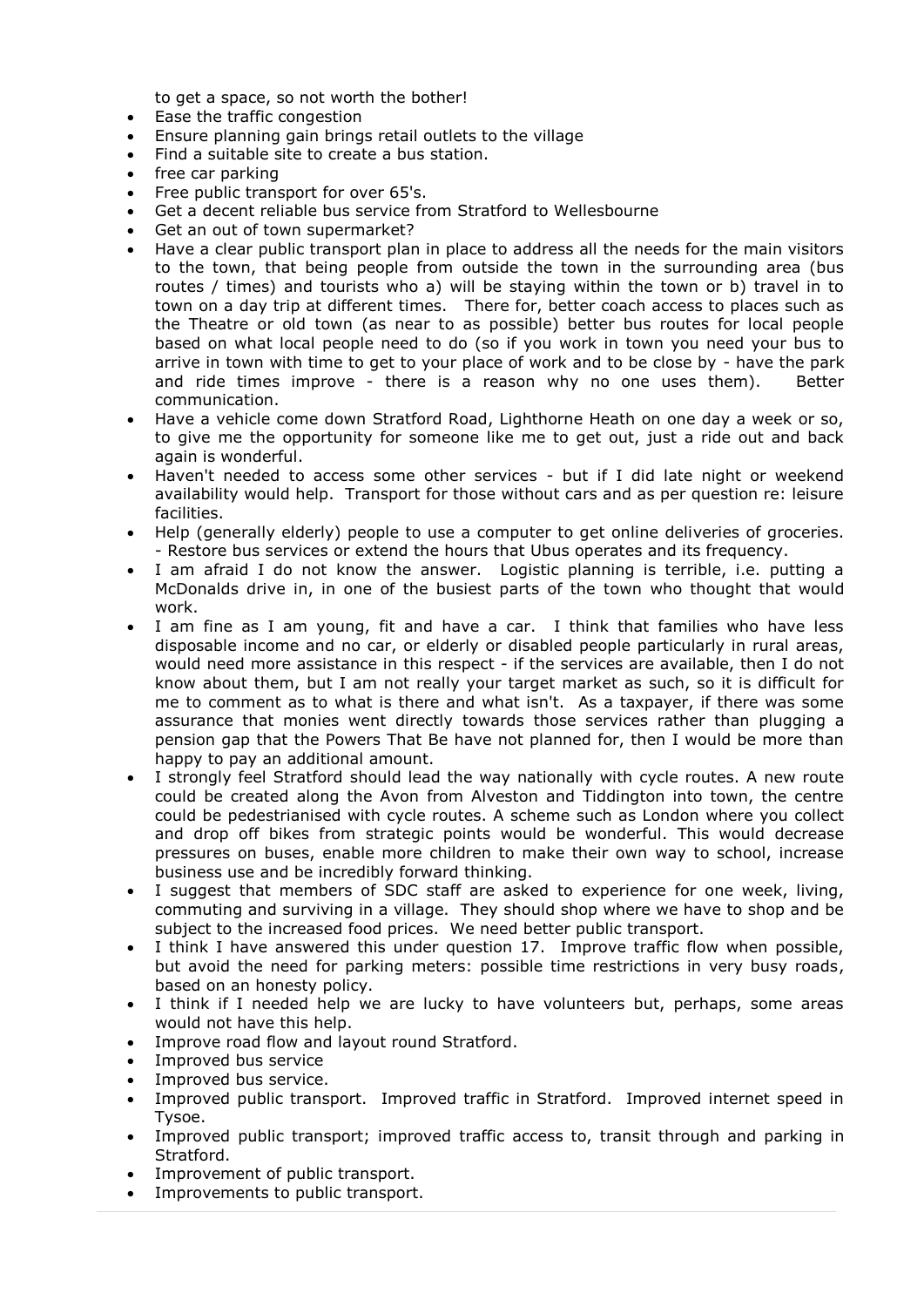- In remote areas like Whichford, allow over 60's bus passes to be used on the early school buses. No potential danger for children! E.g. 08.30 bus Whichford to Stratford. 2. Synchronize library opening hours with local bus schedules.
- Johnson's coaches to publicise shoppers' bus route. Little or none at present.
- Local bus service along A435
- Local shop in Northend
- Lowering kerbstones further, as I have to push a very heavy wheelchair.
- Make footpaths wider and incorporate more access ramps. My route into Bidford includes Wessons Rd, Hillview Rd, The Leys, and Grafton Lane. Some of my route has to be on the road as access ramps are non-existent. Also cars parked on pavements blocking thoroughfare.
- More bicycle stands near services.
- More buses and cheaper fares
- More buses from villages.
- More free parking
- More frequent Public Transport.
- More frequent service to enable doctor and dentist appointments to be reached.
- More money for volunteer drivers.
- More public transport.
- More support for communities looking at establishing a community based shop / facilities.
- My wife is disabled so Town Centre curbs should be lowered at key points so crossing is possible with wheelchairs - Ely St, Shop St junction.
- Nothing
- Nothing I manage and cope.
- Nothing  $\sim$  Live in countryside through choice not viable to offer public transport a no one would use it. Village shop would be nice though
- Nothing, bus services appear adequate from my home village.
- Nothing.
- Perhaps more Blue Badge spaces.
- Planning decisions need to limit too many of the same types of premises to make their businesses sustainable & provide more variety. Support could perhaps be provided to encourage rental of empty premises.
- Post office / small shop in Moreton Morrell or new cycle path to connect Moreton Morrell to Wellesbourne.
- Printed information on how to access services.
- Probably not a lot.
- Provide better bus services.
- Provide village store.
- Provision of Sunday bus service say 1 per hour. Shelter and seat at local bus stop.
- Public transport doing a loop around Winderton when picking up and dropping off in Brailes.
- Put in safe cycle routes.
- Reduced traffic through town to the Maybird.
- Regular bus service
- regular bus service
- Regular bus service or more services in the village.
- regular bus services to all the villages cheaper day rate taxi services
- Reinstatement of Waitrose bus into Stratford centre
- Restore above service, even if it was restricted.
- restore the village Post office
- Retain bus services. Some areas (like Southam, Harbury, etc.) lack cycle routes between towns and roads are too dangerous to cycle on.
- See above.
- Smaller mini bus transports or bus lanes so you don't get stuck in the rubbish traffic that has been caused by the road system dept. and people who vote who DON'T live in Stratford or indeed close by.
- **SOLVE TRAFFIC ISSUES**
- Some public transport e.g. minibus from Stratford to Warwick.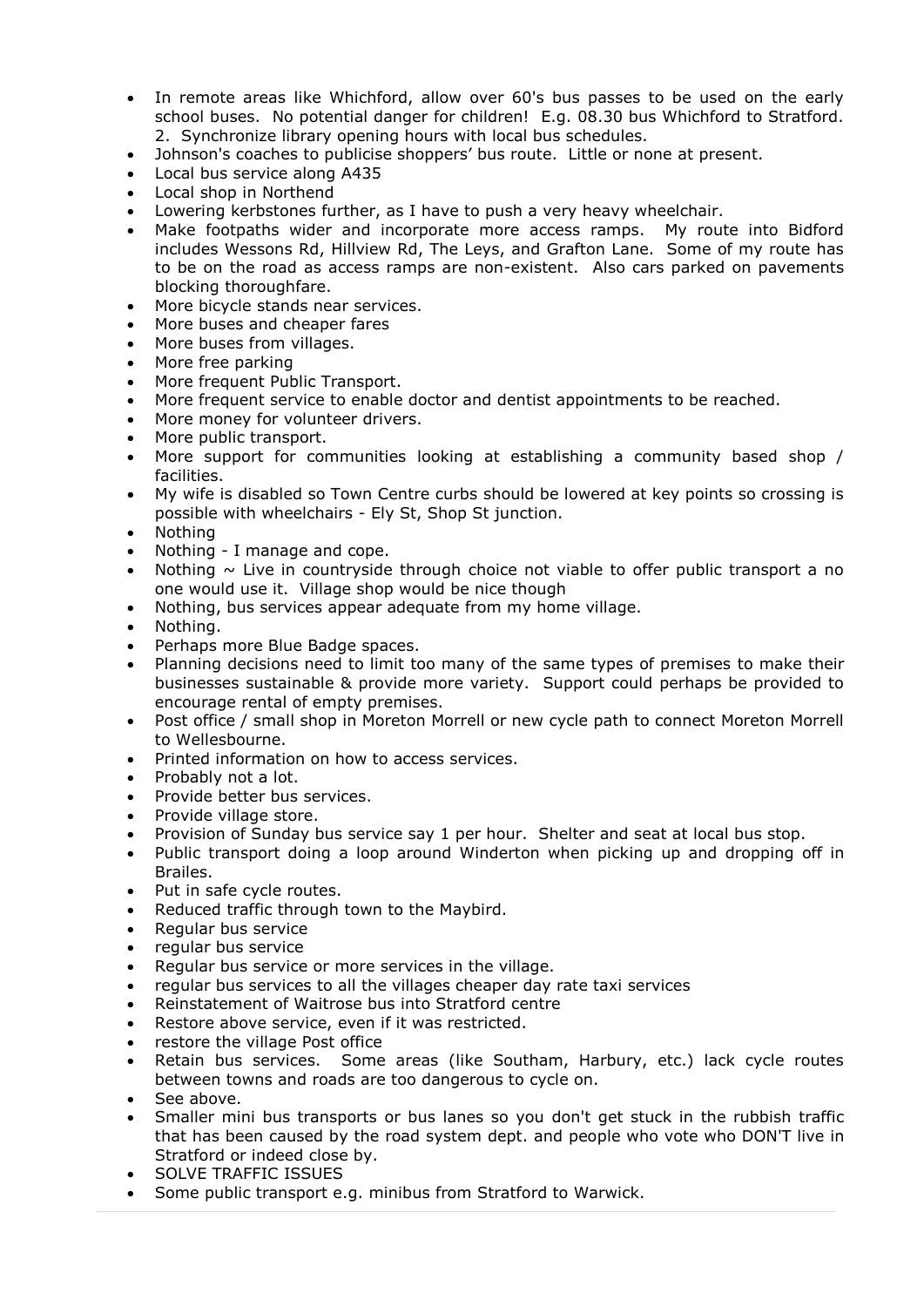- Something like a ring and ride service and information of what services are available e.g. Adult education, social groups etc.
- Sort out the traffic, reduce business rates for more unique local (non chain shops) to improve the quality of the experience
- Sort town centre traffic out pedestrianise and create proper unobstructed cycle lanes and bus lanes
- Special parking arrangements for people such as me (say 2 or 3 hours)
- Strengthen the penetration of citizen networks like Older Persons Forums (Senior Citizens Action Network). Emphasise the importance of parent organisations and assist the initiatives of young people's groups like Boys / Girls Brigades and Scouts, perhaps establish a centre for Young Persons activities and try to get voluntary support for funding and management.
- The "major" shopping precincts and s/markets supply hourly (free) buses! Accessing villages etc.!
- The rural bus service is very limited so I take my car. For those without cars, the lack of buses is isolating.
- Think.
- Traffic light on Clopton Bridge ban all lorries between 7 am and 8pm.
- Transport!
- We always find plenty of access to our local services.
- Widen pavements in town centre and restrict cars etc.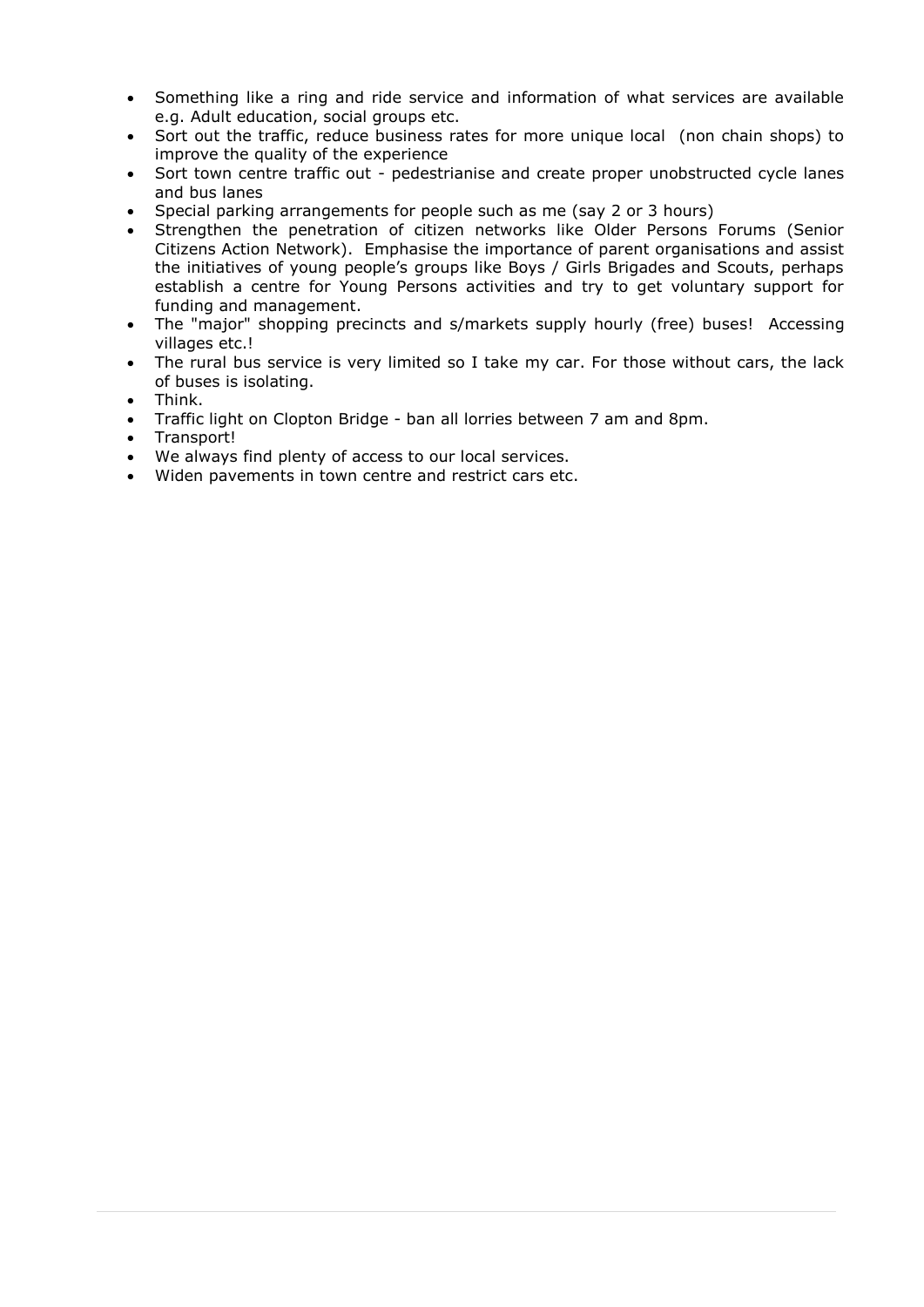#### *Q21 Other Reasons for this (18 comments)*

- Too busy!
- I organise social meeting places. I am not sure about the future of these activities.
- Street crime.
- Camaraderie.
- What must be realised! Almost all (OAPs) are still 25 in their minds, hearts and soul and always will be. They DON'T want (e.g.) whist drives, bingo, old-time dancing, etc.
- Not interested.
- I have no car now so I rely on other means of transport but I do go out socially and friends come in to see me etc.
- Not a social person.
- As long as I hold a driving licence ok. If the time comes when I don't who knows?
- I am a carer and apart from taxi to stroke club, it's hard to afford trips further out.
- Other than going to Tesco's etc. there is nowhere.
- Lack of information and informal meeting areas.
- Don't really desire the need for company.
- Unable to find groups locally with similar interest.
- Not what I require.
- Bus services appear to stop about 7pm, taxi in town clutter the place up and grossly overcharge.
- I don't want to be "sociable".
- I have to drive into Leamington or Banbury to access things which is a 20 mile round trip in either direction.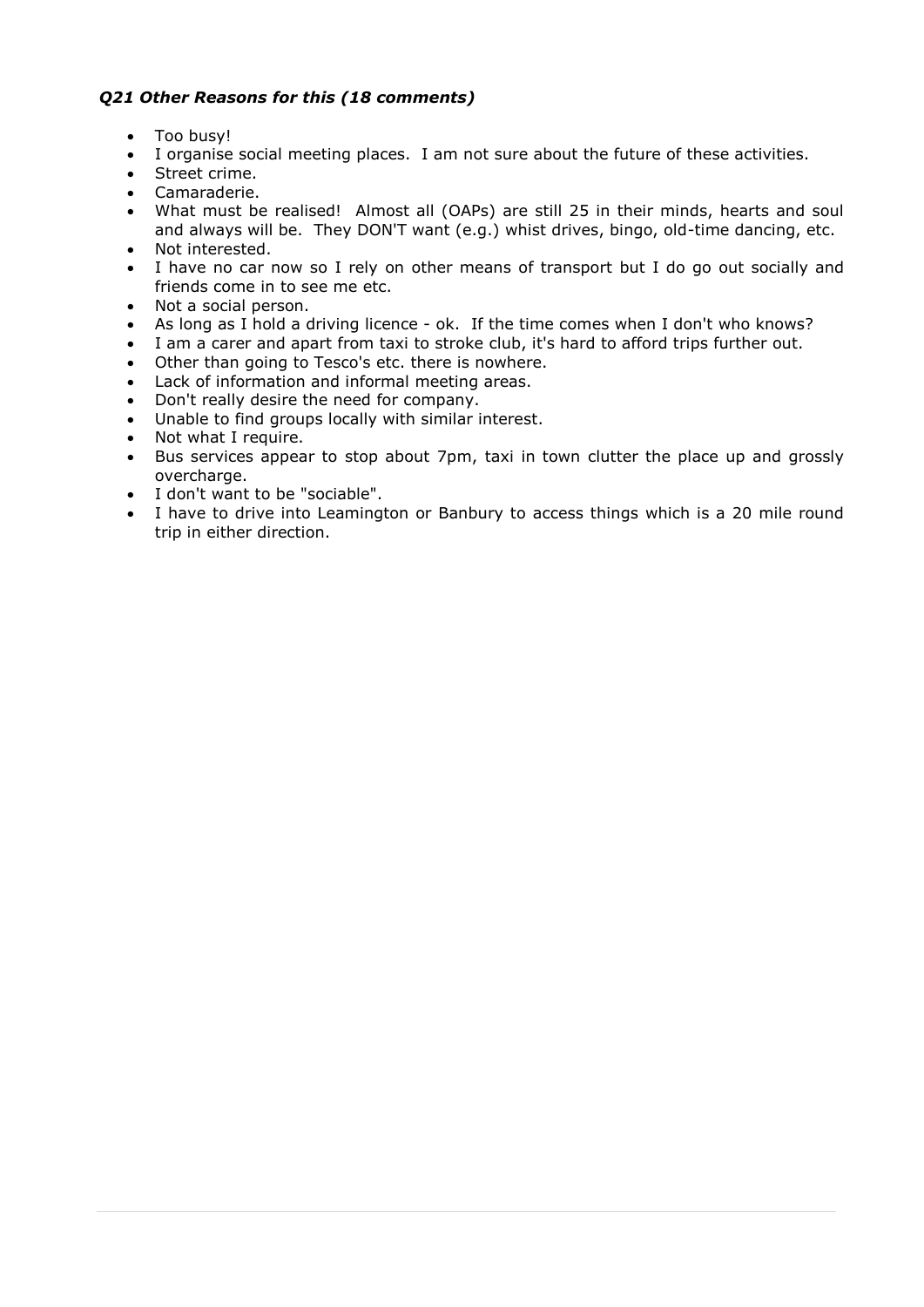#### *Q23 What specific activities not available at present would you like to have in your area? (111 comments)*

- My main interests are reading and writing. (I attend two poetry groups in Stratford, going to one by taxi and being given a lift to the other). Any group involved with creative writing would be welcome, or perhaps a reading group.
- A community hall i.e. the Greig Hall.
- A Council run walking group and maybe some sort of fitness classes for active over 55's - a lot of people my age like walking, but being alone is not much fun. A group would be a good idea, with maybe a pub lunch included!
- A drop in centre with food, etc. plus exercise facilities.
- A frequent bus service running through the town for a small flat charge say 20p.
- A group of people who would be happy to visit elderly people on a regular rota to offer company to people who live alone and can't get out.
- Activities are limited due to size of village. If able to get out there are other activities nearby
- All options are open to me as I own and drive a car, it would be very different if this option was not open to me.
- Although I've answered NO, I'm not sure. Certainly there isn't anything in the evenings or weekends. Everything seems to be in the afternoons. As I still work at 70, evenings are the only time to go out.
- An important service for us is Broadband and Mobile Phone coverage. In our village these are dreadful in that they are often unavailable and are of very bad quality at the best of times.
- Any.
- At present I am quite happy on my own or with my partner.
- Ballroom dancing.
- Better bus services. These get a lot of old people out of the house. (I mean Southam area).
- Better transport links
- Bowling. Ten pin.
- cardio vascular gym
- Coffee club / afternoon tea club maybe with a speaker once a month?
- Computer training.
- Dancing.
- Daytime concerts, lectures, cheap day rates at theatre and pick up facilities bookable at some time. Swim only for older age during day time and cheaper.
- Digital photography
- Discussion/debate groups, events gatherings, singles clubs.
- Don't know as I hardly use these activities.
- Don't know of activities for over 55's.
- Don't know.
- drop in afternoon tea or similar a couple of times a week
- Drop in centres for elderly
- Exercise class.
- Exercise groups.
- fitness/ yoga classes Further education ( evening or day) classes e.g. photography, art
- For older people like me I would like a choice of exercise like yoga or pottery, those are my personal choice.
- For people with dementia.
- General information made available where activities for older people are already available with details of how non car owners can access these places.
- Happy with what there is. It is up to each individual to sort out their social activities.
- Health and Fitness Club.
- I am 56 and my husband 58 and both in full-time work, attend a gym regularly and in good health so don't see the over 55 age differential actually applies to our life-style needs. Given increased life expectancy and the fact retirement age is increasing, I think consideration needs to be made to changing this age range - I am expected to work for another 10 years.-.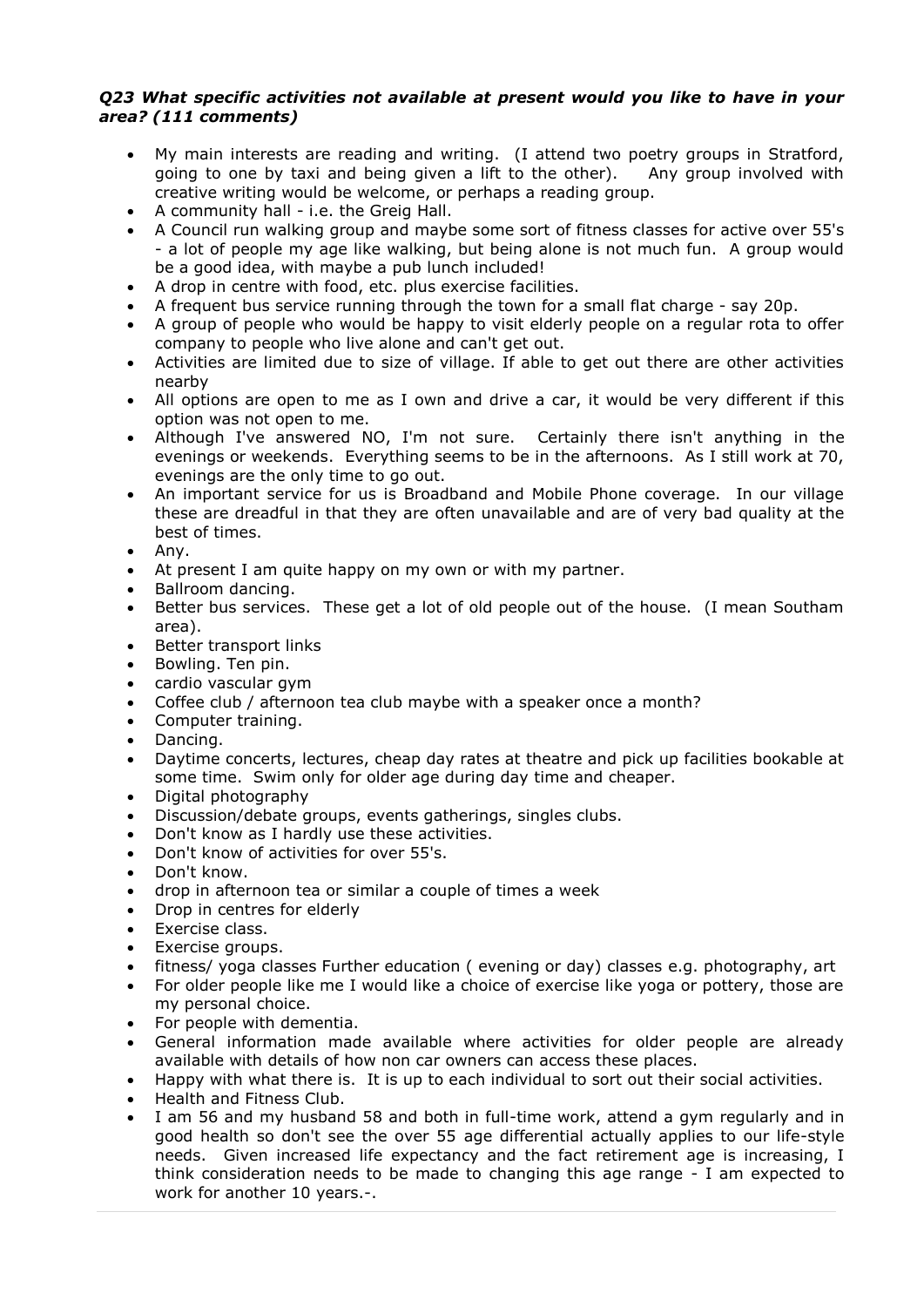- I believe that activities for older people restrict them to mixing with older people, older people should mix with the young.
- I DON'T CONSIDER MYSELF OLD!!
- I feel that social services do not actively support the infirm and immobile; too much is left to the families to organise their dependant and aged parents.
- I have not lived in this village for very long. There is a coffee morning in the village every month, I believe. But other than that, I am not aware of much going on. I would expect that less mobile elderly people could feel quite cut off.
- I may be in the minority, but I do not like to be treated as different just because I am naturally getting older. I prefer to socialise with people of all age groups.
- I think there is a lot in Alveston / Tiddington / Stratford.
- I think we are well served by arts organisations, social groups, WI, etc. and sports and leisure facilities.
- If more activities are desired, these can often be generated by enthusiasms of the seekers.
- I'm not able to comment as I am unaware of activities for older people in the district.
- I'm not really sure what might be available or not since access my own activities (theatre, cinema, concerts, gym membership, road cycling, walking) - but I am in a privileged position.
- In my area, Alcester, there are so many activities for over 55s that there is no reason to be bored!
- Indoor swimming pool. Further development of grant schemes to better target the requirements and issues that confront sports and social groups who operate at a village level.
- keep fit---- local education prog's---- e.g. how to recognize a scam and what to do if you are involved in one -----budget control
- Keep fit for older people. Drop in session @ local health centre re: benefits / citizens advice.
- Keep fit. Information on local bus services.
- Knit and natter. Art / drawing classes, arts and crafts generally. If there was somewhere really warm and comfortable with refreshments. Older people do tend to feel the cold a lot more than youngsters.
- Less "village" focussed events. I don't go because there is too much village gossip I want to go to Leamington for events to meet people outside my village.
- Lunch club. Outings.
- Many groups and activities for older people are available but the intended recipients don't always know about them. For this reason, Sunny Side Up is organising on Saturday 21st May at the Levi Fox Hall, KES, an exhibition bringing together under one roof many of the local organisations, charities, voluntary groups and clubs whose activities are aimed at older people. We would like some support please! See www.sunnysideup-uk.org.
- Maybe special events at Arts Centre or maybe trips.
- More (single) evenings that cater, up to old age, not nursing home (type) events!
- More exercise / sport.
- more facilities to help elderly learn how to use and stay safe online. As most services especially council and government seem to be using online, the elderly need to feel confident in being able to use these services.
- More outdoor areas set aside for older people to meet and relax.
- More specific physical group activities:- Phase 4 cardiac rehabilitation, walk, football, 5 a side etc.
- More use of local Village Hall for activities promoting health and well-being. e.g. Fitness Classes, Cookery demonstrations, screening of classic films etc.
- My answer to Q22 should be 'Don't know'
- None (other than LESS housing).
- None. The church sports club and other voluntary bodies organise plenty of activities.
- Not a lot in the village I live in.
- Older people are just people. They may have mobility or transport problems, especially in Stratford, but surely they have just as wide a range of interests as people under 55. I have specific cultural interests and have taken my own steps to find activities where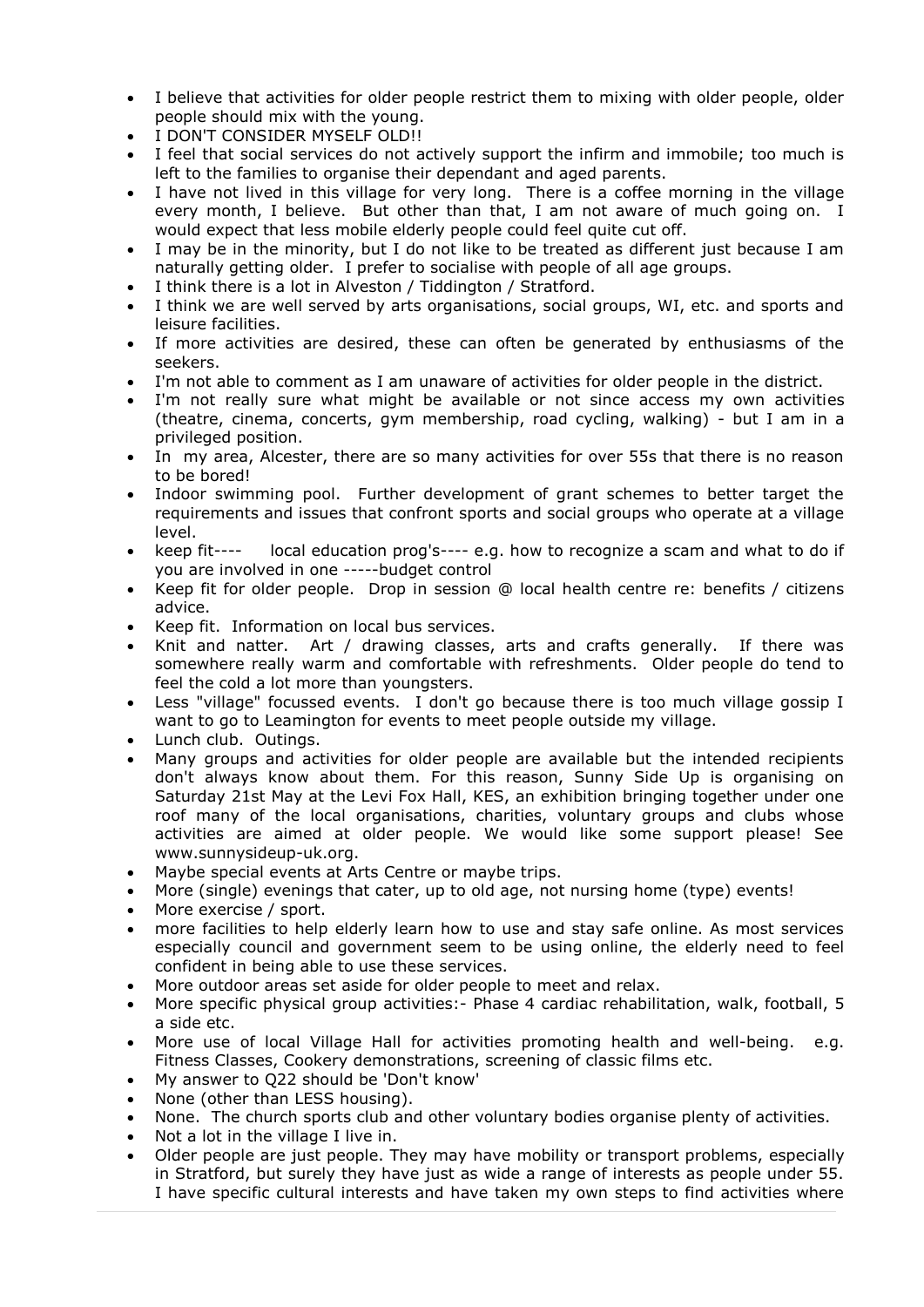they can be found, but they wouldn't be everybody's choice. Perhaps mobility and transport are more the problem.

- Older people who are effectively housebound due to mobility or fear of going out become very lonely. To qualify for any service provided by SDC, they have to meet certain criteria which many no longer meet. There are voluntary services like coffee mornings etc. but some of these are associated with "faith" which some people don't realise are not about faith. Also these services can't usually provide transport.
- Outdoor bowls for the elderly.
- Pensioners Lunch Club.
- People should make an effort themselves. There are a lot of activities and opportunities out there is you make the effort.
- Perhaps an exercise group for the elderly might be good. Light walking around the park, etc.
- Public transport
- Q22 Don't know what specific activities are available.
- Rambling Ballroom dancing
- Resurrection of (say) gardening club. Monthly get together for film. Music talks etc.
- SDC policies do not allow for community activities in newly built estates therefore no community sense. This is applicable to all age groups.
- See Q18. The concept of SCAN COULD be extended and it need not cost very much if contributions were sought for part of the programmes.
- Shop with post office.
- Short mat bowls.
- Single / solo / silver line / lonely people social groups.
- Social groups.
- Solve traffic issues
- Some activities are oversubscribed necessary to go on a waiting list before attending.
- Sports for older residents. Days out.
- Structured Health Walks.
- Studley hall.
- Swimming pool open at local school for public use would be appreciated. Improved tennis, badminton. Squash courts - more needed in the District.
- Ten pin bowling (for young and older). Missed opportunity with redevelopment of leisure centre and town square.
- The problem is identifying older people who need to meet others socially and to provide accessible information about these opportunities.
- The village is too small to have separate facilities so depends on what occurs in nearby larger villages. This is ok whilst you are physically able to get about.
- Theatre and film group. Exercise classes.
- There are a lot but a leaflet with them all on would be excellent so people could access them more easily. To include social groups i.e. Stratford Swans, Ladies Link, U3A, Knitting group, Men's shed. As well as "help" groups.
- There are a lot of different activities in a good village like Studley for lots of people.
- There are many specific activities especially for older people but more needed but provision for young people, such as sports and leisure activities are still without a suitable centre specifically for them.
- There are NONE available
- There may be activity but we are trapped by health issues.
- Transport to Shipston, Stratford and Banbury more regular.
- U3A: bird watching; history; philosophy; Spanish.
- Unable to comment as do not consider  $55+$  to be old and leading a full life. I believe this should be put to 70+.
- Use of a nearer swimming pool. PS Rural cinema has been great.
- Walking groups Earlswood we are near Solihull and Shirley.
- We have lost the majority of leisure activities which used to be held at the college i.e. sewing; languages for pleasure etc.
- We need better transport systems road, rail, etc. We need better REASONS for coming into the town - TOO many vacant shops!